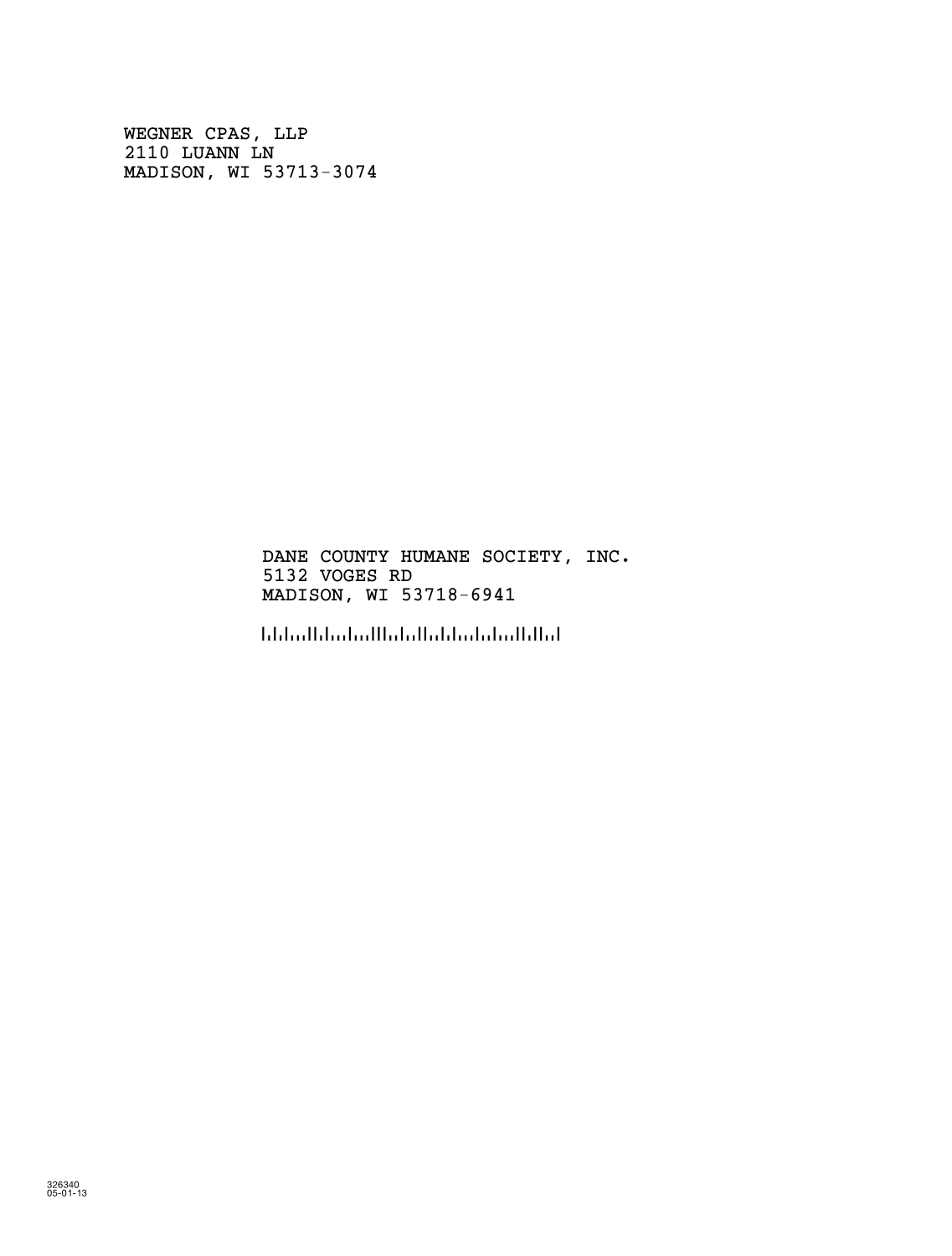|  |  | PUBLIC DISCLOSURE COPY - STATE REGISTRATION NO. 622-800 |  |
|--|--|---------------------------------------------------------|--|
|  |  |                                                         |  |

| Form | n<br>۱ |
|------|--------|
|      |        |

Department of the Treasury Internal Revenue Service

# **990** Return of Organization Exempt From Income Tax **Punce 13**

**| Do not enter Social Security numbers on this form as it may be made public. | Information about Form 990 and its instructions is at Inspection** *www.irs.gov/form990.*



|                                    |                             | A For the 2013 calendar year, or tax year beginning                                                                                                                     | and ending |                                                         |                                                             |  |  |  |  |  |
|------------------------------------|-----------------------------|-------------------------------------------------------------------------------------------------------------------------------------------------------------------------|------------|---------------------------------------------------------|-------------------------------------------------------------|--|--|--|--|--|
| в                                  | Check if<br>applicable:     | <b>C</b> Name of organization                                                                                                                                           |            | D Employer identification number                        |                                                             |  |  |  |  |  |
|                                    | Address<br>change           | DANE COUNTY HUMANE SOCIETY, INC.                                                                                                                                        |            |                                                         |                                                             |  |  |  |  |  |
|                                    | Name<br>change              | Doing Business As                                                                                                                                                       |            | 39-0806335                                              |                                                             |  |  |  |  |  |
|                                    | Initial<br>return           | Number and street (or P.O. box if mail is not delivered to street address)                                                                                              | Room/suite | E Telephone number                                      |                                                             |  |  |  |  |  |
|                                    | Termin-<br>ated             | 5132 VOGES RD                                                                                                                                                           |            |                                                         | $608 - 838 - 0413$                                          |  |  |  |  |  |
|                                    | Amended<br>Ireturn          | City or town, state or province, country, and ZIP or foreign postal code                                                                                                |            | G Gross receipts \$                                     | 3,432,756.                                                  |  |  |  |  |  |
|                                    | Applica-<br>tion<br>pending | MADISON, WI<br>53718-6941                                                                                                                                               |            | H(a) Is this a group return                             |                                                             |  |  |  |  |  |
|                                    |                             | F Name and address of principal officer: PAM MCCLOUD SMITH                                                                                                              |            | for subordinates?                                       | $ {\mathsf Y}$ es $ $ $\overline{{\mathsf X}}$ $ $ No       |  |  |  |  |  |
|                                    |                             | SAME AS C ABOVE                                                                                                                                                         |            | $H(b)$ Are all subordinates included? $\Box$ Yes $\Box$ | ∫No                                                         |  |  |  |  |  |
|                                    |                             | Tax-exempt status: $X \overline{301(c)(3)}$<br>$\sqrt{\frac{1}{1}}$ (insert no.)<br>$4947(a)(1)$ or<br>$501(c)$ (                                                       | 527        |                                                         | If "No," attach a list. (see instructions)                  |  |  |  |  |  |
|                                    |                             | J Website: WWW.GIVESHELTER.ORG                                                                                                                                          |            | $H(c)$ Group exemption number $\blacktriangleright$     |                                                             |  |  |  |  |  |
|                                    |                             | K Form of organization: $X$ Corporation<br>Other $\blacktriangleright$<br>Trust<br>Association                                                                          |            |                                                         | L Year of formation: $1921$ M State of legal domicile: $WT$ |  |  |  |  |  |
|                                    |                             | Part I Summary                                                                                                                                                          |            |                                                         | AND                                                         |  |  |  |  |  |
|                                    | 1                           | Briefly describe the organization's mission or most significant activities: PROVIDE CARE, EDUCATION,<br>ADOPTION SERVICES TO REDUCE THE POPULATION OF UNWANTED ANIMALS. |            |                                                         |                                                             |  |  |  |  |  |
| <b>Activities &amp; Governance</b> | 2                           | Check this box $\blacktriangleright$ $\Box$ if the organization discontinued its operations or disposed of more than 25% of its net assets.                             |            |                                                         |                                                             |  |  |  |  |  |
|                                    | 3                           | Number of voting members of the governing body (Part VI, line 1a)                                                                                                       |            | 3                                                       | 10                                                          |  |  |  |  |  |
|                                    | 4                           |                                                                                                                                                                         |            | $\overline{\mathbf{4}}$                                 | $\overline{10}$                                             |  |  |  |  |  |
|                                    | 5                           |                                                                                                                                                                         |            | 5                                                       | 161                                                         |  |  |  |  |  |
|                                    |                             |                                                                                                                                                                         | 6          | 1608                                                    |                                                             |  |  |  |  |  |
|                                    |                             |                                                                                                                                                                         |            | 7a                                                      | 0.                                                          |  |  |  |  |  |
|                                    |                             |                                                                                                                                                                         |            | 7b                                                      | σ.                                                          |  |  |  |  |  |
|                                    |                             |                                                                                                                                                                         |            | <b>Prior Year</b>                                       | <b>Current Year</b>                                         |  |  |  |  |  |
|                                    | 8                           |                                                                                                                                                                         |            | 2,089,206.                                              | 2,062,564.<br>952,554.                                      |  |  |  |  |  |
| Revenue                            | 9                           | Program service revenue (Part VIII, line 2g)                                                                                                                            | 913,438.   |                                                         |                                                             |  |  |  |  |  |
|                                    | 10                          |                                                                                                                                                                         |            | 49,137.                                                 | 75,530.                                                     |  |  |  |  |  |
|                                    | 11                          | Other revenue (Part VIII, column (A), lines 5, 6d, 8c, 9c, 10c, and 11e)                                                                                                |            | 21,800.                                                 | 11,306.                                                     |  |  |  |  |  |
|                                    | 12                          | Total revenue - add lines 8 through 11 (must equal Part VIII, column (A), line 12)                                                                                      |            | 3,073,581.                                              | 3, 101, 954.                                                |  |  |  |  |  |
|                                    | 13                          | Grants and similar amounts paid (Part IX, column (A), lines 1-3)                                                                                                        |            | 7,000.                                                  | 9,525.                                                      |  |  |  |  |  |
|                                    | 14                          |                                                                                                                                                                         |            | 0.<br>2,075,030.                                        | 0.                                                          |  |  |  |  |  |
| Expenses                           | 15                          | Salaries, other compensation, employee benefits (Part IX, column (A), lines 5-10)                                                                                       |            | 0.                                                      | 2,429,156.<br>О.                                            |  |  |  |  |  |
|                                    |                             |                                                                                                                                                                         |            |                                                         |                                                             |  |  |  |  |  |
|                                    |                             |                                                                                                                                                                         |            | 1,091,099.                                              | 1,336,829.                                                  |  |  |  |  |  |
|                                    | 18                          | Total expenses. Add lines 13-17 (must equal Part IX, column (A), line 25)                                                                                               |            | 3, 173, 129.                                            | 3,775,510.                                                  |  |  |  |  |  |
|                                    | 19                          |                                                                                                                                                                         |            | $-99,548.$                                              | $-673,556.$                                                 |  |  |  |  |  |
| $rac{\text{or}}{\text{cos}}$       |                             |                                                                                                                                                                         |            | <b>Beginning of Current Year</b>                        | <b>End of Year</b>                                          |  |  |  |  |  |
| Assets<br>1 Balanc                 | 20                          | Total assets (Part X, line 16)                                                                                                                                          |            | 7,217,671.                                              | 7,009,095.                                                  |  |  |  |  |  |
|                                    | 21                          | Total liabilities (Part X, line 26)                                                                                                                                     |            | 796,944.                                                | 1,184,952.                                                  |  |  |  |  |  |
| <u> 홍든</u>                         |                             |                                                                                                                                                                         |            | 6,420,727.                                              | 5,824,143.                                                  |  |  |  |  |  |
|                                    |                             | Part II   Signature Block                                                                                                                                               |            |                                                         |                                                             |  |  |  |  |  |

Under penalties of perjury, I declare that I have examined this return, including accompanying schedules and statements, and to the best of my knowledge and belief, it is true, correct, and complete. Declaration of preparer (other than officer) is based on all information of which preparer has any knowledge.

| Sign<br>Here           | Signature of officer<br>PAM MCCLOUD<br>Type or print name and title               | SMITH, EXECUTIVE DIRECTOR |                 | Date                                        |  |  |
|------------------------|-----------------------------------------------------------------------------------|---------------------------|-----------------|---------------------------------------------|--|--|
| Paid                   | Print/Type preparer's name<br>SCOTT HAUMERSEN,<br><b>CPA</b>                      | Preparer's signature      | Date            | PTIN<br>Check<br>P00084908<br>self-emploved |  |  |
| Preparer               | WEGNER CPAS, LLP<br>Firm's name<br>$\blacksquare$                                 |                           |                 | 39-0974031<br>Firm's $EIN$                  |  |  |
| Use Only               | $2110$ LUANN LN<br>Firm's address                                                 |                           |                 |                                             |  |  |
| MADISON, WI 53713-3074 |                                                                                   |                           |                 | Phone no. $608 - 274 - 4020$                |  |  |
|                        | May the IRS discuss this return with the preparer shown above? (see instructions) |                           |                 | ΧI<br>Yes<br><b>No</b>                      |  |  |
| 332001 10-29-13        | LHA For Paperwork Reduction Act Notice, see the separate instructions.            |                           | Form 990 (2013) |                                             |  |  |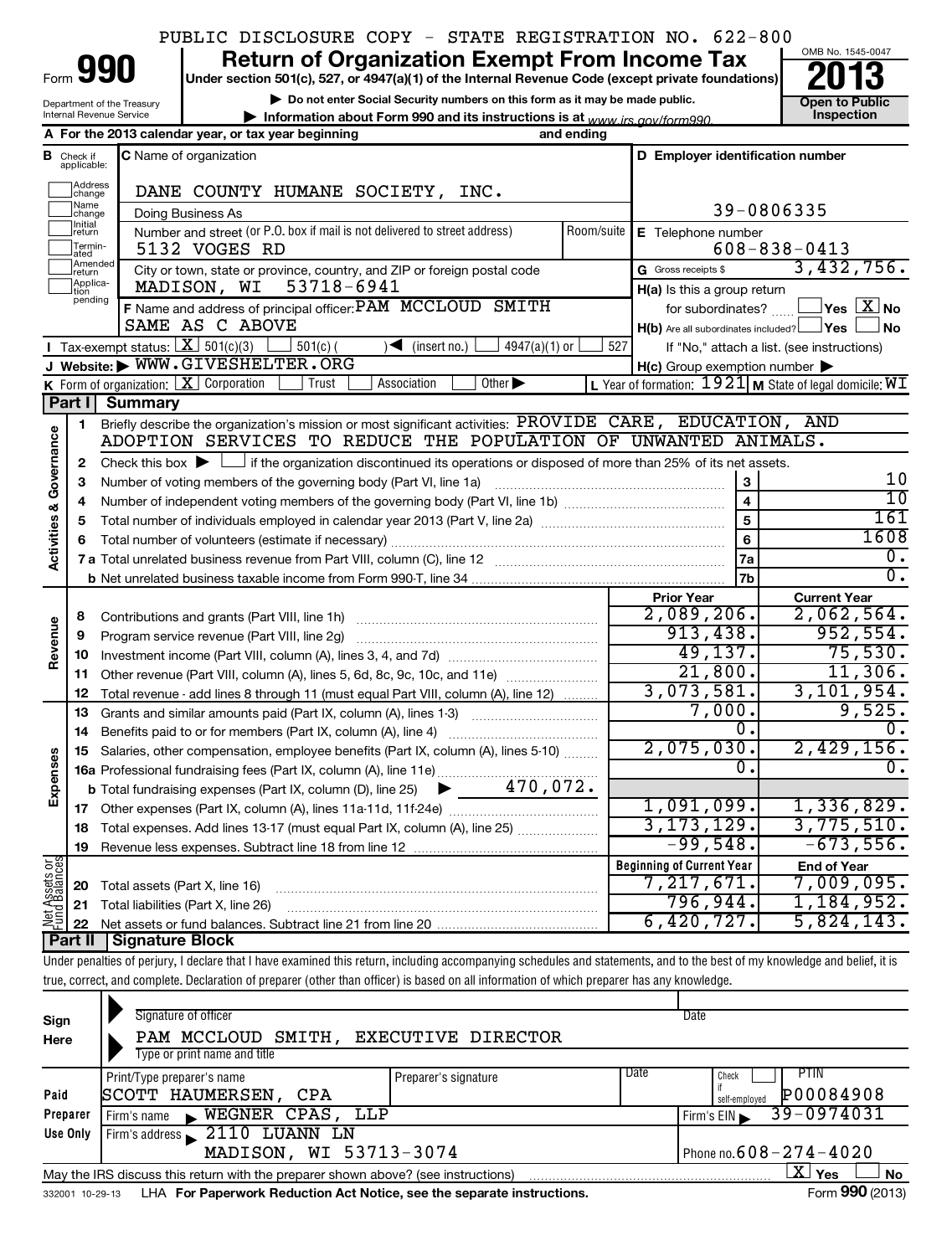|                | 39-0806335<br>Page 2<br>Form 990 (2013)                                                                                                             |
|----------------|-----------------------------------------------------------------------------------------------------------------------------------------------------|
|                | <b>Statement of Program Service Accomplishments</b><br>Part III I                                                                                   |
|                | $\boxed{\textbf{X}}$                                                                                                                                |
| 1              | Briefly describe the organization's mission:                                                                                                        |
|                | DANE COUNTY HUMANE SOCIETY (DCHS) IS A LEADER IN CREATING A MORE                                                                                    |
|                | HUMANE COMMUNITY FOCUSING ON THE HUMAN RELATIONSHIP WITH COMPANION                                                                                  |
|                | "HELPING PEOPLE HELP ANIMALS."<br>DCHS'S MISSION FOCUSES ON<br>ANIMALS.                                                                             |
|                | DCHS IS EFFECTIVE IN ITS MISSION THROUGH MAINTAINING<br>(SEE SCHEDULE O)                                                                            |
| $\mathbf{2}$   | Did the organization undertake any significant program services during the year which were not listed on                                            |
|                | $\exists$ Yes $\boxed{\text{X}}$ No<br>the prior Form 990 or 990-EZ?                                                                                |
|                | If "Yes." describe these new services on Schedule O.                                                                                                |
| 3              | $\exists$ Yes $\boxed{\text{X}}$ No<br>Did the organization cease conducting, or make significant changes in how it conducts, any program services? |
|                | If "Yes," describe these changes on Schedule O.                                                                                                     |
| 4              | Describe the organization's program service accomplishments for each of its three largest program services, as measured by expenses.                |
|                | Section 501(c)(3) and 501(c)(4) organizations are required to report the amount of grants and allocations to others, the total expenses, and        |
|                | revenue, if any, for each program service reported.                                                                                                 |
| 4a             | 2,094,619. including grants of \$<br>597, 541.<br>(Code:<br>(Expenses \$<br>) (Revenue \$                                                           |
|                | DCHS'S ANIMAL SERVICES INCLUDE OPEN-ADMISSION ANIMAL INTAKE,<br><b>CUSTOMER</b>                                                                     |
|                | SERVICE (BOTH TELEPHONE AND IN PERSON), DAILY CARE OF ANIMALS, HUMANE                                                                               |
|                | EUTHANASIA, IN-HOUSE AND MOBILE SPAY/NEUTER PROGRAMS FOR THE                                                                                        |
|                | COMMUNITY'S ANIMALS, AND SPAY/NEUTER SERVICES AT OUR MOUNT HOREB CAT                                                                                |
|                | SPAY & NEUTER CLINIC.<br>OTHER SERVICES INCLUDE SPAY/NEUTER AND MEDICAL                                                                             |
|                | TREATMENT FOR DCHS'S ANIMALS, COORDINATION OF THE SHELTERING ANIMALS OF                                                                             |
|                | ABUSE VICTIMS PROGRAM, AND WORKING WITH THE CITY OF MADISON AND DANE                                                                                |
|                | COUNTY ANIMAL SERVICES, BELOIT, EDGERTON, JANESVILLE, AND ROCK COUNTY.                                                                              |
|                | IN 2013, MEDICAL STAFF AND VOLUNTEER VETERINARIANS PERFORMED ABOUT                                                                                  |
|                | 3,600 SURGERIES.                                                                                                                                    |
|                |                                                                                                                                                     |
|                |                                                                                                                                                     |
| 4b             | $\overline{444,683\cdot\frac{1}{2}}$ including grants of \$<br>287,958.<br>) (Revenue \$<br>(Code:<br>(Expenses \$                                  |
|                | DCHS'S ADOPTION SERVICES INCLUDE CUSTOMER SERVICE (BOTH TELEPHONE AND                                                                               |
|                | IN PERSON) AND ANIMAL ADOPTIONS AT DCHS'S MAIN LOCATION, FIVE MOUNDS                                                                                |
|                | PET FOOD WAREHOUSE SATELLITE CENTERS, AND ADOPTION CENTER WEST.<br>THE                                                                              |
|                | MAIN ADOPTION CENTER AND ADOPTION CENTER WEST ALSO OFFER MERCHANDISE                                                                                |
|                | SUCH AS EDUCATIONAL BOOKS AND PET SUPPLIES FOR SALE TO INDIVIDUALS                                                                                  |
|                | ADOPTING ANIMALS AS WELL AS TO OTHER PATRONS.<br>IN 2013, ABOUT 3,500                                                                               |
|                | ANIMALS WERE ADOPTED FROM THE MAIN SHELTER AND<br>THE SIX SATELLITE                                                                                 |
|                | DCHS'S 2013 ANIMAL SAVE RATE WAS 85%.<br>CENTERS.                                                                                                   |
|                |                                                                                                                                                     |
|                |                                                                                                                                                     |
|                |                                                                                                                                                     |
|                |                                                                                                                                                     |
|                |                                                                                                                                                     |
|                | $9,525.$ (Revenue \$<br>(Expenses \$<br>(Code:                                                                                                      |
|                | 237, 306. including grants of \$                                                                                                                    |
|                | EDUCATION PROGRAMS SUCH AS CAMP PAWPRINT, CLUB WHISKERS, BABY-READY                                                                                 |
|                | PETS, GIRL SCOUT BADGE WORKSHOPS, AND POSITIVELY PITTIES; SHELTER                                                                                   |
|                |                                                                                                                                                     |
|                | TOURS; AND PUBLIC SPEAKING ENGAGEMENTS.<br>GRANTS TOTALING \$9,525 WERE<br>AWARDED TO SUPPORT OTHER HUMANE SOCIETIES AND RESCUE GROUPS IN           |
|                | WISCONSIN.                                                                                                                                          |
|                |                                                                                                                                                     |
|                |                                                                                                                                                     |
|                |                                                                                                                                                     |
|                |                                                                                                                                                     |
|                |                                                                                                                                                     |
|                |                                                                                                                                                     |
|                |                                                                                                                                                     |
|                | 4d Other program services (Describe in Schedule O.)                                                                                                 |
|                | $215$ , $463$ $\cdot$ including grants of \$<br>(Expenses \$<br>(Revenue \$                                                                         |
| 4с<br>4е       | 91,996.<br>DCHS'S EDUCATION AND OUTREACH SERVICES INCLUDE YOUTH, ADULT, AND PUBLIC<br>2,992,071.<br>Total program service expenses                  |
| 332002         | Form 990 (2013)                                                                                                                                     |
| $10 - 29 - 13$ |                                                                                                                                                     |
|                | 2<br>07470429 788028 00299.1AU01  2013.03030 DANE COUNTY HUMANE SOCIETY, 00299_11                                                                   |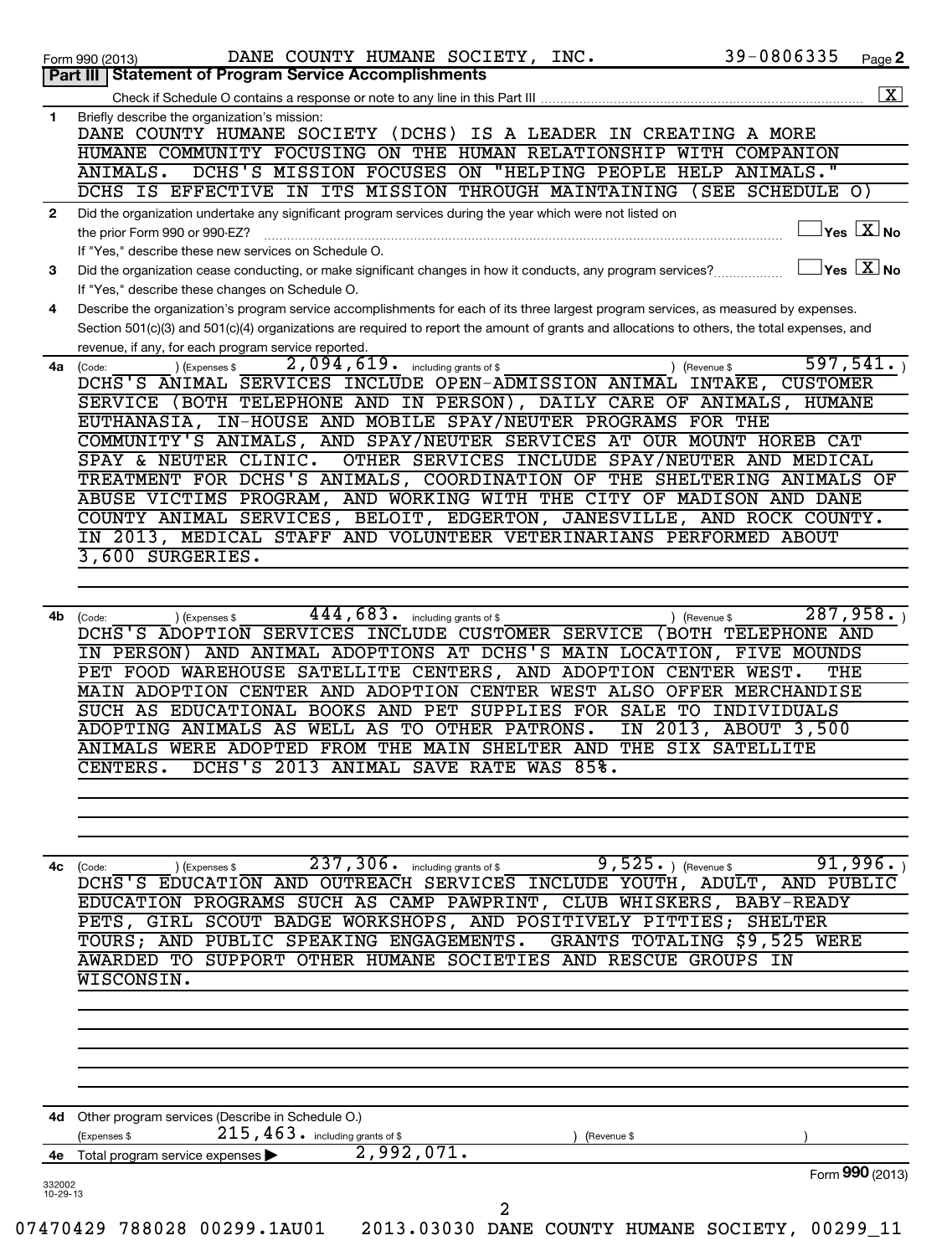## Form 990 (2013) Page DANE COUNTY HUMANE SOCIETY, INC. 39-0806335

**3**

|     | <b>Part IV   Checklist of Required Schedules</b>                                                                                                                                                                               |                 |                       |    |
|-----|--------------------------------------------------------------------------------------------------------------------------------------------------------------------------------------------------------------------------------|-----------------|-----------------------|----|
|     |                                                                                                                                                                                                                                |                 | Yes                   | No |
| 1.  | Is the organization described in section $501(c)(3)$ or $4947(a)(1)$ (other than a private foundation)?                                                                                                                        |                 |                       |    |
|     | If "Yes," complete Schedule A                                                                                                                                                                                                  | 1               | Х                     |    |
| 2   | Is the organization required to complete Schedule B, Schedule of Contributors? [111] [12] the organization required to complete Schedule B, Schedule of Contributors? [11] [12] [12] the organization required to complete Sch | $\mathbf{2}$    | $\overline{\text{x}}$ |    |
|     |                                                                                                                                                                                                                                |                 |                       |    |
| 3   | Did the organization engage in direct or indirect political campaign activities on behalf of or in opposition to candidates for                                                                                                | 3               |                       | X  |
| 4   | Section 501(c)(3) organizations. Did the organization engage in lobbying activities, or have a section 501(h) election in effect                                                                                               |                 |                       |    |
|     |                                                                                                                                                                                                                                | 4               |                       | X  |
| 5   | Is the organization a section 501(c)(4), 501(c)(5), or 501(c)(6) organization that receives membership dues, assessments, or                                                                                                   |                 |                       |    |
|     |                                                                                                                                                                                                                                | 5               |                       | X  |
| 6   | Did the organization maintain any donor advised funds or any similar funds or accounts for which donors have the right to                                                                                                      |                 |                       |    |
|     | provide advice on the distribution or investment of amounts in such funds or accounts? If "Yes," complete Schedule D, Part I                                                                                                   | 6               |                       | X  |
| 7   | Did the organization receive or hold a conservation easement, including easements to preserve open space,                                                                                                                      |                 |                       |    |
|     | the environment, historic land areas, or historic structures? If "Yes," complete Schedule D, Part II                                                                                                                           | $\overline{7}$  |                       | X  |
| 8   | Did the organization maintain collections of works of art, historical treasures, or other similar assets? If "Yes," complete                                                                                                   |                 |                       |    |
|     | Schedule D, Part III                                                                                                                                                                                                           |                 |                       | х  |
|     |                                                                                                                                                                                                                                | 8               |                       |    |
| 9   | Did the organization report an amount in Part X, line 21, for escrow or custodial account liability; serve as a custodian for                                                                                                  |                 |                       |    |
|     | amounts not listed in Part X; or provide credit counseling, debt management, credit repair, or debt negotiation services?                                                                                                      |                 |                       |    |
|     | If "Yes," complete Schedule D, Part IV                                                                                                                                                                                         | 9               |                       | X  |
| 10  | Did the organization, directly or through a related organization, hold assets in temporarily restricted endowments, permanent                                                                                                  |                 |                       |    |
|     |                                                                                                                                                                                                                                | 10              |                       | х  |
| 11  | If the organization's answer to any of the following questions is "Yes," then complete Schedule D, Parts VI, VII, VIII, IX, or X                                                                                               |                 |                       |    |
|     | as applicable.                                                                                                                                                                                                                 |                 |                       |    |
|     | a Did the organization report an amount for land, buildings, and equipment in Part X, line 10? If "Yes," complete Schedule D,                                                                                                  |                 |                       |    |
|     | Part VI                                                                                                                                                                                                                        | 11a             | х                     |    |
|     | <b>b</b> Did the organization report an amount for investments - other securities in Part X, line 12 that is 5% or more of its total                                                                                           |                 |                       |    |
|     |                                                                                                                                                                                                                                | 11b             |                       | X  |
|     | c Did the organization report an amount for investments - program related in Part X, line 13 that is 5% or more of its total                                                                                                   |                 |                       |    |
|     |                                                                                                                                                                                                                                | 11c             |                       | х  |
|     | d Did the organization report an amount for other assets in Part X, line 15 that is 5% or more of its total assets reported in                                                                                                 |                 |                       |    |
|     |                                                                                                                                                                                                                                | <b>11d</b>      |                       | х  |
|     |                                                                                                                                                                                                                                | <b>11e</b>      | $\overline{\text{x}}$ |    |
| f   | Did the organization's separate or consolidated financial statements for the tax year include a footnote that addresses                                                                                                        |                 |                       |    |
|     | the organization's liability for uncertain tax positions under FIN 48 (ASC 740)? If "Yes," complete Schedule D, Part X                                                                                                         | 11f             |                       | х  |
|     | 12a Did the organization obtain separate, independent audited financial statements for the tax year? If "Yes," complete                                                                                                        |                 |                       |    |
|     | Schedule D, Parts XI and XII                                                                                                                                                                                                   | 12a             | х                     |    |
|     | b Was the organization included in consolidated, independent audited financial statements for the tax year?                                                                                                                    |                 |                       |    |
|     | If "Yes," and if the organization answered "No" to line 12a, then completing Schedule D, Parts XI and XII is optional                                                                                                          | <b>12b</b>      |                       | х  |
| 13  |                                                                                                                                                                                                                                | 13              |                       | X  |
| 14a |                                                                                                                                                                                                                                | 14a             |                       | х  |
|     | <b>b</b> Did the organization have aggregate revenues or expenses of more than \$10,000 from grantmaking, fundraising, business,                                                                                               |                 |                       |    |
|     | investment, and program service activities outside the United States, or aggregate foreign investments valued at \$100,000                                                                                                     |                 |                       |    |
|     |                                                                                                                                                                                                                                | 14b             |                       | х  |
| 15  | Did the organization report on Part IX, column (A), line 3, more than \$5,000 of grants or other assistance to or for any                                                                                                      |                 |                       |    |
|     |                                                                                                                                                                                                                                |                 |                       | х  |
|     |                                                                                                                                                                                                                                | 15              |                       |    |
| 16  | Did the organization report on Part IX, column (A), line 3, more than \$5,000 of aggregate grants or other assistance to                                                                                                       |                 |                       | х  |
|     |                                                                                                                                                                                                                                | 16              |                       |    |
| 17  | Did the organization report a total of more than \$15,000 of expenses for professional fundraising services on Part IX,                                                                                                        |                 |                       |    |
|     |                                                                                                                                                                                                                                | 17              |                       | х  |
| 18  | Did the organization report more than \$15,000 total of fundraising event gross income and contributions on Part VIII, lines                                                                                                   |                 |                       |    |
|     |                                                                                                                                                                                                                                | 18              | х                     |    |
| 19  | Did the organization report more than \$15,000 of gross income from gaming activities on Part VIII, line 9a? If "Yes,"                                                                                                         |                 |                       |    |
|     | complete Schedule G, Part III                                                                                                                                                                                                  | 19              | х                     |    |
|     |                                                                                                                                                                                                                                | <b>20a</b>      |                       | X  |
|     |                                                                                                                                                                                                                                | 20 <sub>b</sub> |                       |    |

Form (2013) **990**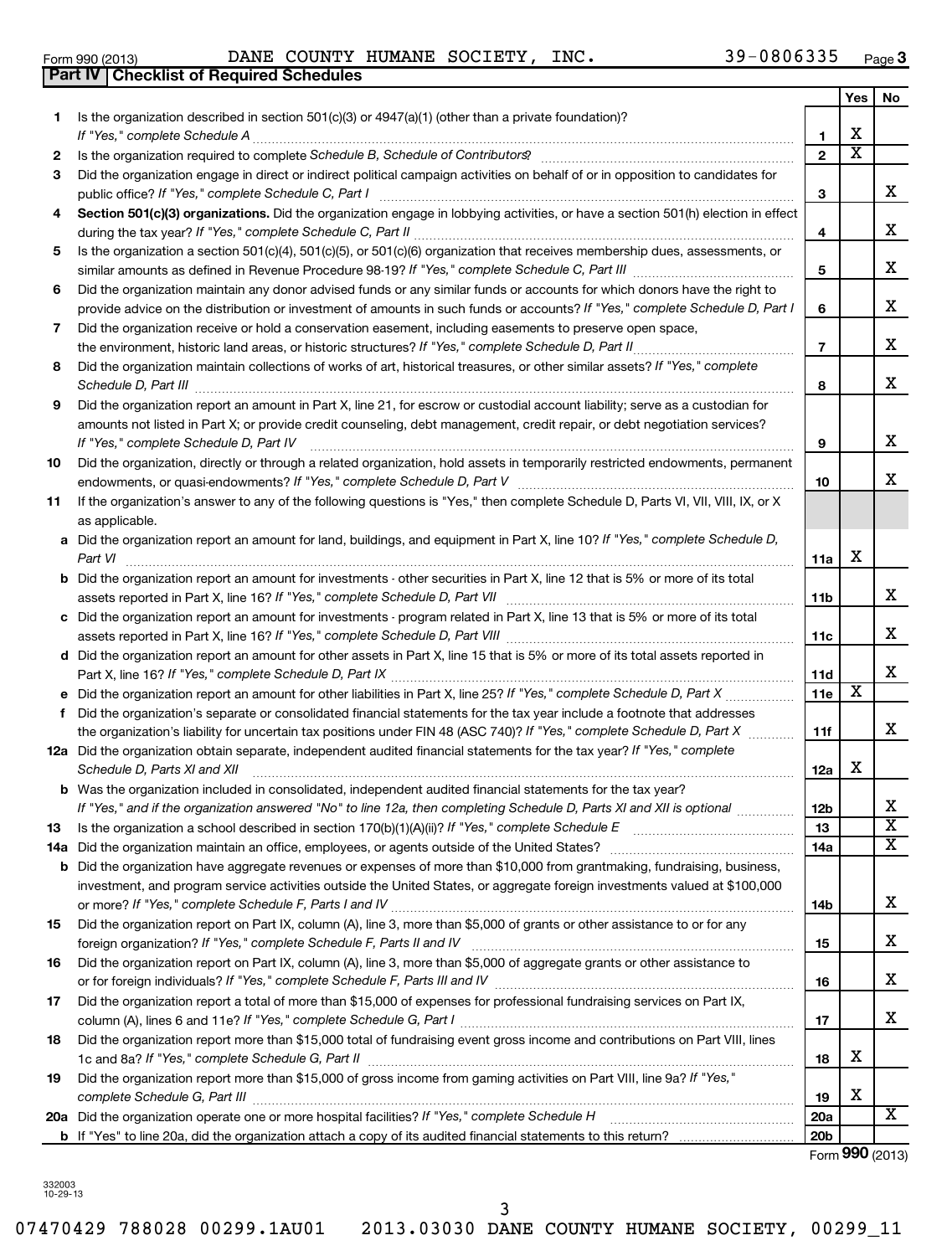| Form 990 (2013) |                                                              |  | DANE COUNTY HUMANE SOCIETY, | INC. | 39-0806335 | Page |
|-----------------|--------------------------------------------------------------|--|-----------------------------|------|------------|------|
|                 | <b>Part IV   Checklist of Required Schedules (continued)</b> |  |                             |      |            |      |

|    | <b>Part IV   Checklist of Required Schedules (continued)</b>                                                                                                                                                                                                                              |                        |     |                         |
|----|-------------------------------------------------------------------------------------------------------------------------------------------------------------------------------------------------------------------------------------------------------------------------------------------|------------------------|-----|-------------------------|
|    |                                                                                                                                                                                                                                                                                           |                        | Yes | No                      |
| 21 | Did the organization report more than \$5,000 of grants or other assistance to any domestic organization or                                                                                                                                                                               |                        |     |                         |
|    | government on Part IX, column (A), line 1? If "Yes," complete Schedule I, Parts I and II                                                                                                                                                                                                  | 21                     | х   |                         |
| 22 | Did the organization report more than \$5,000 of grants or other assistance to individuals in the United States on Part IX,                                                                                                                                                               | 22                     |     | x                       |
| 23 | Did the organization answer "Yes" to Part VII, Section A, line 3, 4, or 5 about compensation of the organization's current                                                                                                                                                                |                        |     |                         |
|    | and former officers, directors, trustees, key employees, and highest compensated employees? If "Yes," complete<br>Schedule J                                                                                                                                                              | 23                     |     | x                       |
|    | 24a Did the organization have a tax-exempt bond issue with an outstanding principal amount of more than \$100,000 as of the                                                                                                                                                               |                        |     |                         |
|    | last day of the year, that was issued after December 31, 2002? If "Yes," answer lines 24b through 24d and complete                                                                                                                                                                        |                        |     | x                       |
|    | Schedule K. If "No", go to line 25a                                                                                                                                                                                                                                                       | 24a                    |     |                         |
|    |                                                                                                                                                                                                                                                                                           | 24b                    |     |                         |
|    | c Did the organization maintain an escrow account other than a refunding escrow at any time during the year to defease                                                                                                                                                                    | 24c                    |     |                         |
|    |                                                                                                                                                                                                                                                                                           | 24d                    |     |                         |
|    | 25a Section 501(c)(3) and 501(c)(4) organizations. Did the organization engage in an excess benefit transaction with a                                                                                                                                                                    |                        |     |                         |
|    |                                                                                                                                                                                                                                                                                           | 25a                    |     | x                       |
|    | <b>b</b> Is the organization aware that it engaged in an excess benefit transaction with a disqualified person in a prior year, and                                                                                                                                                       |                        |     |                         |
|    | that the transaction has not been reported on any of the organization's prior Forms 990 or 990-EZ? If "Yes," complete                                                                                                                                                                     |                        |     |                         |
|    | Schedule L, Part I                                                                                                                                                                                                                                                                        | 25b                    |     | x                       |
| 26 | Did the organization report any amount on Part X, line 5, 6, or 22 for receivables from or payables to any current or                                                                                                                                                                     |                        |     |                         |
|    | former officers, directors, trustees, key employees, highest compensated employees, or disqualified persons? If so,                                                                                                                                                                       |                        |     |                         |
|    |                                                                                                                                                                                                                                                                                           | 26                     |     | x                       |
| 27 | Did the organization provide a grant or other assistance to an officer, director, trustee, key employee, substantial                                                                                                                                                                      |                        |     |                         |
|    | contributor or employee thereof, a grant selection committee member, or to a 35% controlled entity or family member                                                                                                                                                                       |                        |     |                         |
|    |                                                                                                                                                                                                                                                                                           | 27                     |     | x                       |
| 28 | Was the organization a party to a business transaction with one of the following parties (see Schedule L, Part IV                                                                                                                                                                         |                        |     |                         |
|    | instructions for applicable filing thresholds, conditions, and exceptions):                                                                                                                                                                                                               |                        |     | x                       |
|    | a A current or former officer, director, trustee, or key employee? If "Yes," complete Schedule L, Part IV<br><b>b</b> A family member of a current or former officer, director, trustee, or key employee? If "Yes," complete Schedule L, Part IV                                          | 28a<br>28 <sub>b</sub> |     | $\overline{\texttt{x}}$ |
|    | c An entity of which a current or former officer, director, trustee, or key employee (or a family member thereof) was an officer,                                                                                                                                                         |                        |     |                         |
|    |                                                                                                                                                                                                                                                                                           | 28c                    |     | x                       |
| 29 |                                                                                                                                                                                                                                                                                           | 29                     | х   |                         |
| 30 | Did the organization receive contributions of art, historical treasures, or other similar assets, or qualified conservation                                                                                                                                                               |                        |     |                         |
|    |                                                                                                                                                                                                                                                                                           | 30                     |     | x                       |
| 31 | Did the organization liquidate, terminate, or dissolve and cease operations?                                                                                                                                                                                                              |                        |     |                         |
|    | If "Yes," complete Schedule N, Part I                                                                                                                                                                                                                                                     | 31                     |     | х                       |
| 32 | Did the organization sell, exchange, dispose of, or transfer more than 25% of its net assets? If "Yes," complete<br>Schedule N, Part II                                                                                                                                                   | 32                     |     | х                       |
| 33 | Did the organization own 100% of an entity disregarded as separate from the organization under Regulations<br>sections 301.7701-2 and 301.7701-3? If "Yes," complete Schedule R, Part I [1] [1] [1] [1] [1] [1] sections 301.7701-2 and 301.7701-3? If "Yes," complete Schedule R, Part I | 33                     |     | х                       |
| 34 | Was the organization related to any tax-exempt or taxable entity? If "Yes," complete Schedule R, Part II, III, or IV, and                                                                                                                                                                 |                        |     |                         |
|    | Part V, line 1                                                                                                                                                                                                                                                                            | 34                     |     | x                       |
|    |                                                                                                                                                                                                                                                                                           | 35a                    |     | $\overline{\mathtt{x}}$ |
|    | b If "Yes" to line 35a, did the organization receive any payment from or engage in any transaction with a controlled entity                                                                                                                                                               |                        |     |                         |
|    |                                                                                                                                                                                                                                                                                           | 35 <sub>b</sub>        |     |                         |
| 36 | Section 501(c)(3) organizations. Did the organization make any transfers to an exempt non-charitable related organization?                                                                                                                                                                | 36                     |     | x                       |
| 37 | Did the organization conduct more than 5% of its activities through an entity that is not a related organization                                                                                                                                                                          |                        |     |                         |
|    |                                                                                                                                                                                                                                                                                           | 37                     |     | x                       |
| 38 | Did the organization complete Schedule O and provide explanations in Schedule O for Part VI, lines 11b and 19?                                                                                                                                                                            |                        |     |                         |
|    |                                                                                                                                                                                                                                                                                           | 38                     | х   |                         |

Form (2013) **990**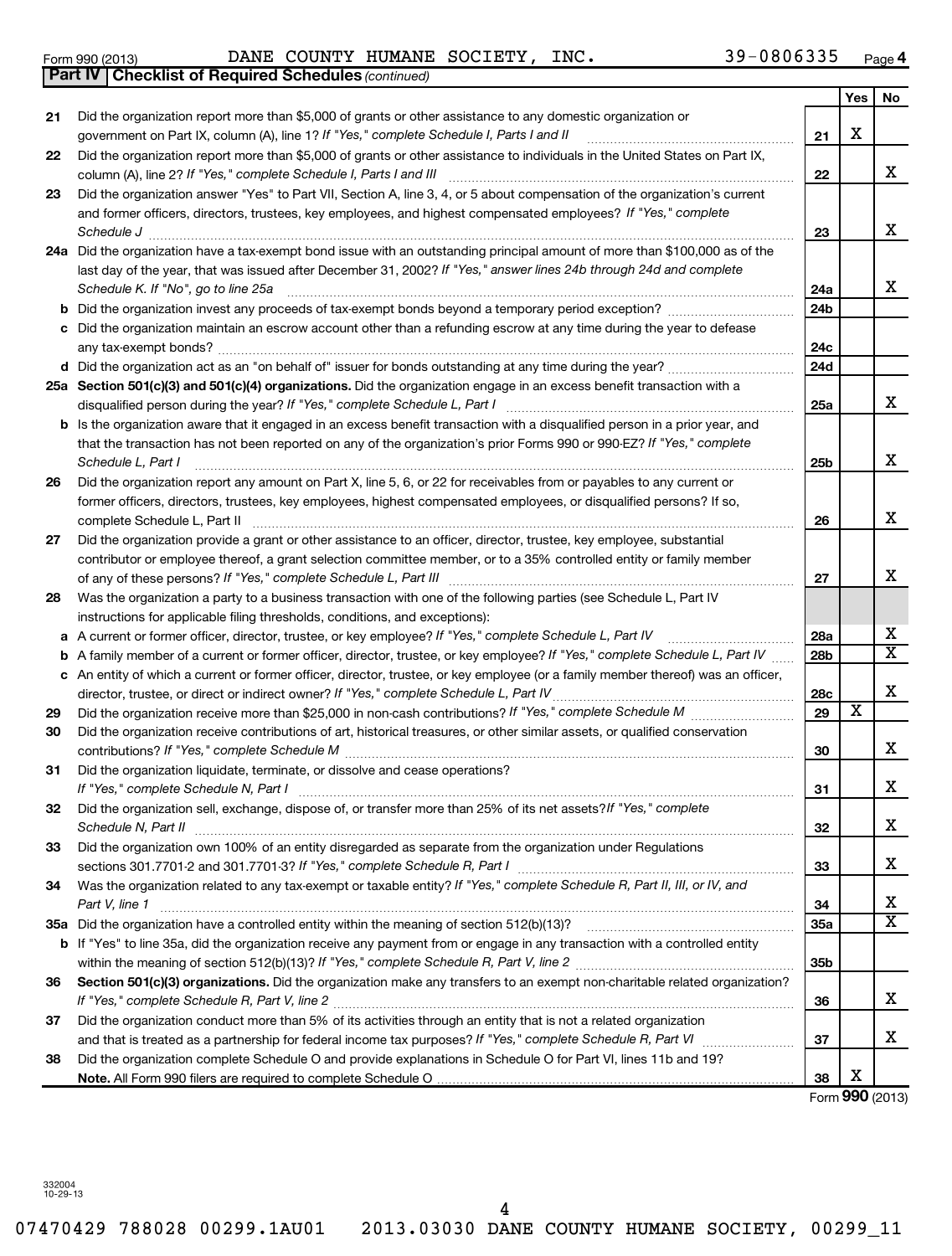|    | Part V<br><b>Statements Regarding Other IRS Filings and Tax Compliance</b>                                                                      |     |                |                     |                         |
|----|-------------------------------------------------------------------------------------------------------------------------------------------------|-----|----------------|---------------------|-------------------------|
|    | Check if Schedule O contains a response or note to any line in this Part V                                                                      |     |                |                     |                         |
|    | 1a                                                                                                                                              | 12  |                | Yes                 | No                      |
|    | 1 <sub>b</sub><br>Enter the number of Forms W-2G included in line 1a. Enter -0- if not applicable                                               |     |                |                     |                         |
| b  | Did the organization comply with backup withholding rules for reportable payments to vendors and reportable gaming                              |     |                |                     |                         |
| с  |                                                                                                                                                 |     | 1c             | х                   |                         |
|    | 2a Enter the number of employees reported on Form W-3, Transmittal of Wage and Tax Statements,                                                  |     |                |                     |                         |
|    | filed for the calendar year ending with or within the year covered by this return<br>2a                                                         | 161 |                |                     |                         |
|    |                                                                                                                                                 |     | 2 <sub>b</sub> | X                   |                         |
|    |                                                                                                                                                 |     |                |                     |                         |
|    | 3a Did the organization have unrelated business gross income of \$1,000 or more during the year?                                                |     | За             |                     | х                       |
| b  | If "Yes," has it filed a Form 990-T for this year? If "No," to line 3b, provide an explanation in Schedule O                                    |     | 3b             |                     |                         |
|    | 4a At any time during the calendar year, did the organization have an interest in, or a signature or other authority over, a                    |     |                |                     |                         |
|    | financial account in a foreign country (such as a bank account, securities account, or other financial account)?                                |     | 4a             |                     | x                       |
|    | <b>b</b> If "Yes," enter the name of the foreign country:                                                                                       |     |                |                     |                         |
|    | See instructions for filing requirements for Form TD F 90-22.1, Report of Foreign Bank and Financial Accounts.                                  |     |                |                     |                         |
|    |                                                                                                                                                 |     | 5a             |                     | х                       |
| b  |                                                                                                                                                 |     | 5b             |                     | $\overline{\textbf{X}}$ |
|    |                                                                                                                                                 |     | 5 <sub>c</sub> |                     |                         |
|    | 6a Does the organization have annual gross receipts that are normally greater than \$100,000, and did the organization solicit                  |     |                |                     |                         |
|    |                                                                                                                                                 |     | 6a             |                     | x                       |
|    | <b>b</b> If "Yes," did the organization include with every solicitation an express statement that such contributions or gifts                   |     |                |                     |                         |
|    |                                                                                                                                                 |     | 6b             |                     |                         |
| 7  | Organizations that may receive deductible contributions under section 170(c).                                                                   |     |                |                     |                         |
| a  | Did the organization receive a payment in excess of \$75 made partly as a contribution and partly for goods and services provided to the payor? |     | 7a             |                     | х                       |
| b  |                                                                                                                                                 |     | 7b             |                     |                         |
|    | c Did the organization sell, exchange, or otherwise dispose of tangible personal property for which it was required                             |     |                |                     |                         |
|    |                                                                                                                                                 |     | 7c             |                     | х                       |
|    | 7d                                                                                                                                              |     |                |                     |                         |
| е  | Did the organization receive any funds, directly or indirectly, to pay premiums on a personal benefit contract?                                 |     | 7е             |                     | х                       |
| f. |                                                                                                                                                 |     | 7f             |                     | X                       |
| g  | If the organization received a contribution of qualified intellectual property, did the organization file Form 8899 as required?                |     | 7g             |                     |                         |
| h  | If the organization received a contribution of cars, boats, airplanes, or other vehicles, did the organization file a Form 1098-C?              |     | 7h             |                     |                         |
| 8  | Sponsoring organizations maintaining donor advised funds and section 509(a)(3) supporting organizations. Did the supporting                     |     |                |                     |                         |
|    | organization, or a donor advised fund maintained by a sponsoring organization, have excess business holdings at any time during the year?       |     | 8              |                     |                         |
| 9  | Sponsoring organizations maintaining donor advised funds.                                                                                       |     |                |                     |                         |
|    |                                                                                                                                                 |     | эа             |                     |                         |
| b  |                                                                                                                                                 |     | 9b             |                     |                         |
| 10 | Section 501(c)(7) organizations. Enter:                                                                                                         |     |                |                     |                         |
| а  | 10a                                                                                                                                             |     |                |                     |                         |
| b  | Gross receipts, included on Form 990, Part VIII, line 12, for public use of club facilities<br>10b                                              |     |                |                     |                         |
| 11 | Section 501(c)(12) organizations. Enter:<br>11a                                                                                                 |     |                |                     |                         |
| а  | b Gross income from other sources (Do not net amounts due or paid to other sources against                                                      |     |                |                     |                         |
|    | 11b                                                                                                                                             |     |                |                     |                         |
|    | 12a Section 4947(a)(1) non-exempt charitable trusts. Is the organization filing Form 990 in lieu of Form 1041?                                  |     | 12a            |                     |                         |
| b  | If "Yes," enter the amount of tax-exempt interest received or accrued during the year<br>12b                                                    |     |                |                     |                         |
| 13 | Section 501(c)(29) qualified nonprofit health insurance issuers.                                                                                |     |                |                     |                         |
|    | a Is the organization licensed to issue qualified health plans in more than one state?                                                          |     | 13a            |                     |                         |
|    | Note. See the instructions for additional information the organization must report on Schedule O.                                               |     |                |                     |                         |
|    | <b>b</b> Enter the amount of reserves the organization is required to maintain by the states in which the                                       |     |                |                     |                         |
|    | 13 <sub>b</sub>                                                                                                                                 |     |                |                     |                         |
| c  | 13с                                                                                                                                             |     |                |                     |                         |
|    | 14a Did the organization receive any payments for indoor tanning services during the tax year?                                                  |     | 14a            |                     | х                       |
|    | <b>b</b> If "Yes," has it filed a Form 720 to report these payments? If "No," provide an explanation in Schedule O                              |     | 14b            |                     |                         |
|    |                                                                                                                                                 |     |                | $Form$ QQQ $(2012)$ |                         |

Form 990 (2013) Page

DANE COUNTY HUMANE SOCIETY, INC.  $39-0806335$ 

Form **990** (2013)

**5**

332005 10-29-13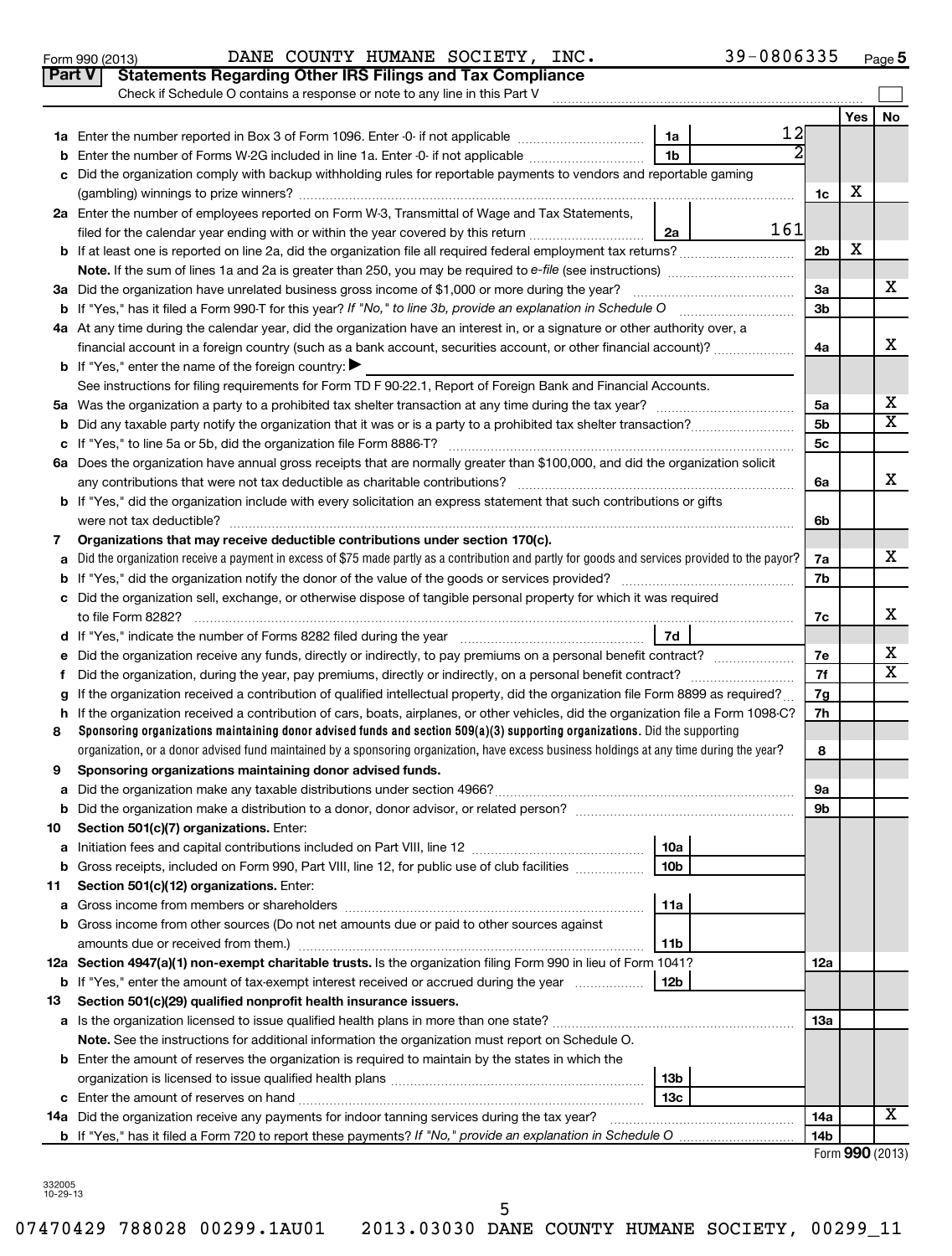Form 990 (2013) Page DANE COUNTY HUMANE SOCIETY, INC. 39-0806335

**6**

| LOLIII AAN (SA 19) |                                                                                                                             |  | LAND COUNTI MUMMU DOCIDII, INC. |  | uuuuu cu | rau |
|--------------------|-----------------------------------------------------------------------------------------------------------------------------|--|---------------------------------|--|----------|-----|
|                    | Part VI Governance, Management, and Disclosure For each "Yes" response to lines 2 through 7b below, and for a "No" response |  |                                 |  |          |     |
|                    | to line 8a, 8b, or 10b below, describe the circumstances, processes, or changes in Schedule O. See instructions.            |  |                                 |  |          |     |

### **Yes No** Check if Schedule O contains a response or note to any line in this Part VI **Section A. Governing Body and Management**  $\lfloor x \rfloor$

|    |                                                                                                                                   |    |  |      |     | Yes | No. |
|----|-----------------------------------------------------------------------------------------------------------------------------------|----|--|------|-----|-----|-----|
|    | 1a Enter the number of voting members of the governing body at the end of the tax year                                            | 1a |  | 1 Ol |     |     |     |
|    | If there are material differences in voting rights among members of the governing body, or if the governing                       |    |  |      |     |     |     |
|    | body delegated broad authority to an executive committee or similar committee, explain in Schedule O.                             |    |  |      |     |     |     |
| b  | Enter the number of voting members included in line 1a, above, who are independent                                                | 1b |  | 1 OI |     |     |     |
| 2  | Did any officer, director, trustee, or key employee have a family relationship or a business relationship with any other          |    |  |      |     |     |     |
|    | officer, director, trustee, or key employee?                                                                                      |    |  |      |     |     | х   |
| 3  | Did the organization delegate control over management duties customarily performed by or under the direct supervision             |    |  |      |     |     |     |
|    | of officers, directors, or trustees, or key employees to a management company or other person?                                    |    |  |      | 3   |     | х   |
| 4  | Did the organization make any significant changes to its governing documents since the prior Form 990 was filed?                  |    |  |      | 4   | X   |     |
| 5  | Did the organization become aware during the year of a significant diversion of the organization's assets?                        |    |  |      |     |     | X   |
| 6  | Did the organization have members or stockholders?                                                                                |    |  |      |     | X   |     |
| 7a | Did the organization have members, stockholders, or other persons who had the power to elect or appoint one or                    |    |  |      |     |     |     |
|    | more members of the governing body?                                                                                               |    |  |      | 7a  | X   |     |
| b  | Are any governance decisions of the organization reserved to (or subject to approval by) members, stockholders, or                |    |  |      |     |     |     |
|    | persons other than the governing body?                                                                                            |    |  |      | 7b  | X   |     |
| 8  | Did the organization contemporaneously document the meetings held or written actions undertaken during the year by the following: |    |  |      |     |     |     |
| a  | The governing body?                                                                                                               |    |  |      | 8а  | X   |     |
| b  | Each committee with authority to act on behalf of the governing body?                                                             |    |  |      | 8b  | x   |     |
| 9  | Is there any officer, director, trustee, or key employee listed in Part VII, Section A, who cannot be reached at the              |    |  |      |     |     |     |
|    | organization's mailing address? If "Yes," provide the names and addresses in Schedule O manumumumumumumumumumu                    |    |  |      | 9   |     | x   |
|    | Section B. Policies (This Section B requests information about policies not required by the Internal Revenue Code.)               |    |  |      |     |     |     |
|    |                                                                                                                                   |    |  |      |     | Yes | No. |
|    | <b>10a</b> Did the organization have local chapters, branches, or affiliates?                                                     |    |  |      | 10a |     | x   |
|    |                                                                                                                                   |    |  |      |     |     |     |

|     |                                                                                                                                                                                                                                     | <b>TUA</b>      |                         | ▵ |
|-----|-------------------------------------------------------------------------------------------------------------------------------------------------------------------------------------------------------------------------------------|-----------------|-------------------------|---|
|     | <b>b</b> If "Yes," did the organization have written policies and procedures governing the activities of such chapters, affiliates,                                                                                                 |                 |                         |   |
|     |                                                                                                                                                                                                                                     | 10 <sub>b</sub> |                         |   |
|     | 11a Has the organization provided a complete copy of this Form 990 to all members of its governing body before filing the form?                                                                                                     | 11a             | х                       |   |
|     | <b>b</b> Describe in Schedule O the process, if any, used by the organization to review this Form 990.                                                                                                                              |                 |                         |   |
| 12a | Did the organization have a written conflict of interest policy? If "No," go to line 13                                                                                                                                             | 12a             | х                       |   |
| b   | Were officers, directors, or trustees, and key employees required to disclose annually interests that could give rise to conflicts?                                                                                                 | 12 <sub>b</sub> | $\overline{\textbf{x}}$ |   |
| c   | Did the organization regularly and consistently monitor and enforce compliance with the policy? If "Yes," describe                                                                                                                  |                 |                         |   |
|     | in Schedule O how this was done                                                                                                                                                                                                     | 12c             | X                       |   |
| 13  |                                                                                                                                                                                                                                     | 13              | X                       |   |
| 14  | Did the organization have a written document retention and destruction policy? [11] manufaction in the organization have a written document retention and destruction policy?                                                       | 14              | x                       |   |
| 15  | Did the process for determining compensation of the following persons include a review and approval by independent                                                                                                                  |                 |                         |   |
|     | persons, comparability data, and contemporaneous substantiation of the deliberation and decision?                                                                                                                                   |                 |                         |   |
| a   | The organization's CEO, Executive Director, or top management official manufactured content of the organization's CEO, Executive Director, or top management official manufactured content of the state of the state of the st      | 15a             | х                       |   |
|     |                                                                                                                                                                                                                                     | 15 <sub>b</sub> |                         | x |
|     | If "Yes" to line 15a or 15b, describe the process in Schedule O (see instructions).                                                                                                                                                 |                 |                         |   |
|     | <b>16a</b> Did the organization invest in, contribute assets to, or participate in a joint venture or similar arrangement with a                                                                                                    |                 |                         |   |
|     | taxable entity during the year?                                                                                                                                                                                                     | 16a             |                         | x |
| b   | If "Yes," did the organization follow a written policy or procedure requiring the organization to evaluate its participation                                                                                                        |                 |                         |   |
|     | in joint venture arrangements under applicable federal tax law, and take steps to safeguard the organization's                                                                                                                      |                 |                         |   |
|     |                                                                                                                                                                                                                                     | 16 <sub>b</sub> |                         |   |
|     | <b>Section C. Disclosure</b>                                                                                                                                                                                                        |                 |                         |   |
| 17  | List the states with which a copy of this Form 990 is required to be filed $\blacktriangleright\text{WL}$                                                                                                                           |                 |                         |   |
| 18  | Section 6104 requires an organization to make its Forms 1023 (or 1024 if applicable), 990, and 990-T (Section 501(c)(3)s only) available                                                                                            |                 |                         |   |
|     | for public inspection. Indicate how you made these available. Check all that apply.<br>$\lfloor x \rfloor$ Own website<br>$\lfloor \underline{X} \rfloor$ Upon request<br>$\Box$ Another's website<br>Other (explain in Schedule O) |                 |                         |   |
| 19  | Describe in Schedule O whether (and if so, how), the organization made its governing documents, conflict of interest policy, and financial                                                                                          |                 |                         |   |
|     | statements available to the public during the tax year.                                                                                                                                                                             |                 |                         |   |
| 20  | State the name, physical address, and telephone number of the person who possesses the books and records of the organization:<br>CARA HOVENI – 608–838–0413                                                                         |                 |                         |   |

## SARA HOVEN - 608-838-0413 5132 VOGES RD, MADISON, WI 53718-6941

|                 |  | JIJA VOULU KU, KIKUIUUN, NI JJIJ |  |
|-----------------|--|----------------------------------|--|
| 332006 10-29-13 |  |                                  |  |

| 07470429 788028 00299.1AU01 2013.03030 DANE COUNTY HUMANE SOCIETY, 00299 11 |  |  |  |  |  |  |
|-----------------------------------------------------------------------------|--|--|--|--|--|--|
|-----------------------------------------------------------------------------|--|--|--|--|--|--|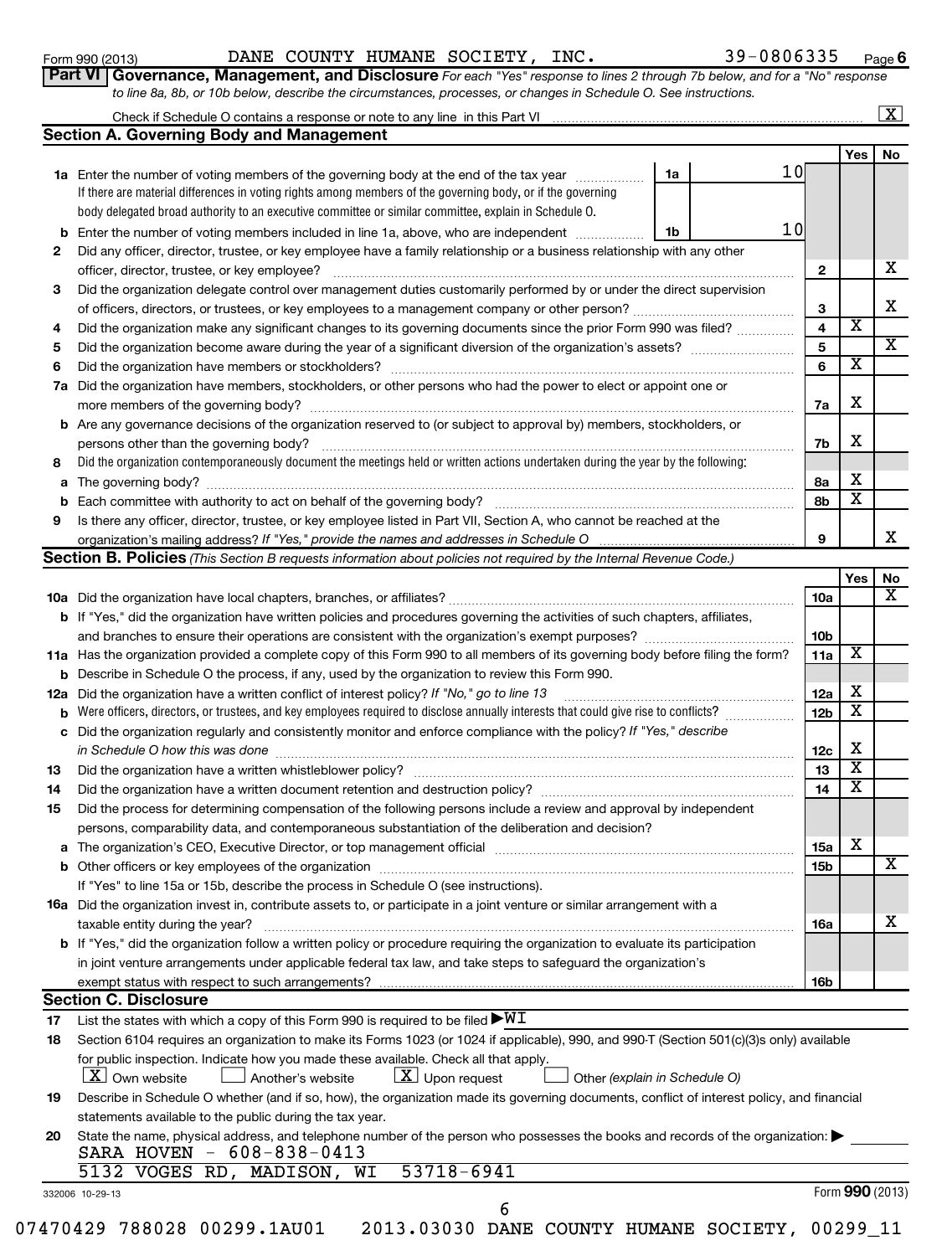### **Section A. Officers, Directors, Trustees, Key Employees, and Highest Compensated Employees** Check if Schedule O contains a response or note to any line in this Part VII **Part VII Compensation of Officers, Directors, Trustees, Key Employees, Highest Compensated Employees, and Independent Contractors**  $\sim$

**1a**  Complete this table for all persons required to be listed. Report compensation for the calendar year ending with or within the organization's tax year. **•** List all of the organization's current officers, directors, trustees (whether individuals or organizations), regardless of amount of compensation.

Enter -0- in columns  $(D)$ ,  $(E)$ , and  $(F)$  if no compensation was paid.

**•** List all of the organization's **current** key employees, if any. See instructions for definition of "key employee."

**•** List the organization's five *current* highest compensated employees (other than an officer, director, trustee, or key employee) who received reportable compensation (Box 5 of Form W-2 and/or Box 7 of Form 1099-MISC) of more than \$100,000 from the organization and any related organizations.

 $\bullet$  List all of the organization's former officers, key employees, and highest compensated employees who received more than \$100,000 of reportable compensation from the organization and any related organizations.

**•** List all of the organization's former directors or trustees that received, in the capacity as a former director or trustee of the organization, more than \$10,000 of reportable compensation from the organization and any related organizations.

List persons in the following order: individual trustees or directors; institutional trustees; officers; key employees; highest compensated employees; and former such persons.

Check this box if neither the organization nor any related organization compensated any current officer, director, or trustee.  $\pm$ 

| (A)                                | (B)                    | (C)<br>Position                |                                                                  |             |              |                                   |        | (D)             | (E)                              | (F)                         |  |  |
|------------------------------------|------------------------|--------------------------------|------------------------------------------------------------------|-------------|--------------|-----------------------------------|--------|-----------------|----------------------------------|-----------------------------|--|--|
| Name and Title                     | Average                |                                | (do not check more than one                                      |             |              |                                   |        | Reportable      | Reportable                       | Estimated                   |  |  |
|                                    | hours per              |                                | box, unless person is both an<br>officer and a director/trustee) |             |              |                                   |        | compensation    | compensation                     | amount of                   |  |  |
|                                    | week                   |                                |                                                                  |             |              |                                   |        | from<br>the     | from related                     | other                       |  |  |
|                                    | (list any<br>hours for |                                |                                                                  |             |              |                                   |        | organization    | organizations<br>(W-2/1099-MISC) | compensation<br>from the    |  |  |
|                                    | related                |                                |                                                                  |             |              |                                   |        | (W-2/1099-MISC) |                                  | organization                |  |  |
|                                    | organizations          |                                |                                                                  |             |              |                                   |        |                 |                                  | and related                 |  |  |
|                                    | below                  | Individual trustee or director | Institutional trustee                                            |             | Key employee |                                   |        |                 |                                  | organizations               |  |  |
|                                    | line)                  |                                |                                                                  | Officer     |              | Highest compensated<br>  employee | Former |                 |                                  |                             |  |  |
| CATHY HOLMES, CPA<br>(1)           | 6.00                   |                                |                                                                  |             |              |                                   |        |                 |                                  |                             |  |  |
| PRESIDENT - TERM EXPIRES 2016      |                        | X                              |                                                                  | Χ           |              |                                   |        | 0.              | $\mathbf 0$ .                    | 0.                          |  |  |
| JOSEPH GOODE<br>(2)                | 2.50                   |                                |                                                                  |             |              |                                   |        |                 |                                  |                             |  |  |
| VICE PRESIDENT - TERM EXPIRES 2016 |                        | $\mathbf X$                    |                                                                  | X           |              |                                   |        | $\mathbf 0$ .   | $\mathbf 0$ .                    | $\mathbf 0$ .               |  |  |
| BRIDGET BUSH, CPA<br>(3)           | 2.50                   |                                |                                                                  |             |              |                                   |        |                 |                                  |                             |  |  |
| TREASURER - TERM EXPIRES 2014      |                        | X                              |                                                                  | X           |              |                                   |        | $\mathbf 0$ .   | $\mathbf 0$ .                    | $\mathbf 0$ .               |  |  |
| SHIRLEY CROCKER<br>(4)             | 2.50                   |                                |                                                                  |             |              |                                   |        |                 |                                  |                             |  |  |
| SECRETARY - TERM EXPIRES 2015      |                        | X                              |                                                                  | $\mathbf X$ |              |                                   |        | $\mathbf 0$ .   | 0.                               | $\mathbf 0$ .               |  |  |
| CHERYL BREUER<br>(5)               | 2.50                   |                                |                                                                  |             |              |                                   |        |                 |                                  |                             |  |  |
| DIRECTOR - TERM EXPIRES 2016       |                        | X                              |                                                                  |             |              |                                   |        | $\mathbf 0$ .   | $\mathbf 0$ .                    | $\mathbf 0$ .               |  |  |
| GARY GODDING<br>(6)                | 2.50                   |                                |                                                                  |             |              |                                   |        |                 |                                  |                             |  |  |
| DIRECTOR - TERM EXPIRES 2015       |                        | X                              |                                                                  |             |              |                                   |        | 0.              | $\mathbf 0$ .                    | $\mathbf 0$ .               |  |  |
| ELLEN MARKEY<br>(7)                | 2.50                   |                                |                                                                  |             |              |                                   |        |                 |                                  |                             |  |  |
| DIRECTOR - TERM EXPIRES 2014       |                        | $\mathbf X$                    |                                                                  |             |              |                                   |        | 0.              | $\mathbf 0$ .                    | $\mathbf 0$ .               |  |  |
| CRIS MARSH<br>(8)                  | 2.50                   |                                |                                                                  |             |              |                                   |        |                 |                                  |                             |  |  |
| DIRECTOR - TERM EXPIRES 2014       |                        | $\mathbf X$                    |                                                                  |             |              |                                   |        | 0.              | $\mathbf 0$ .                    | $\mathbf 0$ .               |  |  |
| <b>LAURA MURRAY</b><br>(9)         | 2.50                   |                                |                                                                  |             |              |                                   |        |                 |                                  |                             |  |  |
| DIRECTOR - TERM EXPIRES 2016       |                        | $\mathbf X$                    |                                                                  |             |              |                                   |        | 0.              | $\mathbf 0$ .                    | $\mathbf 0$ .               |  |  |
| (10) AMY OVERBY                    | 2.50                   |                                |                                                                  |             |              |                                   |        |                 |                                  |                             |  |  |
| DIRECTOR - TERM EXPIRES 2014       |                        | X                              |                                                                  |             |              |                                   |        | 0.              | $\mathbf 0$ .                    | 0.                          |  |  |
| (11) PAM MCCLOUD SMITH             | 60.00                  |                                |                                                                  |             |              |                                   |        |                 |                                  |                             |  |  |
| EXECUTIVE DIRECTOR                 |                        |                                |                                                                  | Χ           |              |                                   |        | 107,323.        | $\mathbf 0$ .                    | 8,792.                      |  |  |
|                                    |                        |                                |                                                                  |             |              |                                   |        |                 |                                  |                             |  |  |
|                                    |                        |                                |                                                                  |             |              |                                   |        |                 |                                  |                             |  |  |
|                                    |                        |                                |                                                                  |             |              |                                   |        |                 |                                  |                             |  |  |
|                                    |                        |                                |                                                                  |             |              |                                   |        |                 |                                  |                             |  |  |
|                                    |                        |                                |                                                                  |             |              |                                   |        |                 |                                  |                             |  |  |
|                                    |                        |                                |                                                                  |             |              |                                   |        |                 |                                  |                             |  |  |
|                                    |                        |                                |                                                                  |             |              |                                   |        |                 |                                  |                             |  |  |
|                                    |                        |                                |                                                                  |             |              |                                   |        |                 |                                  |                             |  |  |
|                                    |                        |                                |                                                                  |             |              |                                   |        |                 |                                  |                             |  |  |
|                                    |                        |                                |                                                                  |             |              |                                   |        |                 |                                  |                             |  |  |
|                                    |                        |                                |                                                                  |             |              |                                   |        |                 |                                  |                             |  |  |
|                                    |                        |                                |                                                                  |             |              |                                   |        |                 |                                  | $T_{\text{max}}$ 000 (0010) |  |  |
| $0.007 \times 0.001$               |                        |                                |                                                                  |             |              |                                   |        |                 |                                  |                             |  |  |

7

332007 10-29-13

Form (2013) **990**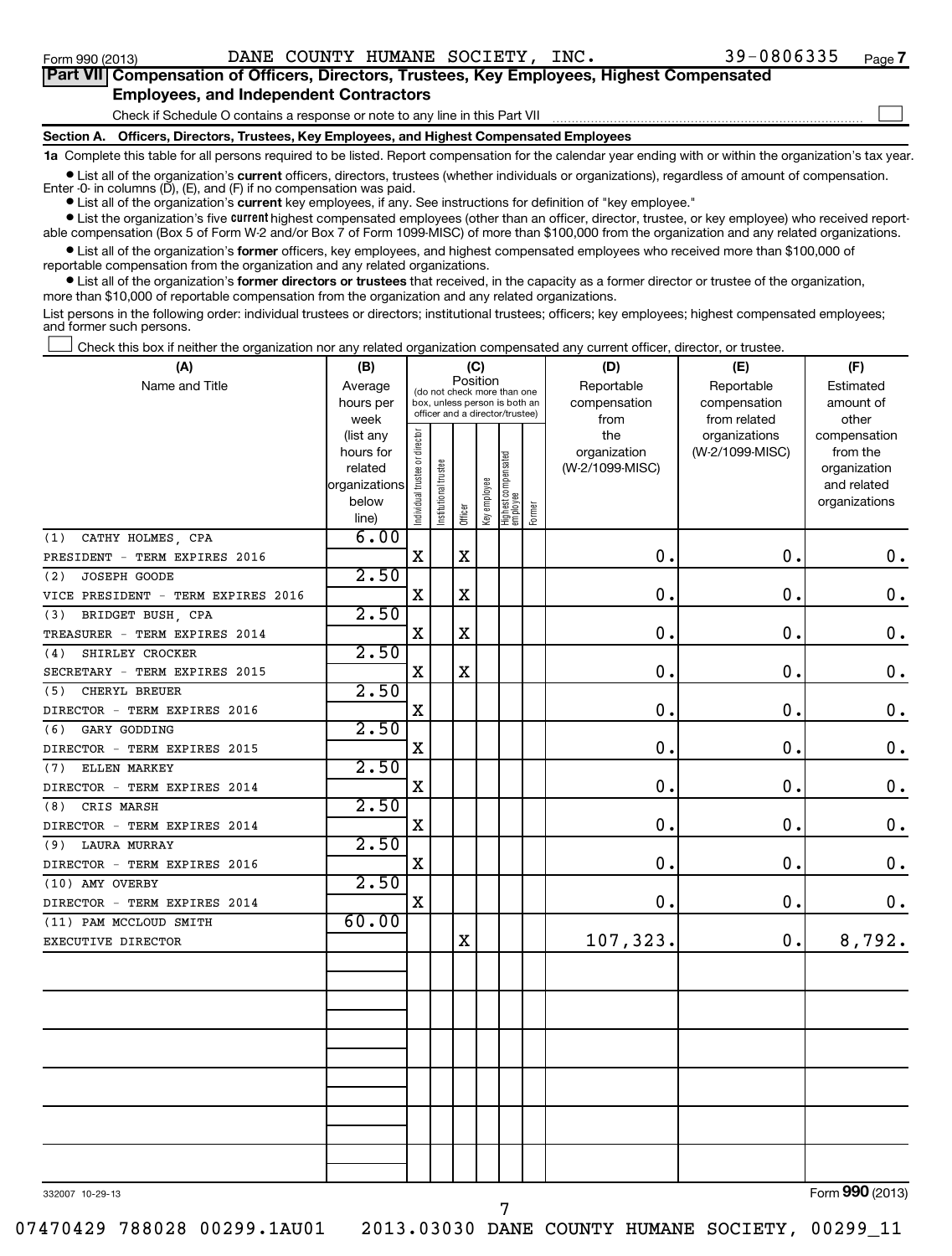| DANE COUNTY HUMANE SOCIETY, INC.<br>Form 990 (2013)                                                                                        |                          |                                |                       |          |              |                                 |        |                         | 39-0806335      |                  |     |                 | Page 8                      |
|--------------------------------------------------------------------------------------------------------------------------------------------|--------------------------|--------------------------------|-----------------------|----------|--------------|---------------------------------|--------|-------------------------|-----------------|------------------|-----|-----------------|-----------------------------|
| <b>Part VII</b><br>Section A. Officers, Directors, Trustees, Key Employees, and Highest Compensated Employees (continued)                  |                          |                                |                       |          |              |                                 |        |                         |                 |                  |     |                 |                             |
| (A)                                                                                                                                        | (B)                      |                                |                       |          | (C)          |                                 |        | (D)                     | (E)             |                  |     | (F)             |                             |
| Name and title                                                                                                                             | Average                  |                                |                       | Position |              | (do not check more than one     |        | Reportable              | Reportable      |                  |     | Estimated       |                             |
|                                                                                                                                            | hours per                |                                |                       |          |              | box, unless person is both an   |        | compensation            | compensation    |                  |     | amount of       |                             |
|                                                                                                                                            | week                     |                                |                       |          |              | officer and a director/trustee) |        | from                    | from related    |                  |     | other           |                             |
|                                                                                                                                            | (list any                |                                |                       |          |              |                                 |        | the                     | organizations   |                  |     | compensation    |                             |
|                                                                                                                                            | hours for                |                                |                       |          |              |                                 |        | organization            | (W-2/1099-MISC) |                  |     | from the        |                             |
|                                                                                                                                            | related<br>organizations |                                |                       |          |              |                                 |        | (W-2/1099-MISC)         |                 |                  |     | organization    |                             |
|                                                                                                                                            | below                    |                                |                       |          |              |                                 |        |                         |                 |                  |     | and related     |                             |
|                                                                                                                                            | line)                    | Individual trustee or director | Institutional trustee | Officer  | Key employee | Highest compensated<br>employee | Former |                         |                 |                  |     | organizations   |                             |
|                                                                                                                                            |                          |                                |                       |          |              |                                 |        |                         |                 |                  |     |                 |                             |
|                                                                                                                                            |                          |                                |                       |          |              |                                 |        |                         |                 |                  |     |                 |                             |
|                                                                                                                                            |                          |                                |                       |          |              |                                 |        |                         |                 |                  |     |                 |                             |
|                                                                                                                                            |                          |                                |                       |          |              |                                 |        |                         |                 |                  |     |                 |                             |
|                                                                                                                                            |                          |                                |                       |          |              |                                 |        |                         |                 |                  |     |                 |                             |
|                                                                                                                                            |                          |                                |                       |          |              |                                 |        |                         |                 |                  |     |                 |                             |
|                                                                                                                                            |                          |                                |                       |          |              |                                 |        |                         |                 |                  |     |                 |                             |
|                                                                                                                                            |                          |                                |                       |          |              |                                 |        |                         |                 |                  |     |                 |                             |
|                                                                                                                                            |                          |                                |                       |          |              |                                 |        |                         |                 |                  |     |                 |                             |
|                                                                                                                                            |                          |                                |                       |          |              |                                 |        |                         |                 |                  |     |                 |                             |
|                                                                                                                                            |                          |                                |                       |          |              |                                 |        |                         |                 |                  |     |                 |                             |
|                                                                                                                                            |                          |                                |                       |          |              |                                 |        |                         |                 |                  |     |                 |                             |
|                                                                                                                                            |                          |                                |                       |          |              |                                 |        |                         |                 |                  |     |                 |                             |
|                                                                                                                                            |                          |                                |                       |          |              |                                 |        |                         |                 |                  |     |                 |                             |
|                                                                                                                                            |                          |                                |                       |          |              |                                 |        |                         |                 |                  |     |                 |                             |
|                                                                                                                                            |                          |                                |                       |          |              |                                 |        |                         |                 |                  |     |                 |                             |
|                                                                                                                                            |                          |                                |                       |          |              |                                 |        |                         |                 |                  |     |                 |                             |
|                                                                                                                                            |                          |                                |                       |          |              |                                 |        |                         |                 |                  |     |                 |                             |
|                                                                                                                                            |                          |                                |                       |          |              |                                 |        | 107, 323.               |                 | $\overline{0}$ . |     | 8,792.          |                             |
|                                                                                                                                            |                          |                                |                       |          |              |                                 |        | σ.                      |                 | σ.               |     |                 | $\overline{\mathfrak{o}}$ . |
|                                                                                                                                            |                          |                                |                       |          |              |                                 |        | 107, 323.               |                 | $\overline{0}$ . |     | 8,792.          |                             |
| Total number of individuals (including but not limited to those listed above) who received more than \$100,000 of reportable<br>2          |                          |                                |                       |          |              |                                 |        |                         |                 |                  |     |                 |                             |
| compensation from the organization $\blacktriangleright$                                                                                   |                          |                                |                       |          |              |                                 |        |                         |                 |                  |     |                 |                             |
|                                                                                                                                            |                          |                                |                       |          |              |                                 |        |                         |                 |                  |     | Yes             | No                          |
| 3<br>Did the organization list any former officer, director, or trustee, key employee, or highest compensated employee on                  |                          |                                |                       |          |              |                                 |        |                         |                 |                  |     |                 |                             |
| line 1a? If "Yes," complete Schedule J for such individual manufacture content to the set of the set of the schedule J for such individual |                          |                                |                       |          |              |                                 |        |                         |                 |                  | 3   |                 | x                           |
| For any individual listed on line 1a, is the sum of reportable compensation and other compensation from the organization                   |                          |                                |                       |          |              |                                 |        |                         |                 |                  |     |                 |                             |
| and related organizations greater than \$150,000? If "Yes," complete Schedule J for such individual                                        |                          |                                |                       |          |              |                                 |        |                         |                 |                  | 4   |                 | х                           |
| Did any person listed on line 1a receive or accrue compensation from any unrelated organization or individual for services<br>5            |                          |                                |                       |          |              |                                 |        |                         |                 |                  |     |                 |                             |
| rendered to the organization? If "Yes," complete Schedule J for such person                                                                |                          |                                |                       |          |              |                                 |        |                         |                 |                  | 5   |                 | x                           |
| <b>Section B. Independent Contractors</b>                                                                                                  |                          |                                |                       |          |              |                                 |        |                         |                 |                  |     |                 |                             |
| Complete this table for your five highest compensated independent contractors that received more than \$100,000 of compensation from<br>1  |                          |                                |                       |          |              |                                 |        |                         |                 |                  |     |                 |                             |
| the organization. Report compensation for the calendar year ending with or within the organization's tax year.                             |                          |                                |                       |          |              |                                 |        |                         |                 |                  |     |                 |                             |
| (A)                                                                                                                                        |                          |                                |                       |          |              |                                 |        | (B)                     |                 |                  | (C) |                 |                             |
| Name and business address                                                                                                                  |                          |                                | <b>NONE</b>           |          |              |                                 |        | Description of services |                 |                  |     | Compensation    |                             |
|                                                                                                                                            |                          |                                |                       |          |              |                                 |        |                         |                 |                  |     |                 |                             |
|                                                                                                                                            |                          |                                |                       |          |              |                                 |        |                         |                 |                  |     |                 |                             |
|                                                                                                                                            |                          |                                |                       |          |              |                                 |        |                         |                 |                  |     |                 |                             |
|                                                                                                                                            |                          |                                |                       |          |              |                                 |        |                         |                 |                  |     |                 |                             |
|                                                                                                                                            |                          |                                |                       |          |              |                                 |        |                         |                 |                  |     |                 |                             |
|                                                                                                                                            |                          |                                |                       |          |              |                                 |        |                         |                 |                  |     |                 |                             |
|                                                                                                                                            |                          |                                |                       |          |              |                                 |        |                         |                 |                  |     |                 |                             |
|                                                                                                                                            |                          |                                |                       |          |              |                                 |        |                         |                 |                  |     |                 |                             |
|                                                                                                                                            |                          |                                |                       |          |              |                                 |        |                         |                 |                  |     |                 |                             |
|                                                                                                                                            |                          |                                |                       |          |              |                                 |        |                         |                 |                  |     |                 |                             |
| Total number of independent contractors (including but not limited to those listed above) who received more than<br>2                      |                          |                                |                       |          |              |                                 |        |                         |                 |                  |     |                 |                             |
| \$100,000 of compensation from the organization                                                                                            |                          |                                |                       |          |              | 0                               |        |                         |                 |                  |     |                 |                             |
| 332008                                                                                                                                     |                          |                                |                       |          |              |                                 |        |                         |                 |                  |     | Form 990 (2013) |                             |

332008 10-29-13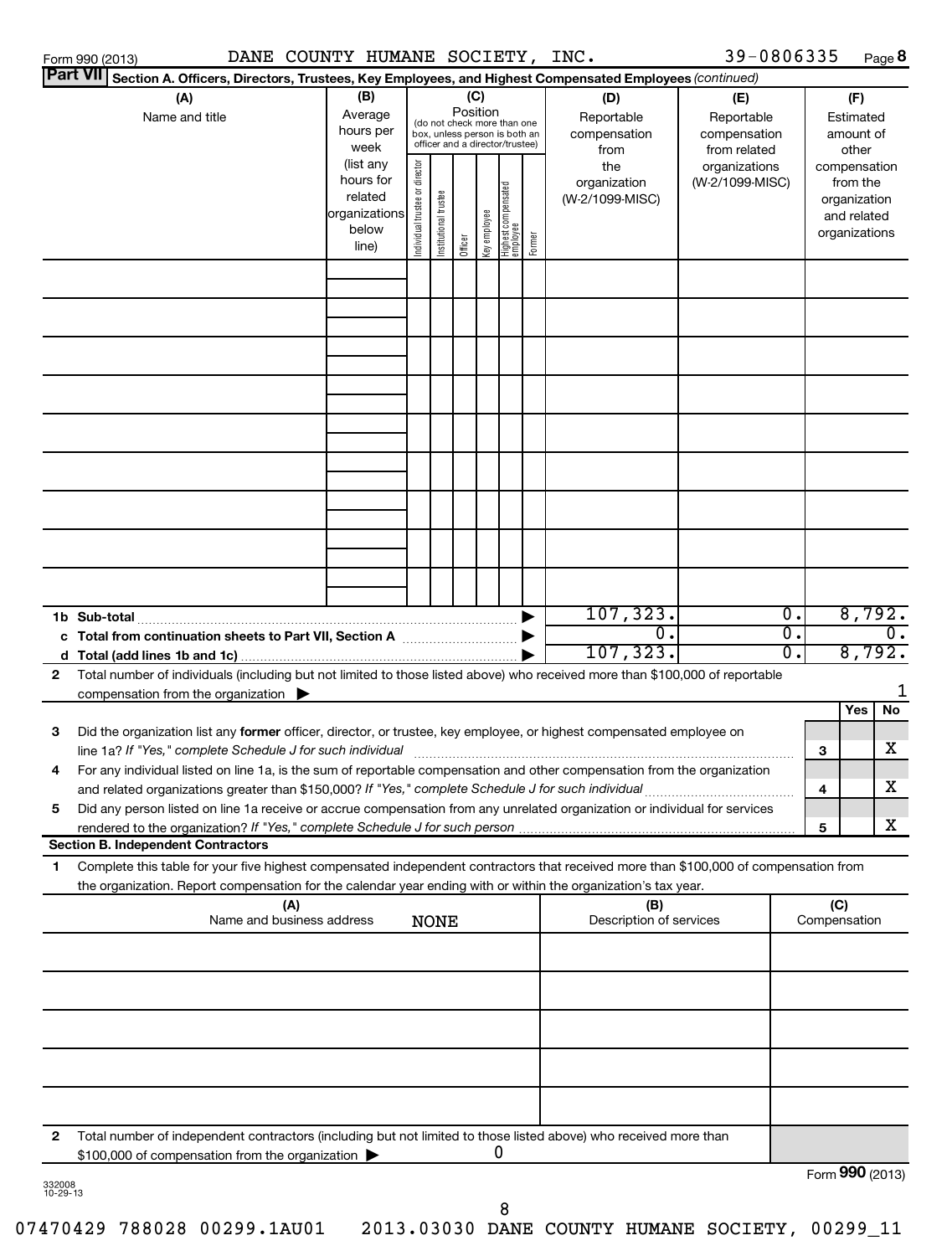| Form 990 (2013) |                                         | DANE CO |  |
|-----------------|-----------------------------------------|---------|--|
|                 | <b>Part VIII   Statement of Revenue</b> |         |  |

### Form 990 (2013) DANE COUNTY HUMANE SOCIETY,INC**.** 39-0806335 Page **9** DANE COUNTY HUMANE SOCIETY, INC.  $39-0806335$

|                                                           |     | Check if Schedule O contains a response or note to any line in this Part VIII |                |                           |                                  |                               |                       |                         |
|-----------------------------------------------------------|-----|-------------------------------------------------------------------------------|----------------|---------------------------|----------------------------------|-------------------------------|-----------------------|-------------------------|
|                                                           |     |                                                                               |                |                           | (A)                              | (B)                           | (C)                   | (D)<br>Revenue excluded |
|                                                           |     |                                                                               |                |                           | Total revenue                    | Related or<br>exempt function | Unrelated<br>business | from tax under          |
|                                                           |     |                                                                               |                |                           |                                  | revenue                       | revenue               | sections<br>512 - 514   |
|                                                           |     | 1 a Federated campaigns                                                       | 1a             | 191,425.                  |                                  |                               |                       |                         |
|                                                           |     | <b>b</b> Membership dues                                                      | 1 <sub>b</sub> | 87,308.                   |                                  |                               |                       |                         |
|                                                           |     | c Fundraising events                                                          | 1 <sub>c</sub> | 78,287.                   |                                  |                               |                       |                         |
|                                                           |     | d Related organizations                                                       | 1 <sub>d</sub> |                           |                                  |                               |                       |                         |
|                                                           |     | e Government grants (contributions)                                           | 1e             |                           |                                  |                               |                       |                         |
| Contributions, Gifts, Grants<br>and Other Similar Amounts |     | f All other contributions, gifts, grants, and                                 |                |                           |                                  |                               |                       |                         |
|                                                           |     | similar amounts not included above                                            |                | $1$ $1$ , $705$ , $544$ . |                                  |                               |                       |                         |
|                                                           |     | g Noncash contributions included in lines 1a-1f: \$                           |                | 76,051.                   |                                  |                               |                       |                         |
|                                                           |     |                                                                               |                |                           | $\blacktriangleright$ 2,062,564. |                               |                       |                         |
|                                                           |     |                                                                               |                | <b>Business Code</b>      |                                  |                               |                       |                         |
|                                                           | 2a  | GOVERNMENT CONTRACTS                                                          |                | 813312                    | 404,227.                         | 404,227.                      |                       |                         |
|                                                           | b   | <b>ADOPTION FEES</b>                                                          |                | 813312                    | 263,017.                         | 263,017.                      |                       |                         |
|                                                           |     | YOUTH CAMP FEES                                                               |                | 813312                    | 88,481.                          | 88,481.                       |                       |                         |
| Program Service<br>Revenue                                |     | <b>SURRENDER FEES</b>                                                         |                | 813312                    | 51,736.                          | 51,736.                       |                       |                         |
|                                                           |     | SPAY/NEUTER SERVICES                                                          |                | 541940                    | 44,466.                          | 44,466.                       |                       |                         |
|                                                           |     | f All other program service revenue                                           |                | 813312                    | 100,627.                         | 100,627.                      |                       |                         |
|                                                           |     |                                                                               |                |                           | 952,554.                         |                               |                       |                         |
|                                                           | 3   | Investment income (including dividends, interest, and                         |                |                           |                                  |                               |                       |                         |
|                                                           |     |                                                                               |                |                           | 56,367.                          |                               |                       | 56, 367.                |
|                                                           | 4   | Income from investment of tax-exempt bond proceeds                            |                |                           |                                  |                               |                       |                         |
|                                                           | 5   |                                                                               |                |                           |                                  |                               |                       |                         |
|                                                           |     |                                                                               | (i) Real       | (ii) Personal             |                                  |                               |                       |                         |
|                                                           |     | <b>6 a</b> Gross rents                                                        |                |                           |                                  |                               |                       |                         |
|                                                           |     | <b>b</b> Less: rental expenses                                                |                |                           |                                  |                               |                       |                         |
|                                                           |     | c Rental income or (loss)                                                     |                |                           |                                  |                               |                       |                         |
|                                                           |     |                                                                               |                |                           |                                  |                               |                       |                         |
|                                                           |     | <b>7 a</b> Gross amount from sales of                                         | (i) Securities | (ii) Other                |                                  |                               |                       |                         |
|                                                           |     | assets other than inventory                                                   | 273, 283.      |                           |                                  |                               |                       |                         |
|                                                           |     | <b>b</b> Less: cost or other basis                                            |                |                           |                                  |                               |                       |                         |
|                                                           |     |                                                                               |                |                           |                                  |                               |                       |                         |
|                                                           |     |                                                                               |                |                           |                                  |                               |                       |                         |
|                                                           |     |                                                                               |                |                           | 19, 163.                         |                               |                       | 19, 163.                |
| g                                                         |     | 8 a Gross income from fundraising events (not                                 |                |                           |                                  |                               |                       |                         |
|                                                           |     | including $$78,287.$ of                                                       |                |                           |                                  |                               |                       |                         |
|                                                           |     | contributions reported on line 1c). See                                       |                |                           |                                  |                               |                       |                         |
| Other Reven                                               |     |                                                                               | a l            | 4,847.                    |                                  |                               |                       |                         |
|                                                           |     |                                                                               |                | 33,885.                   |                                  |                               |                       |                         |
|                                                           |     | c Net income or (loss) from fundraising events                                |                |                           | $-29,038.$                       |                               |                       | $-29,038.$              |
|                                                           |     | 9 a Gross income from gaming activities. See                                  |                |                           |                                  |                               |                       |                         |
|                                                           |     |                                                                               | a              | 16,903.                   |                                  |                               |                       |                         |
|                                                           |     |                                                                               |                | 1,500.                    |                                  |                               |                       |                         |
|                                                           |     | c Net income or (loss) from gaming activities                                 |                |                           | 15,403.                          |                               |                       | 15,403.                 |
|                                                           |     | 10 a Gross sales of inventory, less returns                                   |                |                           |                                  |                               |                       |                         |
|                                                           |     |                                                                               |                | $a \mid 66, 238.$         |                                  |                               |                       |                         |
|                                                           |     | <b>b</b> Less: cost of goods sold                                             |                | 41,297.                   |                                  |                               |                       |                         |
|                                                           |     | c Net income or (loss) from sales of inventory                                |                |                           | 24,941.                          | 24,941.                       |                       |                         |
|                                                           |     | Miscellaneous Revenue                                                         |                | <b>Business Code</b>      |                                  |                               |                       |                         |
|                                                           | 11a | the control of the control of the control of the                              |                |                           |                                  |                               |                       |                         |
|                                                           | b   |                                                                               |                |                           |                                  |                               |                       |                         |
|                                                           | с   |                                                                               |                |                           |                                  |                               |                       |                         |
|                                                           |     |                                                                               |                |                           |                                  |                               |                       |                         |
|                                                           |     |                                                                               |                |                           | 3, 101, 954.                     |                               | $\overline{0}$ .      |                         |
|                                                           | 12  |                                                                               |                |                           |                                  | 977,495.                      |                       | 61,895.                 |
| 332009<br>10-29-13                                        |     |                                                                               |                |                           |                                  |                               |                       | Form 990 (2013)         |

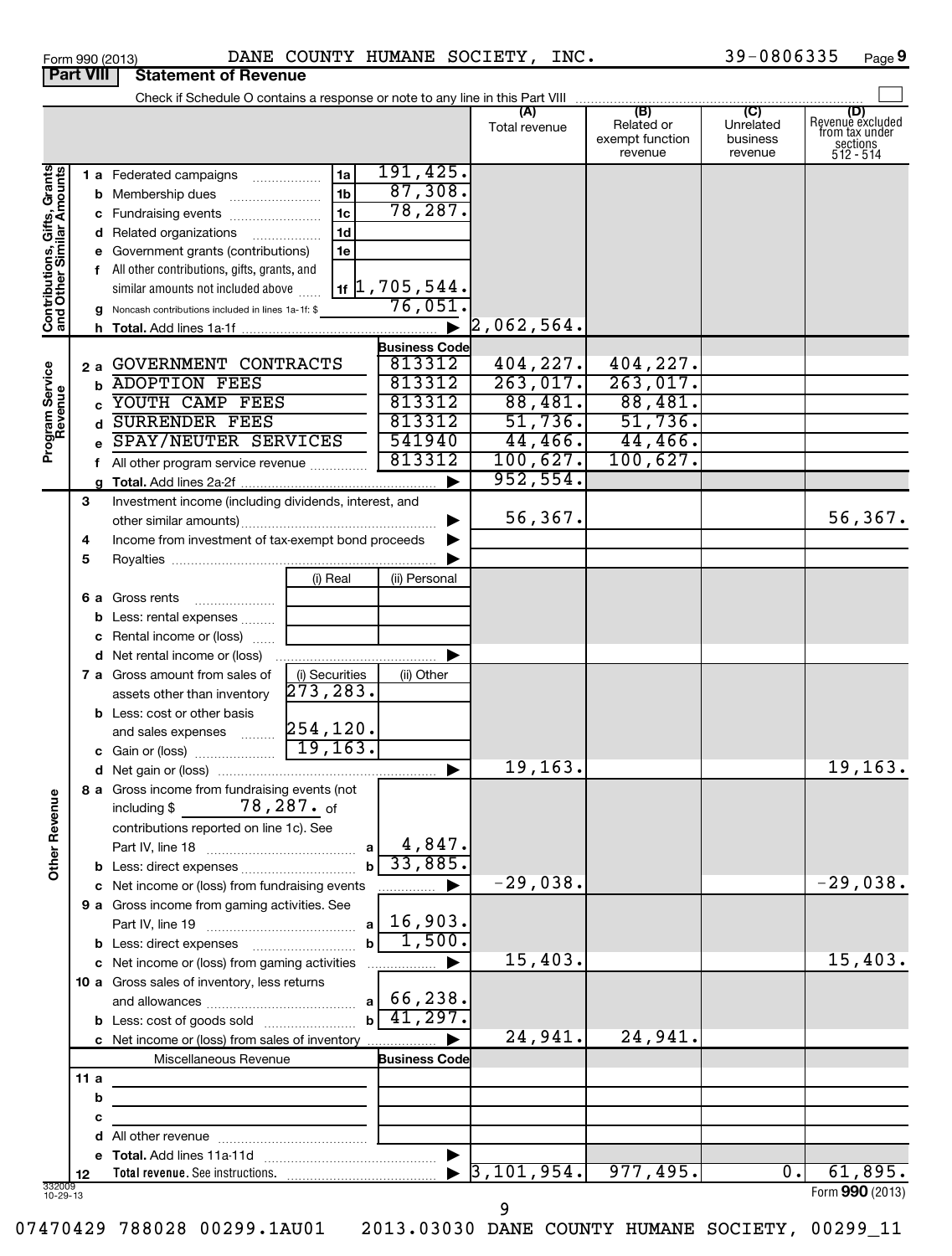## Form 990 (2013) Page DANE COUNTY HUMANE SOCIETY, INC. 39-0806335

39-0806335 Page 10

|              | Check if Schedule O contains a response or note to any line in this Part IX                              |                          |                                    |                                                                   |                                |
|--------------|----------------------------------------------------------------------------------------------------------|--------------------------|------------------------------------|-------------------------------------------------------------------|--------------------------------|
|              | Do not include amounts reported on lines 6b,<br>7b, 8b, 9b, and 10b of Part VIII.                        | (A)<br>Total expenses    | (B)<br>Program service<br>expenses | $\overline{(\overline{C})}$<br>Management and<br>general expenses | (D)<br>Fundraising<br>expenses |
| 1.           | Grants and other assistance to governments and                                                           |                          |                                    |                                                                   |                                |
|              | organizations in the United States. See Part IV, line 21                                                 | 9,525.                   | 9,525.                             |                                                                   |                                |
| $\mathbf{2}$ | Grants and other assistance to individuals in                                                            |                          |                                    |                                                                   |                                |
|              | the United States. See Part IV, line 22                                                                  |                          |                                    |                                                                   |                                |
| 3            | Grants and other assistance to governments,                                                              |                          |                                    |                                                                   |                                |
|              | organizations, and individuals outside the                                                               |                          |                                    |                                                                   |                                |
|              | United States. See Part IV, lines 15 and 16                                                              |                          |                                    |                                                                   |                                |
| 4            | Benefits paid to or for members                                                                          |                          |                                    |                                                                   |                                |
| 5            | Compensation of current officers, directors,                                                             |                          |                                    |                                                                   |                                |
|              | trustees, and key employees                                                                              | 116, 115.                | 98,699.                            | 5,805.                                                            | 11,611.                        |
| 6            | Compensation not included above, to disqualified                                                         |                          |                                    |                                                                   |                                |
|              | persons (as defined under section 4958(f)(1)) and                                                        |                          |                                    |                                                                   |                                |
|              | persons described in section 4958(c)(3)(B)<br>.                                                          |                          |                                    |                                                                   |                                |
| 7            |                                                                                                          | 1,921,010.               | 1,521,050.                         | 158,411.                                                          | 241,549.                       |
| 8            | Pension plan accruals and contributions (include                                                         |                          |                                    |                                                                   |                                |
|              | section 401(k) and 403(b) employer contributions)                                                        | $\frac{34,130}{184,981}$ | 22,295.<br>144,190.                | $\frac{6,493}{17,392}$                                            | $\frac{5,342}{23,399}$         |
| 9            |                                                                                                          | 172,920.                 |                                    | 19,523.                                                           |                                |
| 10           |                                                                                                          |                          | 121,957.                           |                                                                   | 31,440.                        |
| 11           | Fees for services (non-employees):                                                                       |                          |                                    |                                                                   |                                |
|              |                                                                                                          | 43,411.                  | 23,675.                            | 13,825.                                                           | 5,911.                         |
|              |                                                                                                          | 13,600.                  |                                    | 13,600.                                                           |                                |
|              |                                                                                                          |                          |                                    |                                                                   |                                |
|              |                                                                                                          |                          |                                    |                                                                   |                                |
|              | e Professional fundraising services. See Part IV, line 17                                                |                          |                                    |                                                                   |                                |
| f            | Investment management fees<br>g Other. (If line 11g amount exceeds 10% of line 25,                       |                          |                                    |                                                                   |                                |
|              | column (A) amount, list line 11g expenses on Sch O.)                                                     | 52,605.                  | 52,605.                            |                                                                   |                                |
| 12           |                                                                                                          | 13,579.                  | 2,314.                             | 1,791.                                                            | 9,474.                         |
| 13           |                                                                                                          | 653,461.                 | 520,009.                           | 45,291.                                                           | 88,161.                        |
| 14           |                                                                                                          | 64,308.                  | 42,853.                            | 1,540.                                                            | 19,915.                        |
| 15           |                                                                                                          |                          |                                    |                                                                   |                                |
| 16           |                                                                                                          | 179, 275.                | 154, 163.                          | 6,398.                                                            | 18,714.                        |
| 17           |                                                                                                          | 11,688.                  | 11,688.                            |                                                                   |                                |
| 18           | Payments of travel or entertainment expenses                                                             |                          |                                    |                                                                   |                                |
|              | for any federal, state, or local public officials                                                        |                          |                                    |                                                                   |                                |
| 19           | Conferences, conventions, and meetings                                                                   | 28,770.                  | 19,558.                            | 7,820.                                                            | 1,392.                         |
| 20           | Interest                                                                                                 | 7,512.                   |                                    | 7,512.                                                            |                                |
| 21           |                                                                                                          |                          |                                    |                                                                   |                                |
| 22           | Depreciation, depletion, and amortization                                                                | 206, 567.                | 194,866.                           | 2,505.                                                            | 9,196.                         |
| 23           | Insurance                                                                                                | 52,083.                  | 47,065.                            | 5,018.                                                            |                                |
| 24           | Other expenses. Itemize expenses not covered                                                             |                          |                                    |                                                                   |                                |
|              | above. (List miscellaneous expenses in line 24e. If line                                                 |                          |                                    |                                                                   |                                |
|              | 24e amount exceeds 10% of line 25, column (A)<br>amount, list line 24e expenses on Schedule 0.) [        |                          |                                    |                                                                   |                                |
|              | a PUBLICATIONS                                                                                           | 7,722.                   | 3,807.                             | 150.                                                              | 3,765.                         |
| b            |                                                                                                          |                          |                                    |                                                                   |                                |
| c            | the control of the control of the control of                                                             |                          |                                    |                                                                   |                                |
| d            |                                                                                                          |                          |                                    |                                                                   |                                |
|              | e All other expenses                                                                                     | 2,248.                   | 1,752.                             | 293.                                                              | 203.                           |
|              | Total functional expenses. Add lines 1 through 24e                                                       | 3,775,510.               | 2,992,071.                         | 313, 367.                                                         | 470,072.                       |
|              |                                                                                                          |                          |                                    |                                                                   |                                |
| 25           |                                                                                                          |                          |                                    |                                                                   |                                |
|              | Joint costs. Complete this line only if the organization                                                 |                          |                                    |                                                                   |                                |
| 26           | reported in column (B) joint costs from a combined<br>educational campaign and fundraising solicitation. |                          |                                    |                                                                   |                                |

332010 10-29-13

Form **990** (2013)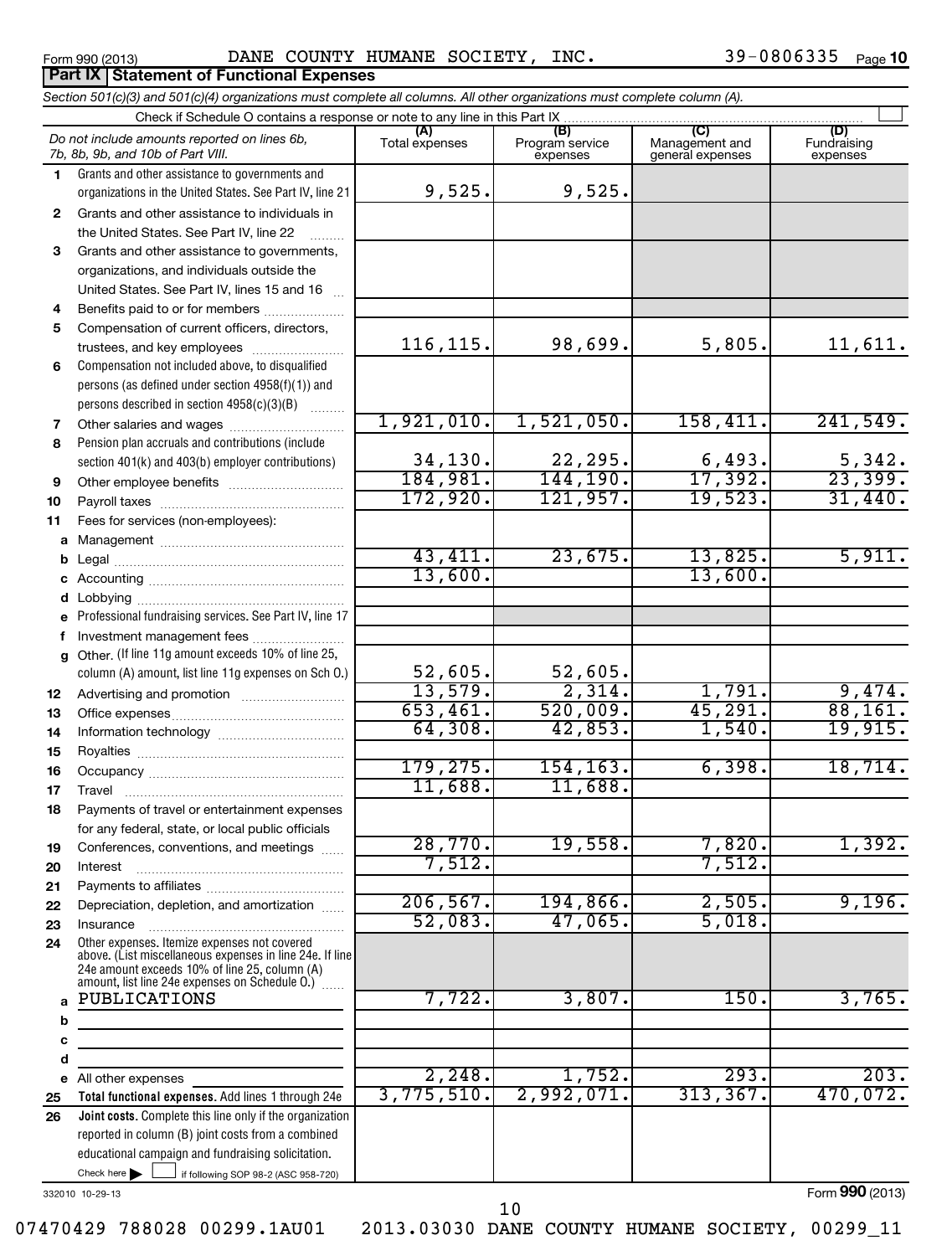| Form 990 (2013)                  | DANE | COUNTY | <b>HUMANE</b> | SOCIETY | INC. | - ۱۵ | Page |
|----------------------------------|------|--------|---------------|---------|------|------|------|
| <b>Part X</b><br>i Balance Sheet |      |        |               |         |      |      |      |

|                             |    |                                                                                                                                                          |  |    | (A)<br>Beginning of year |                 | (B)<br>End of year     |
|-----------------------------|----|----------------------------------------------------------------------------------------------------------------------------------------------------------|--|----|--------------------------|-----------------|------------------------|
|                             | 1  |                                                                                                                                                          |  |    | 80.                      | $\mathbf{1}$    | 258.                   |
|                             | 2  |                                                                                                                                                          |  |    | 1,098,994.               | $\mathbf{2}$    | 818,083.               |
|                             | З  |                                                                                                                                                          |  |    | 83,638.                  | 3               | 63,831.                |
|                             | 4  |                                                                                                                                                          |  |    | 54,937.                  | $\overline{4}$  | 73,517.                |
|                             | 5  | Loans and other receivables from current and former officers, directors,                                                                                 |  |    |                          |                 |                        |
|                             |    | trustees, key employees, and highest compensated employees. Complete                                                                                     |  |    |                          |                 |                        |
|                             |    | Part II of Schedule L                                                                                                                                    |  |    |                          | 5               |                        |
|                             | 6  | Loans and other receivables from other disqualified persons (as defined under                                                                            |  |    |                          |                 |                        |
|                             |    | section 4958(f)(1)), persons described in section 4958(c)(3)(B), and contributing                                                                        |  |    |                          |                 |                        |
|                             |    | employers and sponsoring organizations of section 501(c)(9) voluntary                                                                                    |  |    |                          |                 |                        |
| Assets                      |    | employees' beneficiary organizations (see instr). Complete Part II of Sch L                                                                              |  |    |                          | 6               |                        |
|                             | 7  |                                                                                                                                                          |  |    |                          | $\overline{7}$  |                        |
|                             | 8  |                                                                                                                                                          |  |    | 18,151.                  | 8               | 14,733.                |
|                             | 9  | Prepaid expenses and deferred charges                                                                                                                    |  |    | 52,114.                  | $\mathbf{9}$    | 23,658.                |
|                             |    | <b>10a</b> Land, buildings, and equipment: cost or other                                                                                                 |  |    |                          |                 |                        |
|                             |    |                                                                                                                                                          |  |    |                          |                 |                        |
|                             |    |                                                                                                                                                          |  |    | 4,919,302.               | 10 <sub>c</sub> | 4,956,535.             |
|                             | 11 |                                                                                                                                                          |  |    | 990, 455.                | 11              | 1,058,480.             |
|                             | 12 |                                                                                                                                                          |  | 12 |                          |                 |                        |
|                             | 13 |                                                                                                                                                          |  |    | 13                       |                 |                        |
|                             | 14 |                                                                                                                                                          |  |    |                          | 14              |                        |
|                             | 15 |                                                                                                                                                          |  |    |                          | 15              |                        |
|                             | 16 |                                                                                                                                                          |  |    | 7,217,671.<br>199, 129.  | 16              | 7,009,095.<br>260,671. |
|                             | 17 |                                                                                                                                                          |  |    |                          | 17              |                        |
|                             | 18 |                                                                                                                                                          |  | 18 |                          |                 |                        |
|                             | 19 |                                                                                                                                                          |  |    | 19                       |                 |                        |
|                             | 20 |                                                                                                                                                          |  |    | 20                       |                 |                        |
|                             | 21 | Escrow or custodial account liability. Complete Part IV of Schedule D                                                                                    |  |    |                          | 21              |                        |
|                             | 22 | Loans and other payables to current and former officers, directors, trustees,<br>key employees, highest compensated employees, and disqualified persons. |  |    |                          |                 |                        |
|                             |    |                                                                                                                                                          |  |    |                          | 22              |                        |
| Liabilities                 | 23 | Secured mortgages and notes payable to unrelated third parties                                                                                           |  |    |                          | 23              |                        |
|                             | 24 |                                                                                                                                                          |  |    |                          | 24              | 500,000.               |
|                             | 25 | Other liabilities (including federal income tax, payables to related third                                                                               |  |    |                          |                 |                        |
|                             |    | parties, and other liabilities not included on lines 17-24). Complete Part X of                                                                          |  |    |                          |                 |                        |
|                             |    | Schedule D                                                                                                                                               |  |    | 597,815.                 | 25              | 424,281.               |
|                             | 26 | Total liabilities. Add lines 17 through 25                                                                                                               |  |    | 796,944.                 | 26              | 1,184,952.             |
|                             |    | Organizations that follow SFAS 117 (ASC 958), check here $\blacktriangleright$ $\boxed{X}$ and                                                           |  |    |                          |                 |                        |
|                             |    | complete lines 27 through 29, and lines 33 and 34.                                                                                                       |  |    |                          |                 |                        |
|                             | 27 |                                                                                                                                                          |  |    | 6, 264, 248.             | 27              | 5,605,402.             |
|                             | 28 | Temporarily restricted net assets                                                                                                                        |  |    | 156,479.                 | 28              | 218, 741.              |
|                             | 29 | Permanently restricted net assets                                                                                                                        |  |    |                          | 29              |                        |
|                             |    | Organizations that do not follow SFAS 117 (ASC 958), check here ▶ □                                                                                      |  |    |                          |                 |                        |
| Net Assets or Fund Balances |    | and complete lines 30 through 34.                                                                                                                        |  |    |                          |                 |                        |
|                             | 30 |                                                                                                                                                          |  |    |                          | 30              |                        |
|                             | 31 | Paid-in or capital surplus, or land, building, or equipment fund                                                                                         |  |    |                          | 31              |                        |
|                             | 32 | Retained earnings, endowment, accumulated income, or other funds                                                                                         |  |    |                          | 32              |                        |
|                             | 33 |                                                                                                                                                          |  |    | 6,420,727.               | 33              | 5,824,143.             |
|                             | 34 |                                                                                                                                                          |  |    | 7,217,671                | 34              | 7,009,095.             |

Form (2013) **990**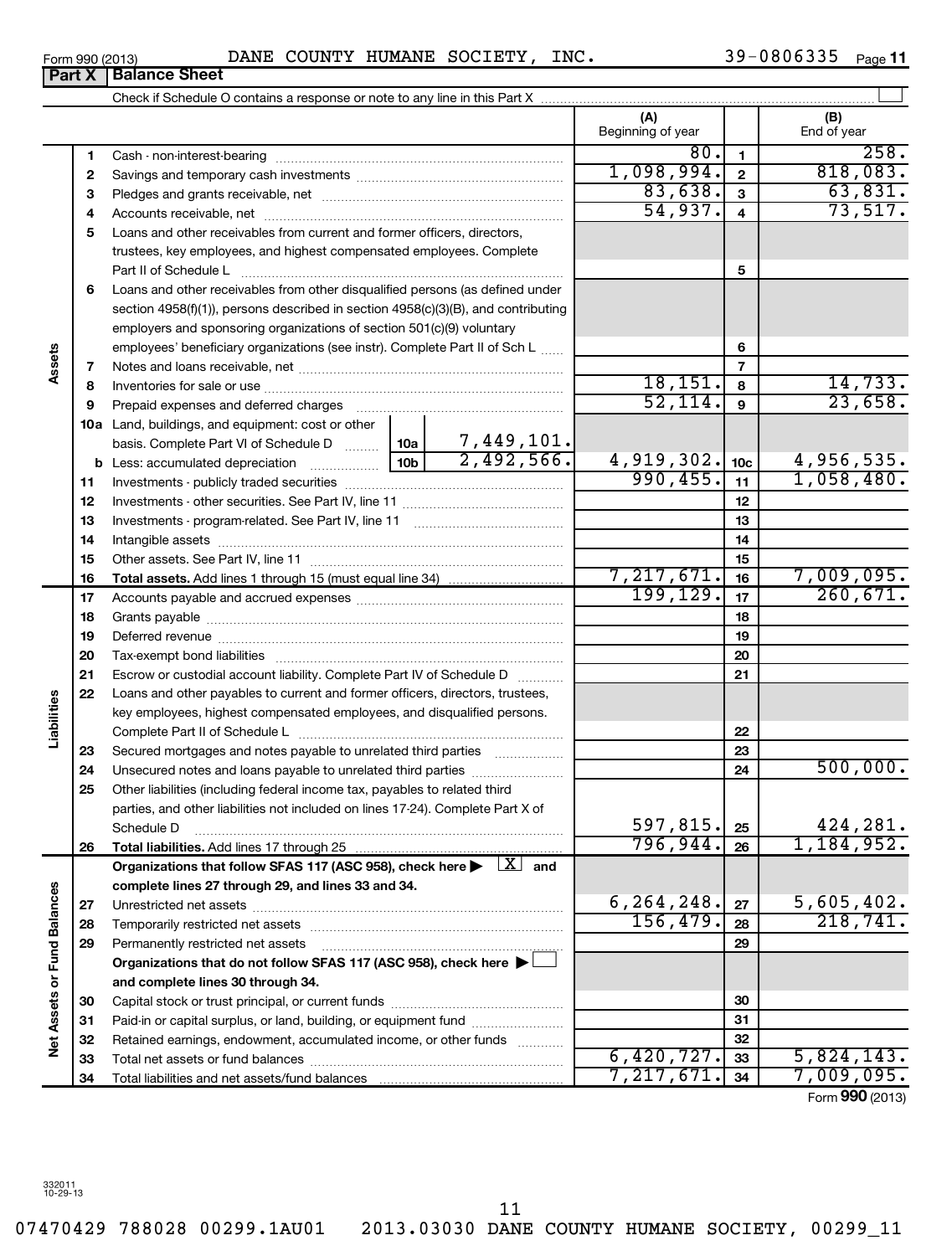07470429 788028 00299.1AU01 2013.03030 DANE COUNTY HUMANE SOCIETY, 00299\_11

| 4  |                                                                                                                             | 4              | 6,420,727.     |            |           |
|----|-----------------------------------------------------------------------------------------------------------------------------|----------------|----------------|------------|-----------|
| 5  |                                                                                                                             | 5              |                | 76,972.    |           |
| 6  | Donated services and use of facilities                                                                                      | 6              |                |            |           |
| 7  | Investment expenses                                                                                                         | $\overline{7}$ |                |            |           |
| 8  |                                                                                                                             | 8              |                |            |           |
| 9  |                                                                                                                             | 9              |                |            | 0.        |
| 10 | Net assets or fund balances at end of year. Combine lines 3 through 9 (must equal Part X, line 33,<br>column (B))           | 10             | 5,824,143.     |            |           |
|    | Part XII Financial Statements and Reporting                                                                                 |                |                |            |           |
|    |                                                                                                                             |                |                |            |           |
|    |                                                                                                                             |                |                | <b>Yes</b> | <b>No</b> |
| 1  | Accounting method used to prepare the Form 990: $\Box$ Cash $\Box X$ Accrual $\Box$ Other                                   |                |                |            |           |
|    | If the organization changed its method of accounting from a prior year or checked "Other," explain in Schedule O.           |                |                |            |           |
|    | 2a Were the organization's financial statements compiled or reviewed by an independent accountant?                          |                | 2a             |            | x         |
|    | If "Yes," check a box below to indicate whether the financial statements for the year were compiled or reviewed on a        |                |                |            |           |
|    | separate basis, consolidated basis, or both:                                                                                |                |                |            |           |
|    | Both consolidated and separate basis<br><b>Consolidated basis</b><br>Separate basis                                         |                |                |            |           |
|    | b Were the organization's financial statements audited by an independent accountant?                                        |                | 2 <sub>b</sub> | х          |           |
|    | If "Yes," check a box below to indicate whether the financial statements for the year were audited on a separate basis,     |                |                |            |           |
|    | consolidated basis, or both:                                                                                                |                |                |            |           |
|    | $\lfloor \underline{X} \rfloor$ Separate basis<br>Consolidated basis<br>Both consolidated and separate basis                |                |                |            |           |
|    | c If "Yes" to line 2a or 2b, does the organization have a committee that assumes responsibility for oversight of the audit, |                |                |            |           |

**3 a** As a result of a federal award, was the organization required to undergo an audit or audits as set forth in the Single Audit

review, or compilation of its financial statements and selection of an independent accountant?  $~~...~~...~~...~~...~~...~~$ If the organization changed either its oversight process or selection process during the tax year, explain in Schedule O.

Act and OMB Circular A-133? ~~~~~~~~~~~~~~~~~~~~~~~~~~~~~~~~~~~~~~~~~~~~~~~

**b** If "Yes," did the organization undergo the required audit or audits? If the organization did not undergo the required audit

or audits, explain why in Schedule O and describe any steps taken to undergo such audits

| Form<br>nor<br>10012<br>ו טבע ובטו | -----<br>DANE . | <b>JNTY</b> | ----------<br>HUMANE | COCTETV<br>. 61.<br>יי ה | INC | Pane<br>auc |
|------------------------------------|-----------------|-------------|----------------------|--------------------------|-----|-------------|
| $\sim$ $\sim$ $\sim$<br>--- --     | -----           |             |                      |                          |     |             |

 $\sim$ 

3,101,954. 3,775,510. -673,556. 6,420,727.

 $\overline{0}$ .

Total revenue (must equal Part VIII, column (A), line 12) ~~~~~~~~~~~~~~~~~~~~~~~~~~ Total expenses (must equal Part IX, column (A), line 25) ~~~~~~~~~~~~~~~~~~~~~~~~~~ Revenue less expenses. Subtract line 2 from line 1 [2000] [2000] [2000] [2000] [2000] [2000] [2000] [2000] [20

Check if Schedule O contains a response or note to any line in this Part XI **Part XI Reconciliation of Net Assets**

**10**

Form **990** (2013)

X

X

**2c**

**3a**

**3b**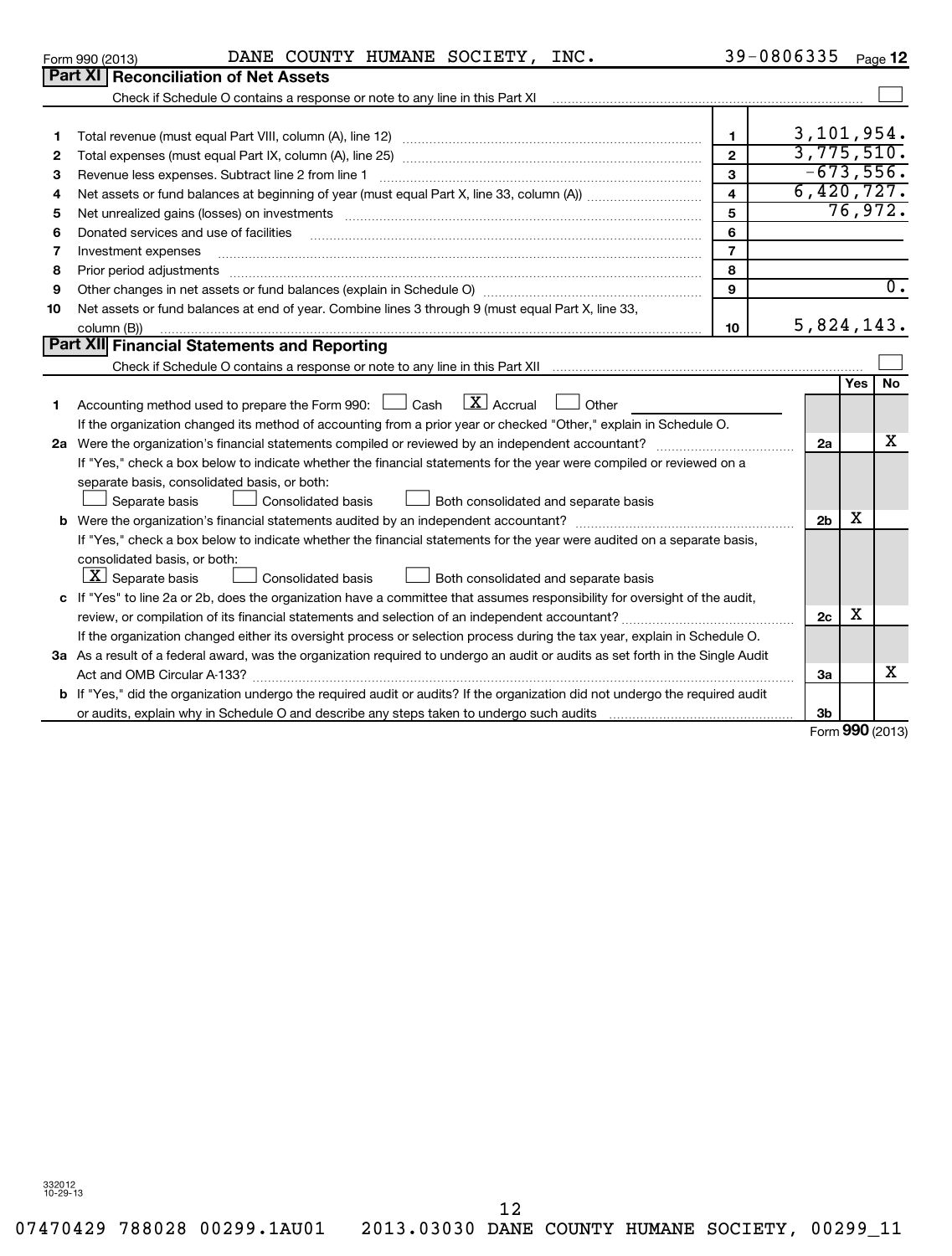| <b>SCHEDULE A</b> |  |  |  |  |  |
|-------------------|--|--|--|--|--|
|                   |  |  |  |  |  |

OMB No. 1545-0047

|                                                                                                                                                          |                                                                  | JUNLDULL M               |                                                 |                                                                                                                                               |                                                        |                        |                                     |                                        |     |    |
|----------------------------------------------------------------------------------------------------------------------------------------------------------|------------------------------------------------------------------|--------------------------|-------------------------------------------------|-----------------------------------------------------------------------------------------------------------------------------------------------|--------------------------------------------------------|------------------------|-------------------------------------|----------------------------------------|-----|----|
| <b>Public Charity Status and Public Support</b><br>(Form 990 or 990-EZ)<br>Complete if the organization is a section 501(c)(3) organization or a section |                                                                  |                          |                                                 |                                                                                                                                               |                                                        | 013                    |                                     |                                        |     |    |
| 4947(a)(1) nonexempt charitable trust.                                                                                                                   |                                                                  |                          |                                                 |                                                                                                                                               |                                                        |                        |                                     |                                        |     |    |
|                                                                                                                                                          | Department of the Treasury<br>Attach to Form 990 or Form 990-EZ. |                          |                                                 |                                                                                                                                               |                                                        |                        | <b>Open to Public</b>               |                                        |     |    |
|                                                                                                                                                          |                                                                  | Internal Revenue Service |                                                 | Information about Schedule A (Form 990 or 990-EZ) and its instructions is at $www.irs. gov/form990$ .                                         |                                                        |                        |                                     | <b>Inspection</b>                      |     |    |
|                                                                                                                                                          |                                                                  | Name of the organization |                                                 |                                                                                                                                               |                                                        |                        |                                     | <b>Employer identification number</b>  |     |    |
|                                                                                                                                                          |                                                                  |                          |                                                 | DANE COUNTY HUMANE SOCIETY, INC.                                                                                                              |                                                        |                        |                                     | 39-0806335                             |     |    |
|                                                                                                                                                          | Part I                                                           |                          |                                                 | Reason for Public Charity Status (All organizations must complete this part.) See instructions.                                               |                                                        |                        |                                     |                                        |     |    |
|                                                                                                                                                          |                                                                  |                          |                                                 | The organization is not a private foundation because it is: (For lines 1 through 11, check only one box.)                                     |                                                        |                        |                                     |                                        |     |    |
| 1                                                                                                                                                        |                                                                  |                          |                                                 | A church, convention of churches, or association of churches described in section 170(b)(1)(A)(i).                                            |                                                        |                        |                                     |                                        |     |    |
| 2                                                                                                                                                        |                                                                  |                          |                                                 | A school described in section 170(b)(1)(A)(ii). (Attach Schedule E.)                                                                          |                                                        |                        |                                     |                                        |     |    |
| 3                                                                                                                                                        |                                                                  |                          |                                                 | A hospital or a cooperative hospital service organization described in section 170(b)(1)(A)(iii).                                             |                                                        |                        |                                     |                                        |     |    |
| 4                                                                                                                                                        |                                                                  |                          |                                                 | A medical research organization operated in conjunction with a hospital described in section 170(b)(1)(A)(iii). Enter the hospital's name,    |                                                        |                        |                                     |                                        |     |    |
|                                                                                                                                                          |                                                                  | city, and state:         |                                                 |                                                                                                                                               |                                                        |                        |                                     |                                        |     |    |
| 5                                                                                                                                                        |                                                                  |                          |                                                 | An organization operated for the benefit of a college or university owned or operated by a governmental unit described in                     |                                                        |                        |                                     |                                        |     |    |
|                                                                                                                                                          |                                                                  |                          | section 170(b)(1)(A)(iv). (Complete Part II.)   |                                                                                                                                               |                                                        |                        |                                     |                                        |     |    |
| 6                                                                                                                                                        |                                                                  |                          |                                                 | A federal, state, or local government or governmental unit described in section 170(b)(1)(A)(v).                                              |                                                        |                        |                                     |                                        |     |    |
| $\overline{7}$                                                                                                                                           | $\lfloor x \rfloor$                                              |                          |                                                 |                                                                                                                                               |                                                        |                        |                                     |                                        |     |    |
|                                                                                                                                                          |                                                                  |                          |                                                 | An organization that normally receives a substantial part of its support from a governmental unit or from the general public described in     |                                                        |                        |                                     |                                        |     |    |
|                                                                                                                                                          |                                                                  |                          | section 170(b)(1)(A)(vi). (Complete Part II.)   |                                                                                                                                               |                                                        |                        |                                     |                                        |     |    |
| 8<br>9                                                                                                                                                   |                                                                  |                          |                                                 | A community trust described in section 170(b)(1)(A)(vi). (Complete Part II.)                                                                  |                                                        |                        |                                     |                                        |     |    |
|                                                                                                                                                          |                                                                  |                          |                                                 | An organization that normally receives: (1) more than 33 1/3% of its support from contributions, membership fees, and gross receipts from     |                                                        |                        |                                     |                                        |     |    |
|                                                                                                                                                          |                                                                  |                          |                                                 | activities related to its exempt functions - subject to certain exceptions, and (2) no more than 33 1/3% of its support from gross investment |                                                        |                        |                                     |                                        |     |    |
|                                                                                                                                                          |                                                                  |                          |                                                 | income and unrelated business taxable income (less section 511 tax) from businesses acquired by the organization after June 30, 1975.         |                                                        |                        |                                     |                                        |     |    |
|                                                                                                                                                          |                                                                  |                          | See section 509(a)(2). (Complete Part III.)     |                                                                                                                                               |                                                        |                        |                                     |                                        |     |    |
| 10                                                                                                                                                       |                                                                  |                          |                                                 | An organization organized and operated exclusively to test for public safety. See section 509(a)(4).                                          |                                                        |                        |                                     |                                        |     |    |
| 11                                                                                                                                                       |                                                                  |                          |                                                 | An organization organized and operated exclusively for the benefit of, to perform the functions of, or to carry out the purposes of one or    |                                                        |                        |                                     |                                        |     |    |
|                                                                                                                                                          |                                                                  |                          |                                                 | more publicly supported organizations described in section 509(a)(1) or section 509(a)(2). See section 509(a)(3). Check the box that          |                                                        |                        |                                     |                                        |     |    |
|                                                                                                                                                          |                                                                  |                          |                                                 | describes the type of supporting organization and complete lines 11e through 11h.                                                             |                                                        |                        |                                     |                                        |     |    |
|                                                                                                                                                          |                                                                  | ⊥ Type I                 | $\mathsf{b}\sqcup\hspace{-.15cm}\sqcup$ Type II |                                                                                                                                               | $\mathbf{c}$ $\Box$ Type III - Functionally integrated | d l                    |                                     | Type III - Non-functionally integrated |     |    |
|                                                                                                                                                          | e l                                                              |                          |                                                 | By checking this box, I certify that the organization is not controlled directly or indirectly by one or more disqualified persons other than |                                                        |                        |                                     |                                        |     |    |
|                                                                                                                                                          |                                                                  |                          |                                                 | foundation managers and other than one or more publicly supported organizations described in section 509(a)(1) or section 509(a)(2).          |                                                        |                        |                                     |                                        |     |    |
| f                                                                                                                                                        |                                                                  |                          |                                                 | If the organization received a written determination from the IRS that it is a Type I, Type II, or Type III                                   |                                                        |                        |                                     |                                        |     |    |
|                                                                                                                                                          |                                                                  |                          | supporting organization, check this box         |                                                                                                                                               |                                                        |                        |                                     |                                        |     |    |
|                                                                                                                                                          | g                                                                |                          |                                                 | Since August 17, 2006, has the organization accepted any gift or contribution from any of the following persons?                              |                                                        |                        |                                     |                                        |     |    |
|                                                                                                                                                          |                                                                  | (i)                      |                                                 | A person who directly or indirectly controls, either alone or together with persons described in (ii) and (iii) below,                        |                                                        |                        |                                     |                                        | Yes | No |
|                                                                                                                                                          |                                                                  |                          |                                                 | the governing body of the supported organization?                                                                                             |                                                        |                        |                                     | 11g(i)                                 |     |    |
|                                                                                                                                                          |                                                                  |                          |                                                 |                                                                                                                                               |                                                        |                        |                                     | 11g(ii)                                |     |    |
|                                                                                                                                                          |                                                                  |                          |                                                 |                                                                                                                                               |                                                        |                        |                                     | 11g(iii)                               |     |    |
|                                                                                                                                                          | h                                                                |                          |                                                 | Provide the following information about the supported organization(s).                                                                        |                                                        |                        |                                     |                                        |     |    |
|                                                                                                                                                          |                                                                  |                          |                                                 |                                                                                                                                               |                                                        |                        |                                     |                                        |     |    |
|                                                                                                                                                          |                                                                  | (i) Name of supported    | (ii) EIN                                        | (iii) Type of organization                                                                                                                    | (iv) is the organization                               | (v) Did you notify the | (vi) is the<br>organizátion in col. | (vii) Amount of monetary               |     |    |
|                                                                                                                                                          |                                                                  | organization             |                                                 | (described on lines 1-9                                                                                                                       | in col. (i) listed in your                             | organization in col.   | (i) organized in the                | support                                |     |    |
|                                                                                                                                                          |                                                                  |                          |                                                 | above or IRC section<br>(see instructions))                                                                                                   | governing document?                                    | (i) of your support?   | U.S.?                               |                                        |     |    |
|                                                                                                                                                          |                                                                  |                          |                                                 |                                                                                                                                               | $\overline{\cdots}$ $\overline{\cdots}$                |                        |                                     |                                        |     |    |

| organization |  |                     | (described on illies 1-a<br>$\left  \begin{array}{c} \text{or} \\ \text{governing document?} \end{array} \right $ (i) of your support? $\left  \begin{array}{c} \text{if} \\ \text{h} \end{array} \right $ (i) organized in the<br>above or IRC section |    |     |    |     |    | support |
|--------------|--|---------------------|---------------------------------------------------------------------------------------------------------------------------------------------------------------------------------------------------------------------------------------------------------|----|-----|----|-----|----|---------|
|              |  | (see instructions)) | Yes                                                                                                                                                                                                                                                     | No | Yes | No | Yes | No |         |
|              |  |                     |                                                                                                                                                                                                                                                         |    |     |    |     |    |         |
|              |  |                     |                                                                                                                                                                                                                                                         |    |     |    |     |    |         |
|              |  |                     |                                                                                                                                                                                                                                                         |    |     |    |     |    |         |
|              |  |                     |                                                                                                                                                                                                                                                         |    |     |    |     |    |         |
|              |  |                     |                                                                                                                                                                                                                                                         |    |     |    |     |    |         |
| Total        |  |                     |                                                                                                                                                                                                                                                         |    |     |    |     |    |         |

LHA **For Paperwork Reduction Act Notice, see the Instructions for Form 990 or 990-EZ.**

**Schedule A (Form 990 or 990-EZ) 2013**

332021 09-25-13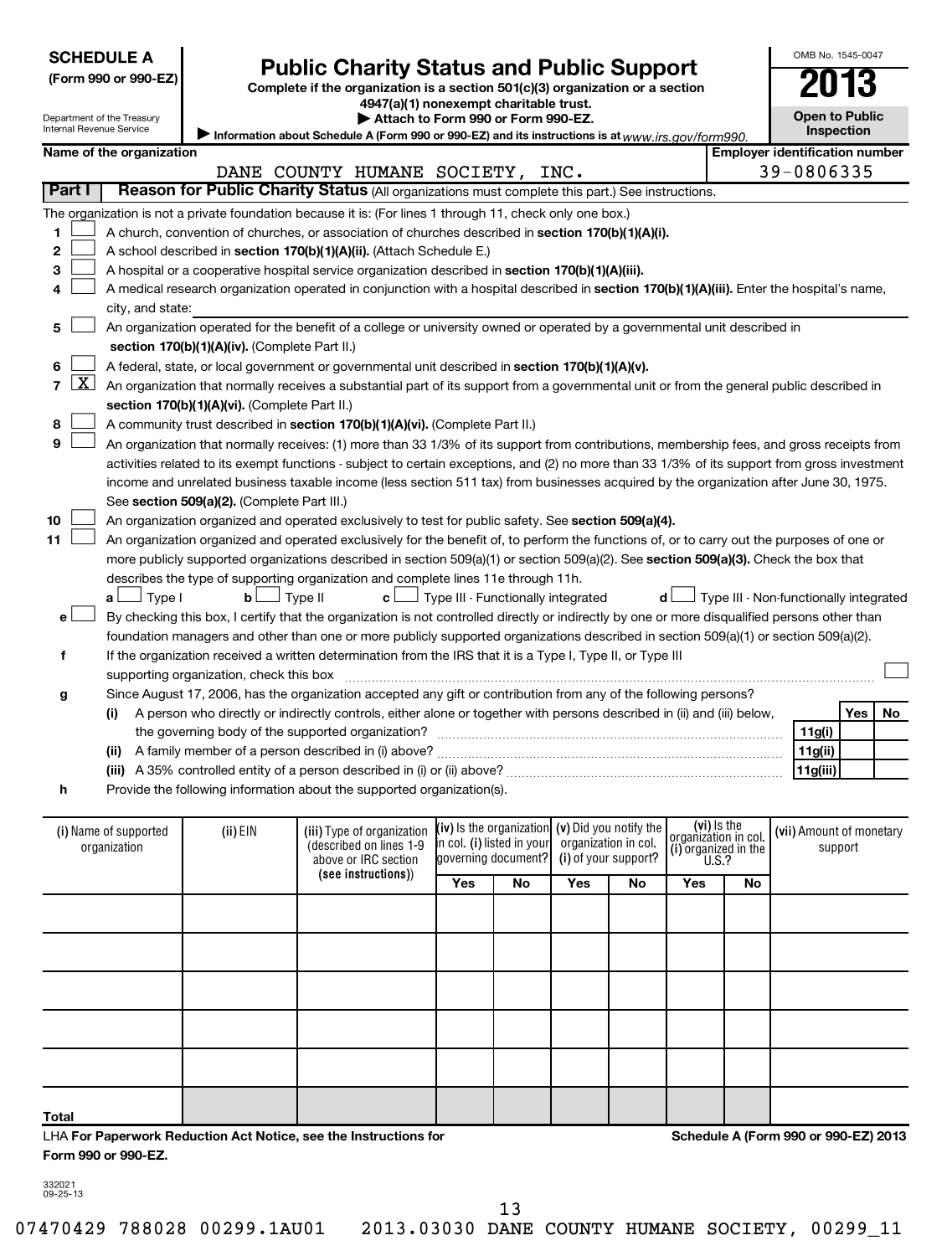## Schedule A (Form 990 or 990-EZ) 2013 DANE COUNTY HUMANE SOCIETY, INC.  $39-0806335$   $_{\rm Page}$

39-0806335 Page 2

(Complete only if you checked the box on line 5, 7, or 8 of Part I or if the organization failed to qualify under Part III. If the organization fails to qualify under the tests listed below, please complete Part III.) **Part II Support Schedule for Organizations Described in Sections 170(b)(1)(A)(iv) and 170(b)(1)(A)(vi)**

|    | <b>Section A. Public Support</b>                                                                                                                                                                                               |          |          |                     |                              |                                      |                                    |
|----|--------------------------------------------------------------------------------------------------------------------------------------------------------------------------------------------------------------------------------|----------|----------|---------------------|------------------------------|--------------------------------------|------------------------------------|
|    | Calendar year (or fiscal year beginning in)                                                                                                                                                                                    | (a) 2009 | (b) 2010 | $(c)$ 2011          | $(d)$ 2012                   | (e) 2013                             | (f) Total                          |
|    | 1 Gifts, grants, contributions, and                                                                                                                                                                                            |          |          |                     |                              |                                      |                                    |
|    | membership fees received. (Do not                                                                                                                                                                                              |          |          |                     |                              |                                      |                                    |
|    | include any "unusual grants.")                                                                                                                                                                                                 | 1892769. | 1661870. | 2133050.            | 2089206.                     | 2062564.                             | 9839459.                           |
|    | 2 Tax revenues levied for the organ-                                                                                                                                                                                           |          |          |                     |                              |                                      |                                    |
|    | ization's benefit and either paid to                                                                                                                                                                                           |          |          |                     |                              |                                      |                                    |
|    | or expended on its behalf                                                                                                                                                                                                      |          |          |                     |                              |                                      |                                    |
|    | 3 The value of services or facilities                                                                                                                                                                                          |          |          |                     |                              |                                      |                                    |
|    | furnished by a governmental unit to                                                                                                                                                                                            |          |          |                     |                              |                                      |                                    |
|    | the organization without charge                                                                                                                                                                                                |          |          |                     |                              |                                      |                                    |
|    | Total. Add lines 1 through 3                                                                                                                                                                                                   | 1892769. | 1661870. | 2133050.            | 2089206.                     | 2062564.                             | 9839459.                           |
| 5. | The portion of total contributions                                                                                                                                                                                             |          |          |                     |                              |                                      |                                    |
|    | by each person (other than a                                                                                                                                                                                                   |          |          |                     |                              |                                      |                                    |
|    | governmental unit or publicly                                                                                                                                                                                                  |          |          |                     |                              |                                      |                                    |
|    | supported organization) included                                                                                                                                                                                               |          |          |                     |                              |                                      |                                    |
|    | on line 1 that exceeds 2% of the                                                                                                                                                                                               |          |          |                     |                              |                                      |                                    |
|    | amount shown on line 11,                                                                                                                                                                                                       |          |          |                     |                              |                                      |                                    |
|    | column (f)                                                                                                                                                                                                                     |          |          |                     |                              |                                      | 1126511.                           |
|    | 6 Public support. Subtract line 5 from line 4.                                                                                                                                                                                 |          |          |                     |                              |                                      | 8712948                            |
|    | <b>Section B. Total Support</b>                                                                                                                                                                                                |          |          |                     |                              |                                      |                                    |
|    | Calendar year (or fiscal year beginning in)                                                                                                                                                                                    | (a) 2009 | (b) 2010 | $\frac{c}{2133050}$ | $\frac{$ (d) 2012<br>2089206 | (e) 2013                             | $(f)$ Total 9839459.               |
|    | 7 Amounts from line 4                                                                                                                                                                                                          | 1892769. | 1661870. |                     |                              | 2062564.                             |                                    |
| 8  | Gross income from interest,                                                                                                                                                                                                    |          |          |                     |                              |                                      |                                    |
|    | dividends, payments received on                                                                                                                                                                                                |          |          |                     |                              |                                      |                                    |
|    | securities loans, rents, royalties                                                                                                                                                                                             |          |          |                     |                              |                                      |                                    |
|    | and income from similar sources                                                                                                                                                                                                | 12,795.  | 19,317.  | 30,824.             | 49,137.                      | 56,367.                              | 168,440.                           |
| 9  | Net income from unrelated business                                                                                                                                                                                             |          |          |                     |                              |                                      |                                    |
|    | activities, whether or not the                                                                                                                                                                                                 |          |          |                     |                              |                                      |                                    |
|    | business is regularly carried on                                                                                                                                                                                               |          |          |                     |                              |                                      |                                    |
|    | 10 Other income. Do not include gain                                                                                                                                                                                           |          |          |                     |                              |                                      |                                    |
|    | or loss from the sale of capital                                                                                                                                                                                               |          |          |                     |                              |                                      |                                    |
|    | assets (Explain in Part IV.)                                                                                                                                                                                                   |          |          |                     |                              |                                      |                                    |
| 11 | Total support. Add lines 7 through 10                                                                                                                                                                                          |          |          |                     |                              |                                      | 10007899.                          |
|    | 12 Gross receipts from related activities, etc. (see instructions)                                                                                                                                                             |          |          |                     |                              | 12                                   | 5, 298, 405.                       |
|    | 13 First five years. If the Form 990 is for the organization's first, second, third, fourth, or fifth tax year as a section 501(c)(3)                                                                                          |          |          |                     |                              |                                      |                                    |
|    | organization, check this box and stop here<br>Section C. Computation of Public Support Percentage                                                                                                                              |          |          |                     |                              |                                      |                                    |
|    |                                                                                                                                                                                                                                |          |          |                     |                              | 14                                   | 87.06                              |
|    | 14 Public support percentage for 2013 (line 6, column (f) divided by line 11, column (f) <i>marroummaname</i>                                                                                                                  |          |          |                     |                              | 15                                   | %<br>88.07<br>%                    |
|    | 16a 33 1/3% support test - 2013. If the organization did not check the box on line 13, and line 14 is 33 1/3% or more, check this box and                                                                                      |          |          |                     |                              |                                      |                                    |
|    | stop here. The organization qualifies as a publicly supported organization manufactured content and the content of the state of the state of the state of the state of the state of the state of the state of the state of the |          |          |                     |                              |                                      | $\blacktriangleright$ $\mathbf{X}$ |
|    | b 33 1/3% support test - 2012. If the organization did not check a box on line 13 or 16a, and line 15 is 33 1/3% or more, check this box                                                                                       |          |          |                     |                              |                                      |                                    |
|    |                                                                                                                                                                                                                                |          |          |                     |                              |                                      |                                    |
|    | 17a 10% -facts-and-circumstances test - 2013. If the organization did not check a box on line 13, 16a, or 16b, and line 14 is 10% or more,                                                                                     |          |          |                     |                              |                                      |                                    |
|    | and if the organization meets the "facts-and-circumstances" test, check this box and stop here. Explain in Part IV how the organization                                                                                        |          |          |                     |                              |                                      |                                    |
|    | meets the "facts-and-circumstances" test. The organization qualifies as a publicly supported organization manument                                                                                                             |          |          |                     |                              |                                      |                                    |
|    | b 10% -facts-and-circumstances test - 2012. If the organization did not check a box on line 13, 16a, 16b, or 17a, and line 15 is 10% or                                                                                        |          |          |                     |                              |                                      |                                    |
|    | more, and if the organization meets the "facts-and-circumstances" test, check this box and stop here. Explain in Part IV how the                                                                                               |          |          |                     |                              |                                      |                                    |
|    | organization meets the "facts-and-circumstances" test. The organization qualifies as a publicly supported organization                                                                                                         |          |          |                     |                              |                                      |                                    |
| 18 | Private foundation. If the organization did not check a box on line 13, 16a, 16b, 17a, or 17b, check this box and see instructions                                                                                             |          |          |                     |                              |                                      |                                    |
|    |                                                                                                                                                                                                                                |          |          |                     |                              | Schedule A (Form 990 or 990-EZ) 2013 |                                    |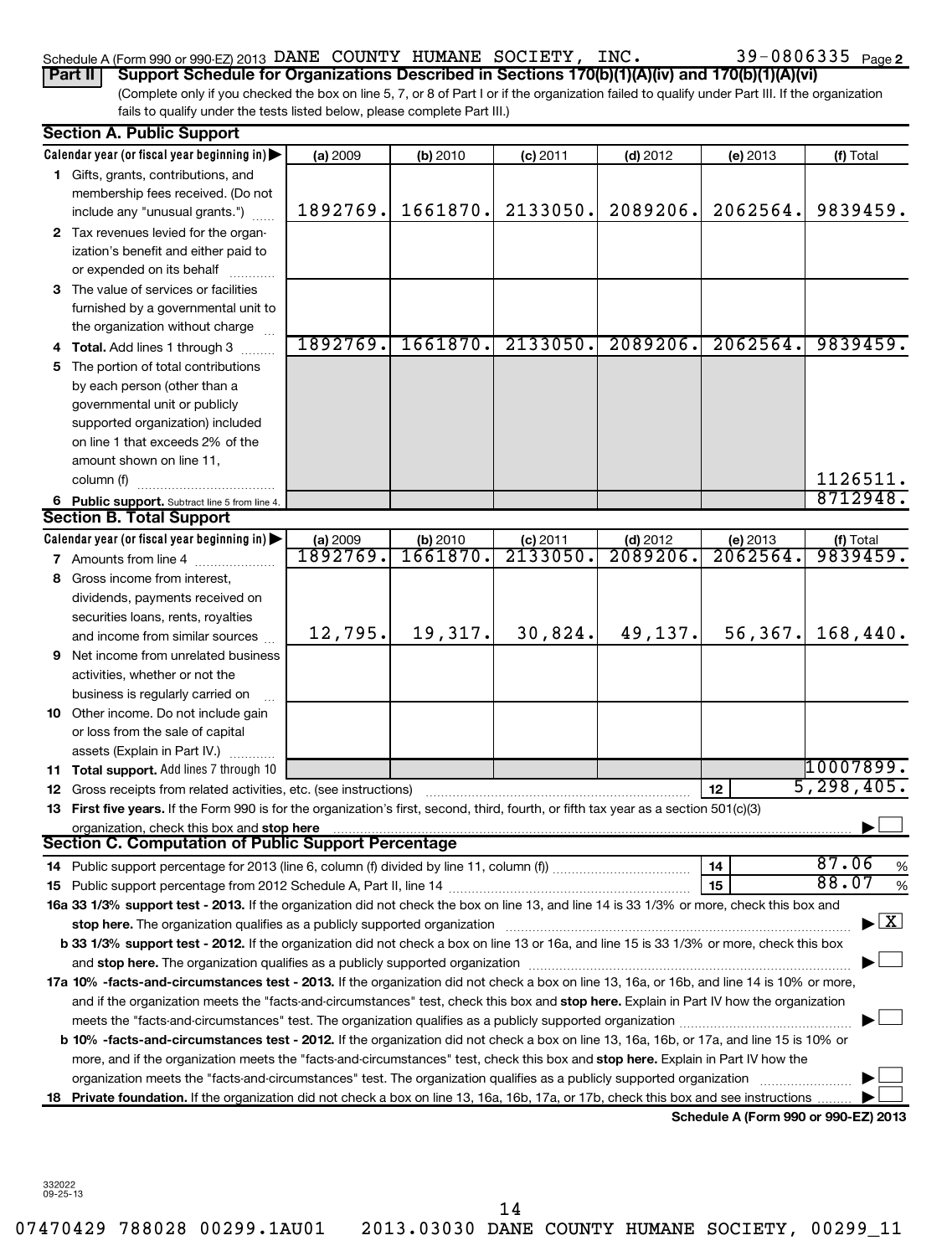## **Part III** Support Schedule for Organizations Described in Section 509(a)(2)

(Complete only if you checked the box on line 9 of Part I or if the organization failed to qualify under Part II. If the organization fails to qualify under the tests listed below, please complete Part II.)

|    | <b>Section A. Public Support</b>                                                                                                                                                                |          |          |            |            |                                      |           |
|----|-------------------------------------------------------------------------------------------------------------------------------------------------------------------------------------------------|----------|----------|------------|------------|--------------------------------------|-----------|
|    | Calendar year (or fiscal year beginning in)                                                                                                                                                     | (a) 2009 | (b) 2010 | (c) 2011   | $(d)$ 2012 | (e) 2013                             | (f) Total |
|    | 1 Gifts, grants, contributions, and                                                                                                                                                             |          |          |            |            |                                      |           |
|    | membership fees received. (Do not                                                                                                                                                               |          |          |            |            |                                      |           |
|    | include any "unusual grants.")                                                                                                                                                                  |          |          |            |            |                                      |           |
|    | <b>2</b> Gross receipts from admissions,<br>merchandise sold or services per-<br>formed, or facilities furnished in<br>any activity that is related to the<br>organization's tax-exempt purpose |          |          |            |            |                                      |           |
|    | 3 Gross receipts from activities that                                                                                                                                                           |          |          |            |            |                                      |           |
|    | are not an unrelated trade or bus-                                                                                                                                                              |          |          |            |            |                                      |           |
|    | iness under section 513                                                                                                                                                                         |          |          |            |            |                                      |           |
| 4  | Tax revenues levied for the organ-                                                                                                                                                              |          |          |            |            |                                      |           |
|    | ization's benefit and either paid to<br>or expended on its behalf                                                                                                                               |          |          |            |            |                                      |           |
|    | 5 The value of services or facilities                                                                                                                                                           |          |          |            |            |                                      |           |
|    | furnished by a governmental unit to                                                                                                                                                             |          |          |            |            |                                      |           |
|    | the organization without charge                                                                                                                                                                 |          |          |            |            |                                      |           |
|    | <b>6 Total.</b> Add lines 1 through 5                                                                                                                                                           |          |          |            |            |                                      |           |
|    | 7a Amounts included on lines 1, 2, and                                                                                                                                                          |          |          |            |            |                                      |           |
|    | 3 received from disqualified persons                                                                                                                                                            |          |          |            |            |                                      |           |
|    | <b>b</b> Amounts included on lines 2 and 3 received<br>from other than disqualified persons that<br>exceed the greater of \$5,000 or 1% of the                                                  |          |          |            |            |                                      |           |
|    | amount on line 13 for the year<br>c Add lines 7a and 7b                                                                                                                                         |          |          |            |            |                                      |           |
|    |                                                                                                                                                                                                 |          |          |            |            |                                      |           |
|    | 8 Public support (Subtract line 7c from line 6.)<br><b>Section B. Total Support</b>                                                                                                             |          |          |            |            |                                      |           |
|    | Calendar year (or fiscal year beginning in)                                                                                                                                                     | (a) 2009 | (b) 2010 | $(c)$ 2011 | $(d)$ 2012 | (e) 2013                             | (f) Total |
|    | 9 Amounts from line 6                                                                                                                                                                           |          |          |            |            |                                      |           |
|    | <b>10a</b> Gross income from interest,<br>dividends, payments received on<br>securities loans, rents, royalties<br>and income from similar sources                                              |          |          |            |            |                                      |           |
|    | <b>b</b> Unrelated business taxable income                                                                                                                                                      |          |          |            |            |                                      |           |
|    | (less section 511 taxes) from businesses                                                                                                                                                        |          |          |            |            |                                      |           |
|    | acquired after June 30, 1975<br>$\overline{\phantom{a}}$                                                                                                                                        |          |          |            |            |                                      |           |
|    | c Add lines 10a and 10b                                                                                                                                                                         |          |          |            |            |                                      |           |
|    | <b>11</b> Net income from unrelated business<br>activities not included in line 10b,<br>whether or not the business is<br>regularly carried on                                                  |          |          |            |            |                                      |           |
|    | 12 Other income. Do not include gain<br>or loss from the sale of capital<br>assets (Explain in Part IV.)                                                                                        |          |          |            |            |                                      |           |
|    | <b>13</b> Total support. (Add lines 9, 10c, 11, and 12.)                                                                                                                                        |          |          |            |            |                                      |           |
|    | 14 First five years. If the Form 990 is for the organization's first, second, third, fourth, or fifth tax year as a section 501(c)(3) organization,                                             |          |          |            |            |                                      |           |
|    | check this box and stop here www.communications.com/multiple/example.org/communications.com/multiple/example.org/                                                                               |          |          |            |            |                                      |           |
|    | <b>Section C. Computation of Public Support Percentage</b>                                                                                                                                      |          |          |            |            |                                      |           |
|    |                                                                                                                                                                                                 |          |          |            |            | 15                                   | %         |
|    |                                                                                                                                                                                                 |          |          |            |            | 16                                   | %         |
|    | Section D. Computation of Investment Income Percentage                                                                                                                                          |          |          |            |            |                                      |           |
|    |                                                                                                                                                                                                 |          |          |            |            | 17                                   | %         |
|    | 18 Investment income percentage from 2012 Schedule A, Part III, line 17                                                                                                                         |          |          |            |            | 18                                   | %         |
|    | 19a 33 1/3% support tests - 2013. If the organization did not check the box on line 14, and line 15 is more than 33 1/3%, and line 17 is not                                                    |          |          |            |            |                                      |           |
|    | more than 33 1/3%, check this box and stop here. The organization qualifies as a publicly supported organization                                                                                |          |          |            |            |                                      |           |
|    | b 33 1/3% support tests - 2012. If the organization did not check a box on line 14 or line 19a, and line 16 is more than 33 1/3%, and                                                           |          |          |            |            |                                      |           |
|    | line 18 is not more than 33 1/3%, check this box and stop here. The organization qualifies as a publicly supported organization                                                                 |          |          |            |            |                                      |           |
| 20 |                                                                                                                                                                                                 |          |          |            |            |                                      |           |
|    | 332023 09-25-13                                                                                                                                                                                 |          |          | 1 E        |            | Schedule A (Form 990 or 990-EZ) 2013 |           |

07470429 788028 00299.1AU01 2013.03030 DANE COUNTY HUMANE SOCIETY, 00299\_11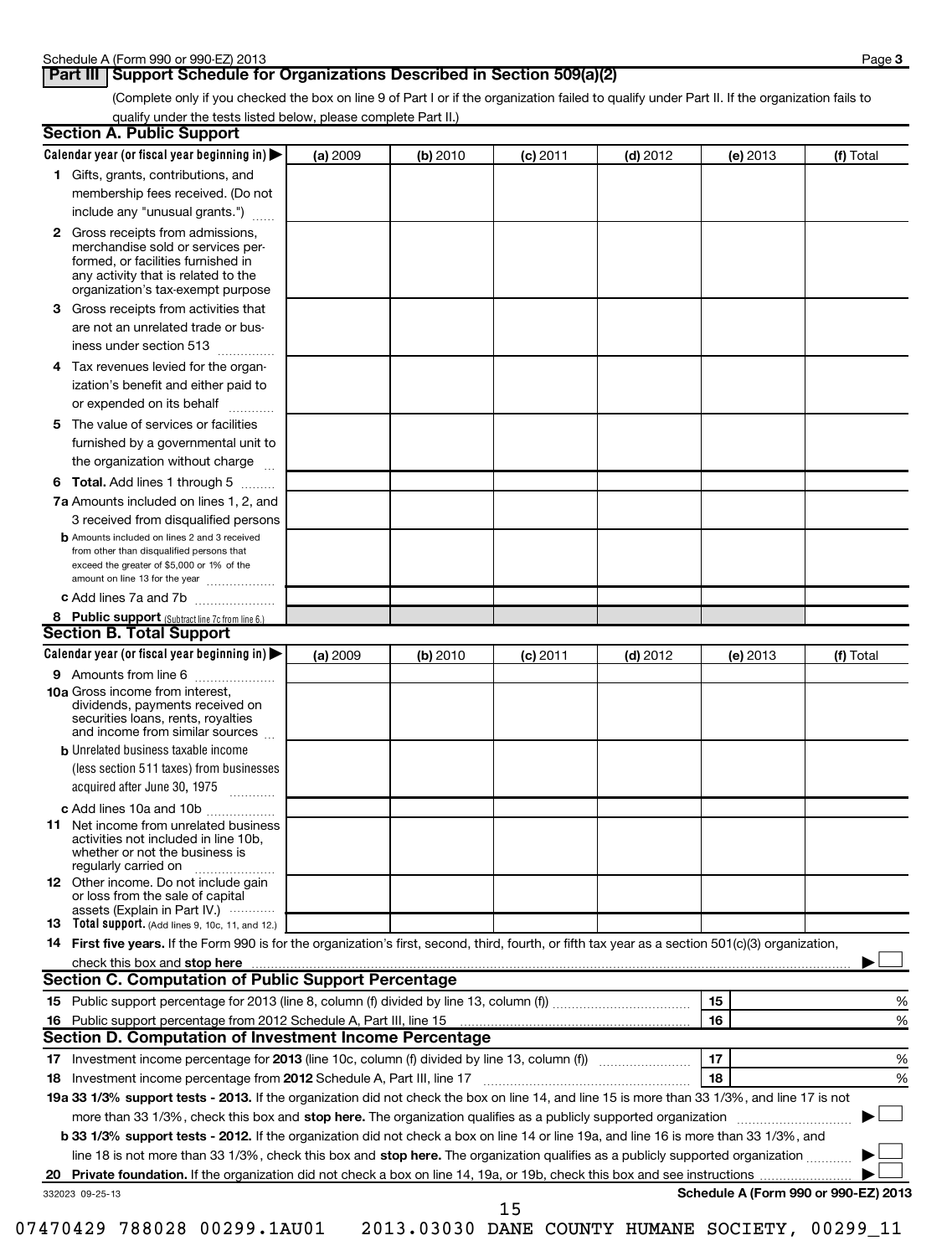| Schedule A (Form 990 or 990-EZ) 2013 DANE COUNTY HUMANE SOCIETY, |  |  |  | INC. | $39 - 0806335$<br>Page 4 |
|------------------------------------------------------------------|--|--|--|------|--------------------------|
|------------------------------------------------------------------|--|--|--|------|--------------------------|

Part IV | Supplemental Information. Provide the explanations required by Part II, line 10; Part II, line 17a or 17b; and Part III, line 12. Also complete this part for any additional information. (See instructions).

| 332024 09-25-13 | 16<br>11_07470429 788028 00299.1AU01 2013.03030 DANE COUNTY HUMANE SOCIETY, 00299_11 |  |  |  | Schedule A (Form 990 or 990-EZ) 2013 |  |
|-----------------|--------------------------------------------------------------------------------------|--|--|--|--------------------------------------|--|
|                 |                                                                                      |  |  |  |                                      |  |
|                 |                                                                                      |  |  |  |                                      |  |
|                 |                                                                                      |  |  |  |                                      |  |
|                 |                                                                                      |  |  |  |                                      |  |
|                 |                                                                                      |  |  |  |                                      |  |
|                 |                                                                                      |  |  |  |                                      |  |
|                 |                                                                                      |  |  |  |                                      |  |
|                 |                                                                                      |  |  |  |                                      |  |
|                 |                                                                                      |  |  |  |                                      |  |
|                 |                                                                                      |  |  |  |                                      |  |
|                 |                                                                                      |  |  |  |                                      |  |
|                 |                                                                                      |  |  |  |                                      |  |
|                 |                                                                                      |  |  |  |                                      |  |
|                 |                                                                                      |  |  |  |                                      |  |
|                 |                                                                                      |  |  |  |                                      |  |
|                 |                                                                                      |  |  |  |                                      |  |
|                 |                                                                                      |  |  |  |                                      |  |
|                 |                                                                                      |  |  |  |                                      |  |
|                 |                                                                                      |  |  |  |                                      |  |
|                 |                                                                                      |  |  |  |                                      |  |
|                 |                                                                                      |  |  |  |                                      |  |
|                 |                                                                                      |  |  |  |                                      |  |
|                 |                                                                                      |  |  |  |                                      |  |
|                 |                                                                                      |  |  |  |                                      |  |
|                 |                                                                                      |  |  |  |                                      |  |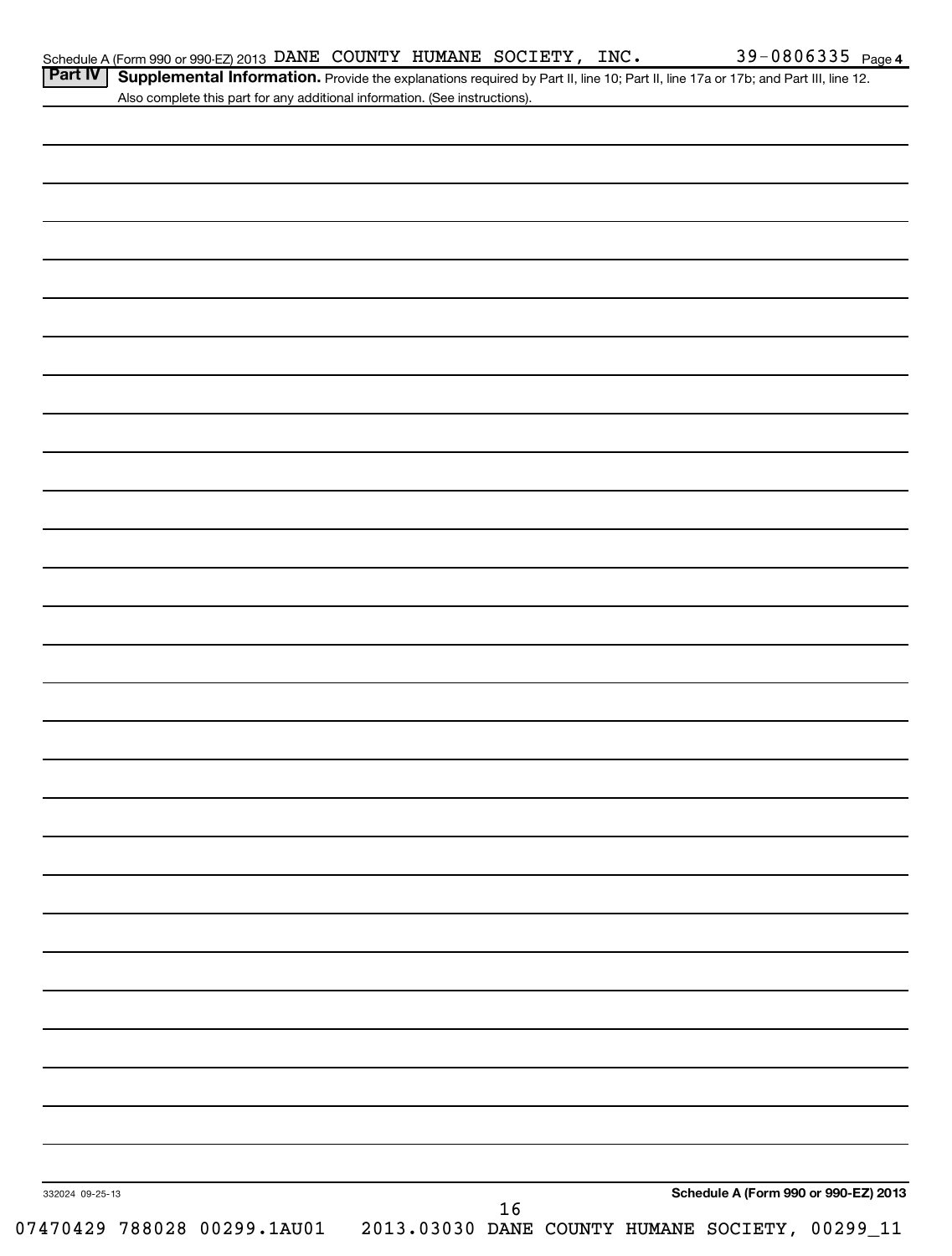|  |  | ** PUBLIC DISCLOSURE COPY ** |  |  |
|--|--|------------------------------|--|--|
|--|--|------------------------------|--|--|

# **Schedule B Schedule of Contributors**

**or 990-PF) | Attach to Form 990, Form 990-EZ, or Form 990-PF. | Information about Schedule B (Form 990, 990-EZ, or 990-PF) and its instructions is at** www.irs.gov/form990  $\cdot$ 

OMB No. 1545-0047

# **2013**

| Name of the organization |  |  |
|--------------------------|--|--|
|                          |  |  |

Department of the Treasury Internal Revenue Service

**(Form 990, 990-EZ,**

| Name of the organization       |                                                                             | <b>Employer identification number</b> |
|--------------------------------|-----------------------------------------------------------------------------|---------------------------------------|
|                                | DANE COUNTY HUMANE SOCIETY, INC.                                            | 39-0806335                            |
| Organization type (check one): |                                                                             |                                       |
| Filers of:                     | Section:                                                                    |                                       |
| Form 990 or 990-EZ             | $\lfloor \underline{X} \rfloor$ 501(c)( 3) (enter number) organization      |                                       |
|                                | $4947(a)(1)$ nonexempt charitable trust not treated as a private foundation |                                       |
|                                | 527 political organization                                                  |                                       |
| Form 990-PF                    | 501(c)(3) exempt private foundation                                         |                                       |
|                                | 4947(a)(1) nonexempt charitable trust treated as a private foundation       |                                       |
|                                | 501(c)(3) taxable private foundation                                        |                                       |

Check if your organization is covered by the General Rule or a Special Rule. **Note.**  Only a section 501(c)(7), (8), or (10) organization can check boxes for both the General Rule and a Special Rule. See instructions.

## **General Rule**

For an organization filing Form 990, 990-EZ, or 990-PF that received, during the year, \$5,000 or more (in money or property) from any one contributor. Complete Parts I and II.  $\left\vert \cdot\right\vert$ 

## **Special Rules**

509(a)(1) and 170(b)(1)(A)(vi) and received from any one contributor, during the year, a contribution of the greater of (1**)** \$5,000 or (**2**) 2%  $\boxed{\textbf{X}}$  For a section 501(c)(3) organization filing Form 990 or 990-EZ that met the 33 1/3% support test of the regulations under sections of the amount on (i) Form 990, Part VIII, line 1h, or (ii) Form 990-EZ, line 1. Complete Parts I and II.

total contributions of more than \$1,000 for use exclusively for religious, charitable, scientific, literary, or educational purposes, or For a section 501(c)(7), (8), or (10) organization filing Form 990 or 990-EZ that received from any one contributor, during the year, the prevention of cruelty to children or animals. Complete Parts I, II, and III.  $\left\vert \cdot\right\vert$ 

purpose. Do not complete any of the parts unless the General Rule applies to this organization because it received nonexclusively contributions for use exclusively for religious, charitable, etc., purposes, but these contributions did not total to more than \$1,000. If this box is checked, enter here the total contributions that were received during the year for an exclusively religious, charitable, etc., For a section 501(c)(7), (8), or (10) organization filing Form 990 or 990-EZ that received from any one contributor, during the year, religious, charitable, etc., contributions of \$5,000 or more during the year  $\Box$   $\Box$   $\Box$   $\Box$  $\left\vert \cdot\right\vert$ 

**Caution.** An organization that is not covered by the General Rule and/or the Special Rules does not file Schedule B (Form 990, 990-EZ, or 990-PF),  **must** but it answer "No" on Part IV, line 2, of its Form 990; or check the box on line H of its Form 990-EZ or on its Form 990-PF, Part I, line 2, to certify that it does not meet the filing requirements of Schedule B (Form 990, 990-EZ, or 990-PF).

LHA For Paperwork Reduction Act Notice, see the Instructions for Form 990, 990-EZ, or 990-PF. Schedule B (Form 990, 990-EZ, or 990-PF) (2013)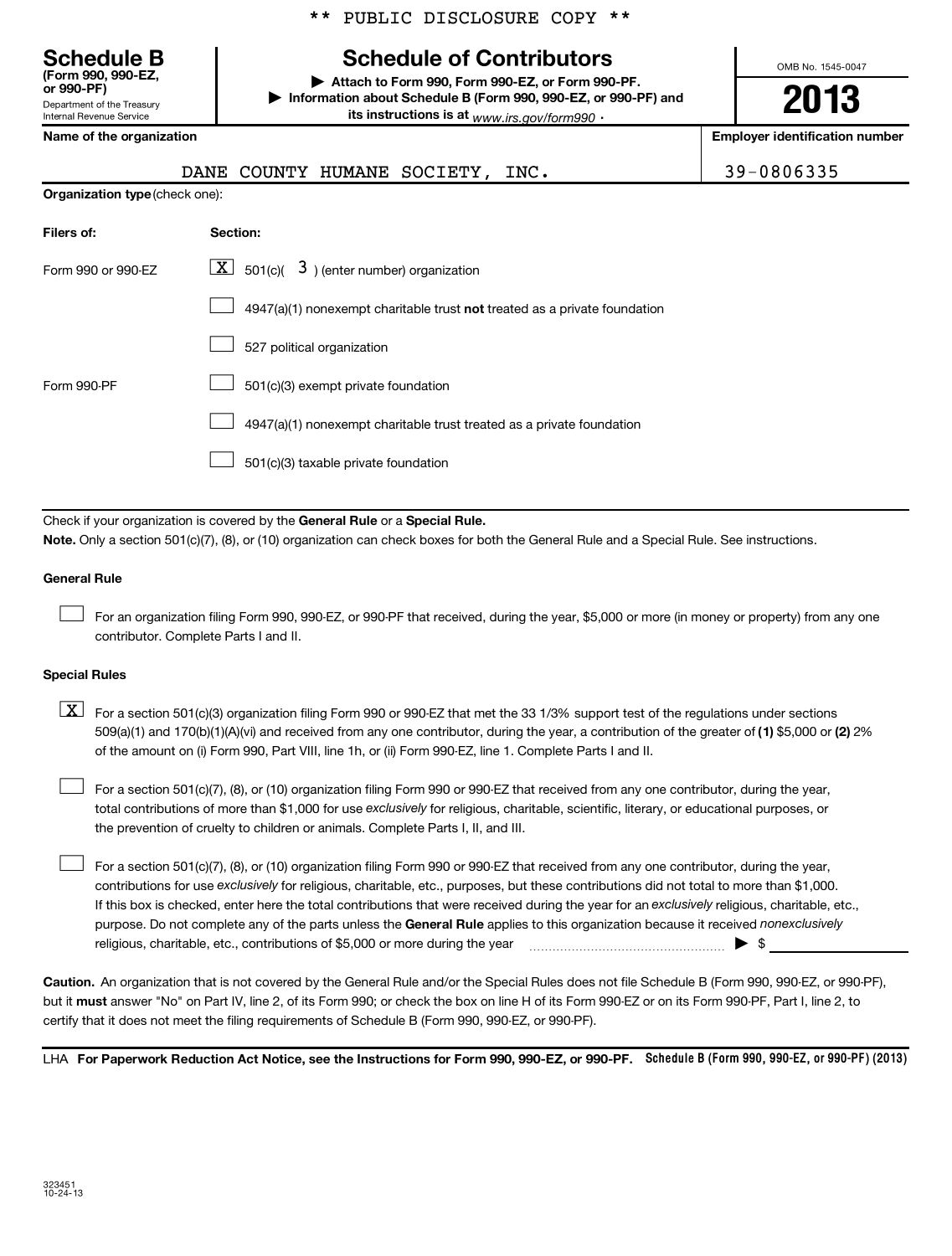| Schedule B (Form 990, 990-EZ, or 990-PF) (2013) | Page |
|-------------------------------------------------|------|
|-------------------------------------------------|------|

**2**

**Name of organization Employer identification number**

DANE COUNTY HUMANE SOCIETY, INC.  $\vert$  39-0806335

323452 10-24-13 **Schedule B (Form 990, 990-EZ, or 990-PF) (2013) (a) No. (b) Name, address, and ZIP + 4 (c) Total contributions (d) Type of contribution Person Payroll Noncash (a) No. (b) Name, address, and ZIP + 4 (c) Total contributions (d) Type of contribution Person Payroll Noncash (a) No. (b) Name, address, and ZIP + 4 (c) Total contributions (d) Type of contribution Person Payroll Noncash (a) No. (b) Name, address, and ZIP + 4 (c) Total contributions (d) Type of contribution Person Payroll Noncash (a) No. (b) Name, address, and ZIP + 4 (c) Total contributions (d) Type of contribution Person Payroll Noncash (a) No. (b) Name, address, and ZIP + 4 (c) Total contributions (d) Type of contribution Person Payroll Noncash** Part I Contributors (see instructions). Use duplicate copies of Part I if additional space is needed. \$ (Complete Part II for noncash contributions.) \$ (Complete Part II for noncash contributions.) \$ (Complete Part II for noncash contributions.) \$ (Complete Part II for noncash contributions.) \$ (Complete Part II for noncash contributions.) \$ (Complete Part II for noncash contributions.)  $\overline{X}$  $\Box$  $\Box$  $\boxed{\text{X}}$  $\Box$  $\overline{\mathbf{x}}$  $\Box$  $\lfloor x \rfloor$  $\Box$  $\overline{X}$  $\Box$  $\Box$  $\lfloor x \rfloor$  $\Box$  $\Box$  $\Box$  $\Box$  $\Box$ 1 X 191,412.  $2$  Person  $\overline{\text{X}}$ 98,000. X 3 181,993.  $\begin{array}{|c|c|c|c|c|}\hline \text{4} & \text{Person} & \text{X} \ \hline \end{array}$ 88,000. 5 X 55,275.

18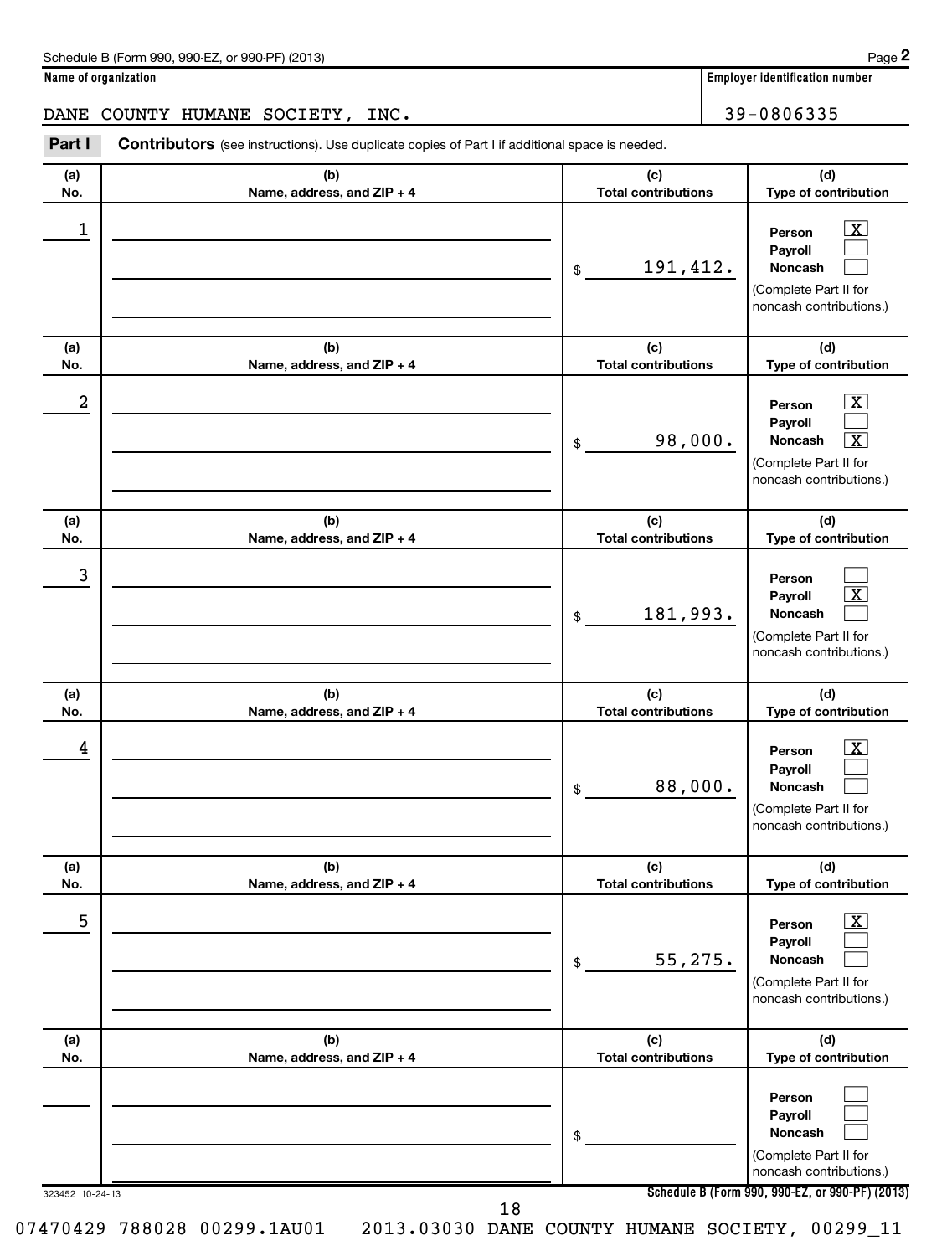| 990-EZ<br>Schedule B (Form 990,<br>(2013)<br>or 990-PF) | Page                                 |
|---------------------------------------------------------|--------------------------------------|
| Name of organization                                    | <br>. Emplover identification number |

|--|--|

## DANE COUNTY HUMANE SOCIETY, INC. 39-0806335

Part II Noncash Property (see instructions). Use duplicate copies of Part II if additional space is needed.

| (a)<br>No.<br>from<br>Part I | (b)<br>Description of noncash property given | (c)<br>FMV (or estimate)<br>(see instructions) | (d)<br>Date received                            |
|------------------------------|----------------------------------------------|------------------------------------------------|-------------------------------------------------|
|                              | PET FOOD                                     |                                                |                                                 |
| $\overline{a}$               |                                              |                                                |                                                 |
|                              |                                              | 40,000.<br>$\frac{1}{2}$                       | 12/31/13                                        |
|                              |                                              |                                                |                                                 |
| (a)                          |                                              | (c)                                            |                                                 |
| No.<br>from                  | (b)<br>Description of noncash property given | FMV (or estimate)                              | (d)<br>Date received                            |
| Part I                       |                                              | (see instructions)                             |                                                 |
|                              |                                              |                                                |                                                 |
|                              |                                              |                                                |                                                 |
|                              |                                              | \$                                             |                                                 |
|                              |                                              |                                                |                                                 |
| (a)<br>No.                   |                                              | (c)                                            |                                                 |
| from                         | (b)<br>Description of noncash property given | FMV (or estimate)                              | (d)<br>Date received                            |
| Part I                       |                                              | (see instructions)                             |                                                 |
|                              |                                              |                                                |                                                 |
|                              |                                              |                                                |                                                 |
|                              |                                              | $\frac{1}{2}$                                  |                                                 |
|                              |                                              |                                                |                                                 |
| (a)<br>No.                   | (b)                                          | (c)                                            | (d)                                             |
| from                         | Description of noncash property given        | FMV (or estimate)<br>(see instructions)        | Date received                                   |
| Part I                       |                                              |                                                |                                                 |
|                              |                                              |                                                |                                                 |
|                              |                                              |                                                |                                                 |
|                              |                                              | \$                                             |                                                 |
| (a)                          |                                              |                                                |                                                 |
| No.                          | (b)                                          | (c)<br>FMV (or estimate)                       | (d)                                             |
| from<br>Part I               | Description of noncash property given        | (see instructions)                             | Date received                                   |
|                              |                                              |                                                |                                                 |
|                              |                                              |                                                |                                                 |
|                              |                                              |                                                |                                                 |
|                              |                                              | \$                                             |                                                 |
| (a)                          |                                              |                                                |                                                 |
| No.                          | (b)                                          | (c)<br>FMV (or estimate)                       | (d)                                             |
| from<br>Part I               | Description of noncash property given        | (see instructions)                             | Date received                                   |
|                              |                                              |                                                |                                                 |
|                              |                                              |                                                |                                                 |
|                              |                                              |                                                |                                                 |
| 323453 10-24-13              |                                              | \$                                             | Schedule B (Form 990, 990-EZ, or 990-PF) (2013) |
|                              | 19                                           |                                                |                                                 |

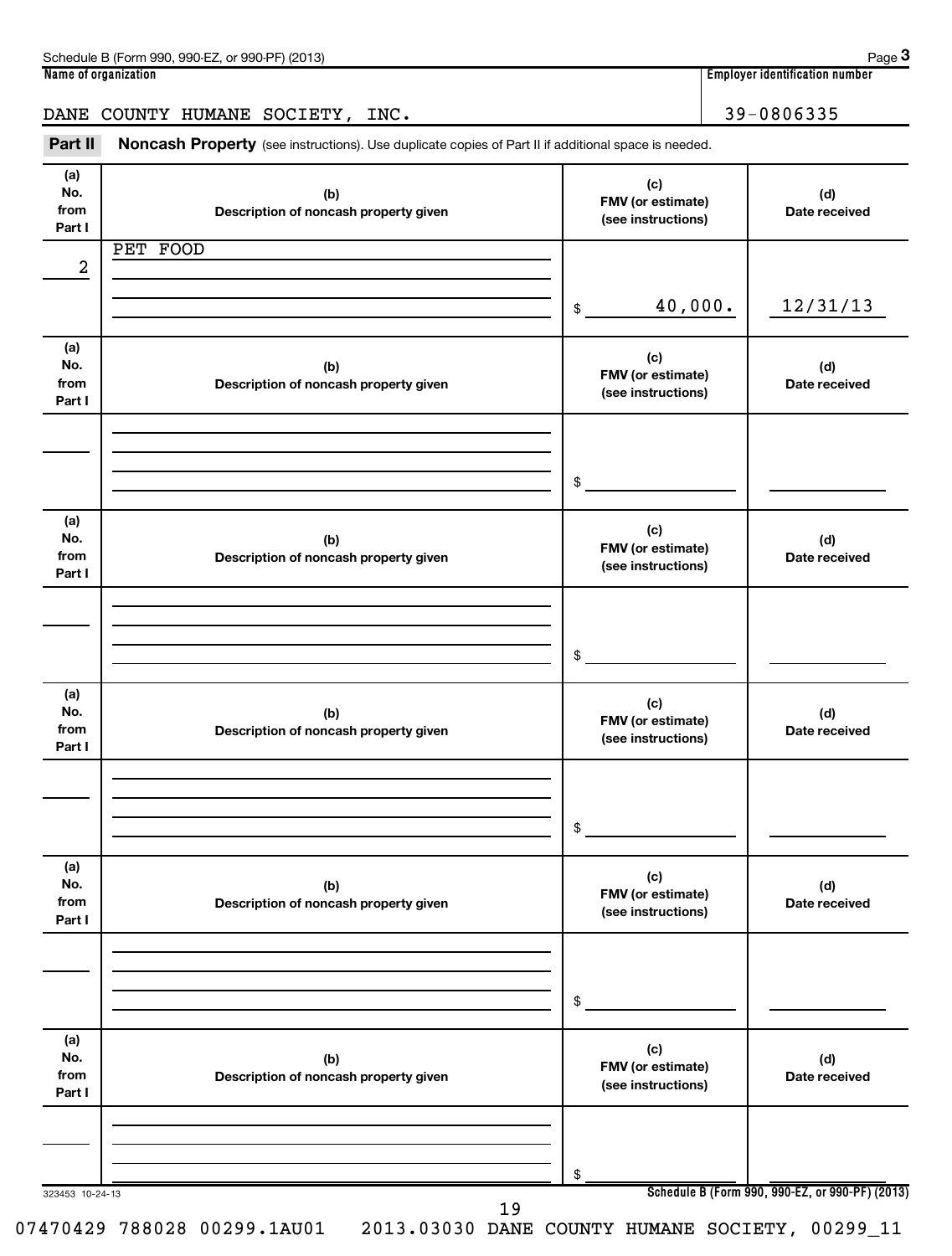| Name of organization |                                                                                                                                     |                      | <b>Employer identification number</b> |                                                                                                                                                                                                                                    |  |  |  |  |  |  |  |
|----------------------|-------------------------------------------------------------------------------------------------------------------------------------|----------------------|---------------------------------------|------------------------------------------------------------------------------------------------------------------------------------------------------------------------------------------------------------------------------------|--|--|--|--|--|--|--|
|                      | DANE COUNTY HUMANE SOCIETY, INC.                                                                                                    |                      |                                       | 39-0806335                                                                                                                                                                                                                         |  |  |  |  |  |  |  |
| <b>Part III</b>      |                                                                                                                                     |                      |                                       | Exclusively religious, charitable, etc., individual contributions to section 501(c)(7), (8), or (10) organizations that total more than \$1,000 for the<br>year. Complete columns (a) through (e) and the following line entry. Fo |  |  |  |  |  |  |  |
|                      | the total of exclusively religious, charitable, etc., contributions of \$1,000 or less for the year. (Enter this information once.) |                      |                                       | $\blacktriangleright$ \$                                                                                                                                                                                                           |  |  |  |  |  |  |  |
| (a) No.              | Use duplicate copies of Part III if additional space is needed.                                                                     |                      |                                       |                                                                                                                                                                                                                                    |  |  |  |  |  |  |  |
| from                 | (b) Purpose of gift                                                                                                                 | (c) Use of gift      |                                       | (d) Description of how gift is held                                                                                                                                                                                                |  |  |  |  |  |  |  |
| Part I               |                                                                                                                                     |                      |                                       |                                                                                                                                                                                                                                    |  |  |  |  |  |  |  |
|                      |                                                                                                                                     |                      |                                       |                                                                                                                                                                                                                                    |  |  |  |  |  |  |  |
|                      |                                                                                                                                     |                      |                                       |                                                                                                                                                                                                                                    |  |  |  |  |  |  |  |
|                      |                                                                                                                                     |                      |                                       |                                                                                                                                                                                                                                    |  |  |  |  |  |  |  |
|                      |                                                                                                                                     | (e) Transfer of gift |                                       |                                                                                                                                                                                                                                    |  |  |  |  |  |  |  |
|                      | Transferee's name, address, and ZIP + 4                                                                                             |                      |                                       |                                                                                                                                                                                                                                    |  |  |  |  |  |  |  |
|                      |                                                                                                                                     |                      |                                       | Relationship of transferor to transferee                                                                                                                                                                                           |  |  |  |  |  |  |  |
|                      |                                                                                                                                     |                      |                                       |                                                                                                                                                                                                                                    |  |  |  |  |  |  |  |
|                      |                                                                                                                                     |                      |                                       |                                                                                                                                                                                                                                    |  |  |  |  |  |  |  |
| (a) No.              |                                                                                                                                     |                      |                                       |                                                                                                                                                                                                                                    |  |  |  |  |  |  |  |
| from                 | (b) Purpose of gift                                                                                                                 | (c) Use of gift      |                                       | (d) Description of how gift is held                                                                                                                                                                                                |  |  |  |  |  |  |  |
| Part I               |                                                                                                                                     |                      |                                       |                                                                                                                                                                                                                                    |  |  |  |  |  |  |  |
|                      |                                                                                                                                     |                      |                                       |                                                                                                                                                                                                                                    |  |  |  |  |  |  |  |
|                      |                                                                                                                                     |                      |                                       |                                                                                                                                                                                                                                    |  |  |  |  |  |  |  |
|                      |                                                                                                                                     |                      |                                       |                                                                                                                                                                                                                                    |  |  |  |  |  |  |  |
|                      |                                                                                                                                     | (e) Transfer of gift |                                       |                                                                                                                                                                                                                                    |  |  |  |  |  |  |  |
|                      | Transferee's name, address, and ZIP + 4                                                                                             |                      |                                       | Relationship of transferor to transferee                                                                                                                                                                                           |  |  |  |  |  |  |  |
|                      |                                                                                                                                     |                      |                                       |                                                                                                                                                                                                                                    |  |  |  |  |  |  |  |
|                      |                                                                                                                                     |                      |                                       |                                                                                                                                                                                                                                    |  |  |  |  |  |  |  |
|                      |                                                                                                                                     |                      |                                       |                                                                                                                                                                                                                                    |  |  |  |  |  |  |  |
| (a) No.              |                                                                                                                                     |                      |                                       |                                                                                                                                                                                                                                    |  |  |  |  |  |  |  |
| from<br>Part I       | (b) Purpose of gift                                                                                                                 | (c) Use of gift      |                                       | (d) Description of how gift is held                                                                                                                                                                                                |  |  |  |  |  |  |  |
|                      |                                                                                                                                     |                      |                                       |                                                                                                                                                                                                                                    |  |  |  |  |  |  |  |
|                      |                                                                                                                                     |                      |                                       |                                                                                                                                                                                                                                    |  |  |  |  |  |  |  |
|                      |                                                                                                                                     |                      |                                       |                                                                                                                                                                                                                                    |  |  |  |  |  |  |  |
|                      |                                                                                                                                     |                      |                                       |                                                                                                                                                                                                                                    |  |  |  |  |  |  |  |
|                      | (e) Transfer of gift                                                                                                                |                      |                                       |                                                                                                                                                                                                                                    |  |  |  |  |  |  |  |
|                      | Transferee's name, address, and ZIP + 4                                                                                             |                      |                                       | Relationship of transferor to transferee                                                                                                                                                                                           |  |  |  |  |  |  |  |
|                      |                                                                                                                                     |                      |                                       |                                                                                                                                                                                                                                    |  |  |  |  |  |  |  |
|                      |                                                                                                                                     |                      |                                       |                                                                                                                                                                                                                                    |  |  |  |  |  |  |  |
|                      |                                                                                                                                     |                      |                                       |                                                                                                                                                                                                                                    |  |  |  |  |  |  |  |
| (a) No.              |                                                                                                                                     |                      |                                       |                                                                                                                                                                                                                                    |  |  |  |  |  |  |  |
| from<br>Part I       | (b) Purpose of gift                                                                                                                 | (c) Use of gift      |                                       | (d) Description of how gift is held                                                                                                                                                                                                |  |  |  |  |  |  |  |
|                      |                                                                                                                                     |                      |                                       |                                                                                                                                                                                                                                    |  |  |  |  |  |  |  |
|                      |                                                                                                                                     |                      |                                       |                                                                                                                                                                                                                                    |  |  |  |  |  |  |  |
|                      |                                                                                                                                     |                      |                                       |                                                                                                                                                                                                                                    |  |  |  |  |  |  |  |
|                      |                                                                                                                                     | (e) Transfer of gift |                                       |                                                                                                                                                                                                                                    |  |  |  |  |  |  |  |
|                      |                                                                                                                                     |                      |                                       |                                                                                                                                                                                                                                    |  |  |  |  |  |  |  |
|                      | Transferee's name, address, and ZIP + 4                                                                                             |                      |                                       | Relationship of transferor to transferee                                                                                                                                                                                           |  |  |  |  |  |  |  |
|                      |                                                                                                                                     |                      |                                       |                                                                                                                                                                                                                                    |  |  |  |  |  |  |  |
|                      |                                                                                                                                     |                      |                                       |                                                                                                                                                                                                                                    |  |  |  |  |  |  |  |
|                      |                                                                                                                                     |                      |                                       |                                                                                                                                                                                                                                    |  |  |  |  |  |  |  |
| 323454 10-24-13      |                                                                                                                                     |                      |                                       | Schedule B (Form 990, 990-EZ, or 990-PF) (2013)                                                                                                                                                                                    |  |  |  |  |  |  |  |
|                      |                                                                                                                                     |                      |                                       |                                                                                                                                                                                                                                    |  |  |  |  |  |  |  |

20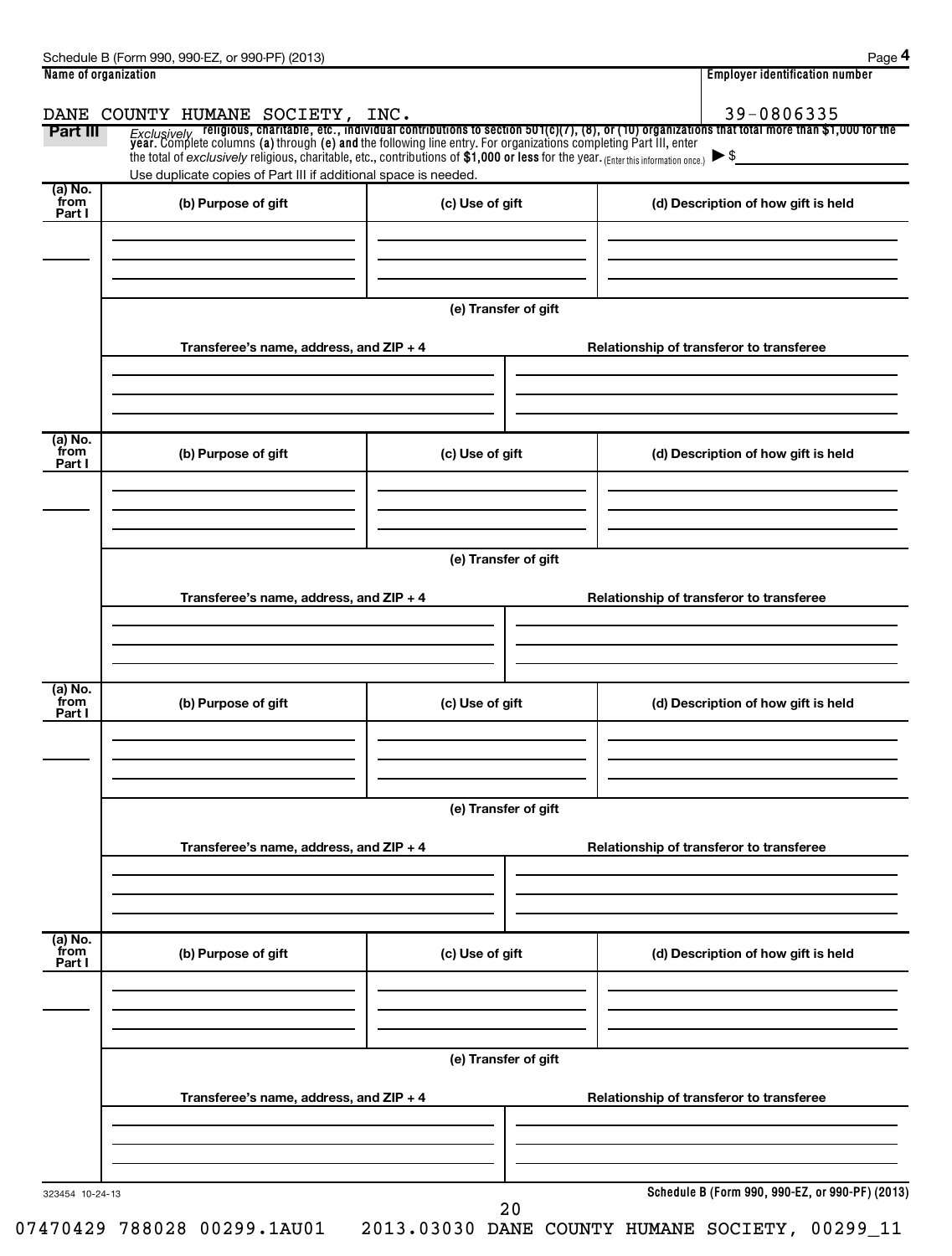|         | <b>SCHEDULE D</b><br>(Form 990)  |                                                                                                                                                                                                                               | <b>Supplemental Financial Statements</b><br>Complete if the organization answered "Yes," to Form 990,<br>Part IV, line 6, 7, 8, 9, 10, 11a, 11b, 11c, 11d, 11e, 11f, 12a, or 12b.                                             |                |                                       | OMB No. 1545-0047            |
|---------|----------------------------------|-------------------------------------------------------------------------------------------------------------------------------------------------------------------------------------------------------------------------------|-------------------------------------------------------------------------------------------------------------------------------------------------------------------------------------------------------------------------------|----------------|---------------------------------------|------------------------------|
|         | Department of the Treasury       |                                                                                                                                                                                                                               | Attach to Form 990.                                                                                                                                                                                                           |                |                                       | Open to Public<br>Inspection |
|         | Internal Revenue Service         |                                                                                                                                                                                                                               | Information about Schedule D (Form 990) and its instructions is at www irs gov/form990                                                                                                                                        |                | <b>Employer identification number</b> |                              |
|         | Name of the organization         | DANE COUNTY HUMANE SOCIETY, INC.                                                                                                                                                                                              |                                                                                                                                                                                                                               |                | 39-0806335                            |                              |
| Part I  |                                  |                                                                                                                                                                                                                               | Organizations Maintaining Donor Advised Funds or Other Similar Funds or Accounts. Complete if the                                                                                                                             |                |                                       |                              |
|         |                                  | organization answered "Yes" to Form 990, Part IV, line 6.                                                                                                                                                                     |                                                                                                                                                                                                                               |                |                                       |                              |
|         |                                  |                                                                                                                                                                                                                               | (a) Donor advised funds                                                                                                                                                                                                       |                | (b) Funds and other accounts          |                              |
| 1       |                                  |                                                                                                                                                                                                                               |                                                                                                                                                                                                                               |                |                                       |                              |
| 2       |                                  |                                                                                                                                                                                                                               |                                                                                                                                                                                                                               |                |                                       |                              |
| з       |                                  |                                                                                                                                                                                                                               |                                                                                                                                                                                                                               |                |                                       |                              |
| 4       | Aggregate value at end of year   |                                                                                                                                                                                                                               |                                                                                                                                                                                                                               |                |                                       |                              |
| 5       |                                  |                                                                                                                                                                                                                               | Did the organization inform all donors and donor advisors in writing that the assets held in donor advised funds                                                                                                              |                |                                       |                              |
|         |                                  |                                                                                                                                                                                                                               |                                                                                                                                                                                                                               |                | Yes                                   | <b>No</b>                    |
| 6       |                                  |                                                                                                                                                                                                                               | Did the organization inform all grantees, donors, and donor advisors in writing that grant funds can be used only                                                                                                             |                |                                       |                              |
|         |                                  |                                                                                                                                                                                                                               | for charitable purposes and not for the benefit of the donor or donor advisor, or for any other purpose conferring                                                                                                            |                |                                       |                              |
| Part II | impermissible private benefit?   |                                                                                                                                                                                                                               | Conservation Easements. Complete if the organization answered "Yes" to Form 990, Part IV, line 7.                                                                                                                             |                | Yes                                   | No                           |
| 1       |                                  | Purpose(s) of conservation easements held by the organization (check all that apply).                                                                                                                                         |                                                                                                                                                                                                                               |                |                                       |                              |
|         |                                  | Preservation of land for public use (e.g., recreation or education)                                                                                                                                                           | Preservation of an historically important land area                                                                                                                                                                           |                |                                       |                              |
|         |                                  | Protection of natural habitat                                                                                                                                                                                                 | Preservation of a certified historic structure                                                                                                                                                                                |                |                                       |                              |
|         |                                  | Preservation of open space                                                                                                                                                                                                    |                                                                                                                                                                                                                               |                |                                       |                              |
| 2       |                                  |                                                                                                                                                                                                                               | Complete lines 2a through 2d if the organization held a qualified conservation contribution in the form of a conservation easement on the last                                                                                |                |                                       |                              |
|         | day of the tax year.             |                                                                                                                                                                                                                               |                                                                                                                                                                                                                               |                |                                       |                              |
|         |                                  |                                                                                                                                                                                                                               |                                                                                                                                                                                                                               |                | Held at the End of the Tax Year       |                              |
| а       |                                  |                                                                                                                                                                                                                               | Total number of conservation easements [111] The conservation of conservation of conservation easements [11] The conservation of conservation easements [11] The conservation of conservation of conservation of conservation | 2a             |                                       |                              |
| b       |                                  | Total acreage restricted by conservation easements                                                                                                                                                                            |                                                                                                                                                                                                                               | 2 <sub>b</sub> |                                       |                              |
|         |                                  |                                                                                                                                                                                                                               |                                                                                                                                                                                                                               | 2c             |                                       |                              |
| d       |                                  |                                                                                                                                                                                                                               | Number of conservation easements included in (c) acquired after 8/17/06, and not on a historic structure                                                                                                                      |                |                                       |                              |
|         |                                  | listed in the National Register [111] Marshall Register [11] Marshall Register [11] Marshall Register [11] Marshall Register [11] Marshall Register [11] Marshall Register [11] Marshall Register [11] Marshall Register [11] |                                                                                                                                                                                                                               | 2d             |                                       |                              |
| 3       |                                  |                                                                                                                                                                                                                               | Number of conservation easements modified, transferred, released, extinguished, or terminated by the organization during the tax                                                                                              |                |                                       |                              |
|         | $\vee$ ear $\blacktriangleright$ |                                                                                                                                                                                                                               |                                                                                                                                                                                                                               |                |                                       |                              |
| 4       |                                  | Number of states where property subject to conservation easement is located >                                                                                                                                                 |                                                                                                                                                                                                                               |                |                                       |                              |
| 5       |                                  | Does the organization have a written policy regarding the periodic monitoring, inspection, handling of                                                                                                                        |                                                                                                                                                                                                                               |                | Yes                                   | <b>No</b>                    |
| 6       |                                  |                                                                                                                                                                                                                               | Staff and volunteer hours devoted to monitoring, inspecting, and enforcing conservation easements during the year                                                                                                             |                |                                       |                              |
| 7       |                                  |                                                                                                                                                                                                                               | Amount of expenses incurred in monitoring, inspecting, and enforcing conservation easements during the year $\triangleright$ \$                                                                                               |                |                                       |                              |
| 8       |                                  |                                                                                                                                                                                                                               | Does each conservation easement reported on line 2(d) above satisfy the requirements of section 170(h)(4)(B)(i)                                                                                                               |                |                                       |                              |
|         | and section $170(h)(4)(B)(ii)?$  |                                                                                                                                                                                                                               |                                                                                                                                                                                                                               |                | Yes                                   | <b>No</b>                    |
| 9       |                                  |                                                                                                                                                                                                                               | In Part XIII, describe how the organization reports conservation easements in its revenue and expense statement, and balance sheet, and                                                                                       |                |                                       |                              |
|         |                                  |                                                                                                                                                                                                                               | include, if applicable, the text of the footnote to the organization's financial statements that describes the organization's accounting for                                                                                  |                |                                       |                              |
|         | conservation easements.          |                                                                                                                                                                                                                               |                                                                                                                                                                                                                               |                |                                       |                              |
|         | Part III                         |                                                                                                                                                                                                                               | Organizations Maintaining Collections of Art, Historical Treasures, or Other Similar Assets.                                                                                                                                  |                |                                       |                              |
|         |                                  | Complete if the organization answered "Yes" to Form 990, Part IV, line 8.                                                                                                                                                     |                                                                                                                                                                                                                               |                |                                       |                              |
|         |                                  |                                                                                                                                                                                                                               | 1a If the organization elected, as permitted under SFAS 116 (ASC 958), not to report in its revenue statement and balance sheet works of art,                                                                                 |                |                                       |                              |
|         |                                  |                                                                                                                                                                                                                               | historical treasures, or other similar assets held for public exhibition, education, or research in furtherance of public service, provide, in Part XIII,                                                                     |                |                                       |                              |
|         |                                  | the text of the footnote to its financial statements that describes these items.                                                                                                                                              |                                                                                                                                                                                                                               |                |                                       |                              |
| b       |                                  |                                                                                                                                                                                                                               | If the organization elected, as permitted under SFAS 116 (ASC 958), to report in its revenue statement and balance sheet works of art, historical                                                                             |                |                                       |                              |
|         |                                  |                                                                                                                                                                                                                               | treasures, or other similar assets held for public exhibition, education, or research in furtherance of public service, provide the following amounts                                                                         |                |                                       |                              |
|         | relating to these items:         |                                                                                                                                                                                                                               |                                                                                                                                                                                                                               |                |                                       |                              |
|         |                                  |                                                                                                                                                                                                                               |                                                                                                                                                                                                                               |                | $\blacktriangleright$ s               |                              |
| 2       |                                  | (ii) Assets included in Form 990, Part X                                                                                                                                                                                      | If the organization received or held works of art, historical treasures, or other similar assets for financial gain, provide                                                                                                  |                |                                       |                              |
|         |                                  | the following amounts required to be reported under SFAS 116 (ASC 958) relating to these items:                                                                                                                               |                                                                                                                                                                                                                               |                |                                       |                              |
| а       |                                  |                                                                                                                                                                                                                               |                                                                                                                                                                                                                               |                |                                       |                              |
| b       |                                  |                                                                                                                                                                                                                               |                                                                                                                                                                                                                               |                |                                       |                              |
|         |                                  |                                                                                                                                                                                                                               |                                                                                                                                                                                                                               |                |                                       |                              |
|         |                                  | LHA For Paperwork Reduction Act Notice, see the Instructions for Form 990.                                                                                                                                                    |                                                                                                                                                                                                                               |                | Schedule D (Form 990) 2013            |                              |

21

332051 09-25-13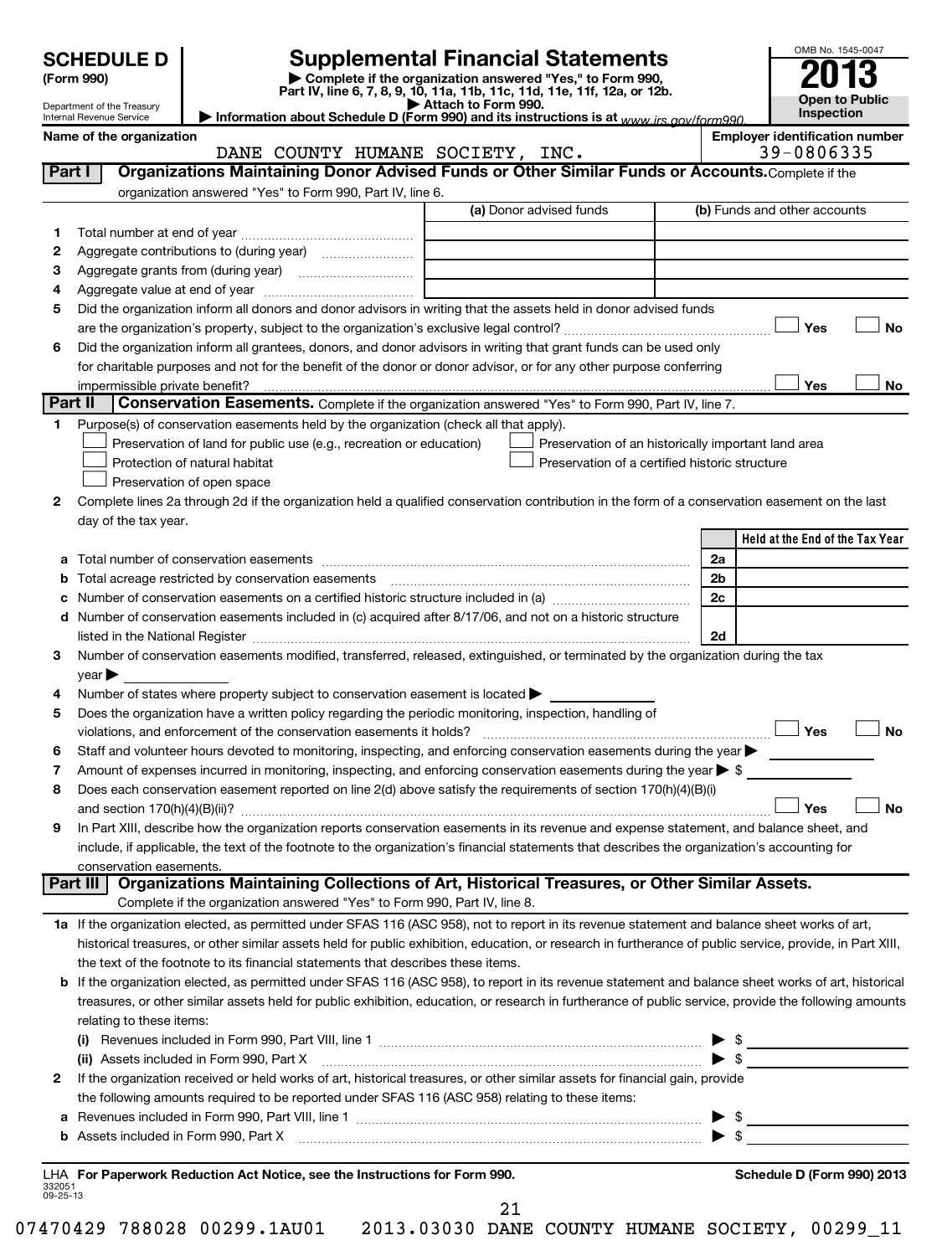|               | Schedule D (Form 990) 2013                                                                                                                                                                                                     | DANE COUNTY HUMANE SOCIETY, INC. |                |                                                                                                                                                                                                                               |                                                                             | 39-0806335 Page 2          |            |           |
|---------------|--------------------------------------------------------------------------------------------------------------------------------------------------------------------------------------------------------------------------------|----------------------------------|----------------|-------------------------------------------------------------------------------------------------------------------------------------------------------------------------------------------------------------------------------|-----------------------------------------------------------------------------|----------------------------|------------|-----------|
| Part III      | Organizations Maintaining Collections of Art, Historical Treasures, or Other Similar Assets (continued)                                                                                                                        |                                  |                |                                                                                                                                                                                                                               |                                                                             |                            |            |           |
| 3             | Using the organization's acquisition, accession, and other records, check any of the following that are a significant use of its collection items                                                                              |                                  |                |                                                                                                                                                                                                                               |                                                                             |                            |            |           |
|               | (check all that apply):                                                                                                                                                                                                        |                                  |                |                                                                                                                                                                                                                               |                                                                             |                            |            |           |
| a             | Public exhibition                                                                                                                                                                                                              |                                  |                | Loan or exchange programs                                                                                                                                                                                                     |                                                                             |                            |            |           |
| b             | Scholarly research                                                                                                                                                                                                             | e                                |                | Other and the contract of the contract of the contract of the contract of the contract of the contract of the contract of the contract of the contract of the contract of the contract of the contract of the contract of the |                                                                             |                            |            |           |
| c             | Preservation for future generations                                                                                                                                                                                            |                                  |                |                                                                                                                                                                                                                               |                                                                             |                            |            |           |
| 4             | Provide a description of the organization's collections and explain how they further the organization's exempt purpose in Part XIII.                                                                                           |                                  |                |                                                                                                                                                                                                                               |                                                                             |                            |            |           |
| 5             | During the year, did the organization solicit or receive donations of art, historical treasures, or other similar assets                                                                                                       |                                  |                |                                                                                                                                                                                                                               |                                                                             |                            |            |           |
|               |                                                                                                                                                                                                                                |                                  |                |                                                                                                                                                                                                                               |                                                                             | Yes                        |            | No        |
|               | Part IV<br>Escrow and Custodial Arrangements. Complete if the organization answered "Yes" to Form 990, Part IV, line 9, or<br>reported an amount on Form 990, Part X, line 21.                                                 |                                  |                |                                                                                                                                                                                                                               |                                                                             |                            |            |           |
|               | 1a Is the organization an agent, trustee, custodian or other intermediary for contributions or other assets not included                                                                                                       |                                  |                |                                                                                                                                                                                                                               |                                                                             |                            |            |           |
|               |                                                                                                                                                                                                                                |                                  |                |                                                                                                                                                                                                                               |                                                                             | Yes                        |            | <b>No</b> |
|               | b If "Yes," explain the arrangement in Part XIII and complete the following table:                                                                                                                                             |                                  |                |                                                                                                                                                                                                                               |                                                                             |                            |            |           |
|               |                                                                                                                                                                                                                                |                                  |                |                                                                                                                                                                                                                               |                                                                             | Amount                     |            |           |
|               | c Beginning balance measurements and the contract of the contract of the contract of the contract of the contract of the contract of the contract of the contract of the contract of the contract of the contract of the contr |                                  |                |                                                                                                                                                                                                                               | 1c                                                                          |                            |            |           |
|               |                                                                                                                                                                                                                                |                                  |                |                                                                                                                                                                                                                               | 1d                                                                          |                            |            |           |
|               | Distributions during the year manufactured and an account of the year manufactured and the year manufactured and the year manufactured and the year manufactured and the year manufactured and the year manufactured and the y |                                  |                |                                                                                                                                                                                                                               | 1e                                                                          |                            |            |           |
|               |                                                                                                                                                                                                                                |                                  |                |                                                                                                                                                                                                                               | 1f                                                                          |                            |            |           |
|               |                                                                                                                                                                                                                                |                                  |                |                                                                                                                                                                                                                               |                                                                             | Yes                        |            | No        |
|               | b If "Yes," explain the arrangement in Part XIII. Check here if the explanation has been provided in Part XIII                                                                                                                 |                                  |                |                                                                                                                                                                                                                               |                                                                             |                            |            |           |
| <b>Part V</b> | <b>Endowment Funds.</b> Complete if the organization answered "Yes" to Form 990, Part IV, line 10.                                                                                                                             |                                  |                |                                                                                                                                                                                                                               |                                                                             |                            |            |           |
|               |                                                                                                                                                                                                                                | (a) Current year                 | (b) Prior year |                                                                                                                                                                                                                               | (c) Two years back $\vert$ (d) Three years back $\vert$ (e) Four years back |                            |            |           |
| 1a            | Beginning of year balance                                                                                                                                                                                                      |                                  |                |                                                                                                                                                                                                                               |                                                                             |                            |            |           |
| b             |                                                                                                                                                                                                                                |                                  |                |                                                                                                                                                                                                                               |                                                                             |                            |            |           |
|               | Net investment earnings, gains, and losses                                                                                                                                                                                     |                                  |                |                                                                                                                                                                                                                               |                                                                             |                            |            |           |
|               |                                                                                                                                                                                                                                |                                  |                |                                                                                                                                                                                                                               |                                                                             |                            |            |           |
|               | e Other expenditures for facilities                                                                                                                                                                                            |                                  |                |                                                                                                                                                                                                                               |                                                                             |                            |            |           |
|               | and programs                                                                                                                                                                                                                   |                                  |                |                                                                                                                                                                                                                               |                                                                             |                            |            |           |
|               |                                                                                                                                                                                                                                |                                  |                |                                                                                                                                                                                                                               |                                                                             |                            |            |           |
| g             | End of year balance                                                                                                                                                                                                            |                                  |                |                                                                                                                                                                                                                               |                                                                             |                            |            |           |
| 2             | Provide the estimated percentage of the current year end balance (line 1g, column (a)) held as:                                                                                                                                |                                  |                |                                                                                                                                                                                                                               |                                                                             |                            |            |           |
| а             | Board designated or quasi-endowment                                                                                                                                                                                            |                                  |                |                                                                                                                                                                                                                               |                                                                             |                            |            |           |
|               | Permanent endowment                                                                                                                                                                                                            | %                                |                |                                                                                                                                                                                                                               |                                                                             |                            |            |           |
|               | Temporarily restricted endowment                                                                                                                                                                                               | %                                |                |                                                                                                                                                                                                                               |                                                                             |                            |            |           |
|               | The percentages in lines 2a, 2b, and 2c should equal 100%.                                                                                                                                                                     |                                  |                |                                                                                                                                                                                                                               |                                                                             |                            |            |           |
|               | 3a Are there endowment funds not in the possession of the organization that are held and administered for the organization                                                                                                     |                                  |                |                                                                                                                                                                                                                               |                                                                             |                            |            |           |
|               | by:                                                                                                                                                                                                                            |                                  |                |                                                                                                                                                                                                                               |                                                                             |                            | <b>Yes</b> | No        |
|               | (i)                                                                                                                                                                                                                            |                                  |                |                                                                                                                                                                                                                               |                                                                             | 3a(i)                      |            |           |
|               | (ii)                                                                                                                                                                                                                           |                                  |                |                                                                                                                                                                                                                               |                                                                             | 3a(ii)                     |            |           |
|               |                                                                                                                                                                                                                                |                                  |                |                                                                                                                                                                                                                               |                                                                             | 3b                         |            |           |
|               | Describe in Part XIII the intended uses of the organization's endowment funds.<br><b>Part VI</b><br>Land, Buildings, and Equipment.                                                                                            |                                  |                |                                                                                                                                                                                                                               |                                                                             |                            |            |           |
|               | Complete if the organization answered "Yes" to Form 990, Part IV, line 11a. See Form 990, Part X, line 10.                                                                                                                     |                                  |                |                                                                                                                                                                                                                               |                                                                             |                            |            |           |
|               | Description of property                                                                                                                                                                                                        | (a) Cost or other                |                | (b) Cost or other                                                                                                                                                                                                             | (c) Accumulated                                                             | (d) Book value             |            |           |
|               |                                                                                                                                                                                                                                | basis (investment)               |                | basis (other)                                                                                                                                                                                                                 | depreciation                                                                |                            |            |           |
|               |                                                                                                                                                                                                                                |                                  |                | 1, 240, 097.                                                                                                                                                                                                                  |                                                                             | 1, 240, 097.               |            |           |
|               |                                                                                                                                                                                                                                |                                  |                | 5,028,983.                                                                                                                                                                                                                    | 1,592,258.                                                                  | 3,436,725.                 |            |           |
|               |                                                                                                                                                                                                                                |                                  |                |                                                                                                                                                                                                                               |                                                                             |                            |            |           |
|               |                                                                                                                                                                                                                                |                                  |                | 995, 917.                                                                                                                                                                                                                     | 743, 339.                                                                   |                            |            | 252,578.  |
|               |                                                                                                                                                                                                                                |                                  |                | 184, 104.                                                                                                                                                                                                                     | 156,969.                                                                    |                            |            | 27, 135.  |
|               | Total. Add lines 1a through 1e. (Column (d) must equal Form 990, Part X, column (B), line 10(c).)                                                                                                                              |                                  |                |                                                                                                                                                                                                                               |                                                                             | 4,956,535.                 |            |           |
|               |                                                                                                                                                                                                                                |                                  |                |                                                                                                                                                                                                                               |                                                                             | Schedule D (Form 990) 2013 |            |           |
|               |                                                                                                                                                                                                                                |                                  |                |                                                                                                                                                                                                                               |                                                                             |                            |            |           |

332052 09-25-13

22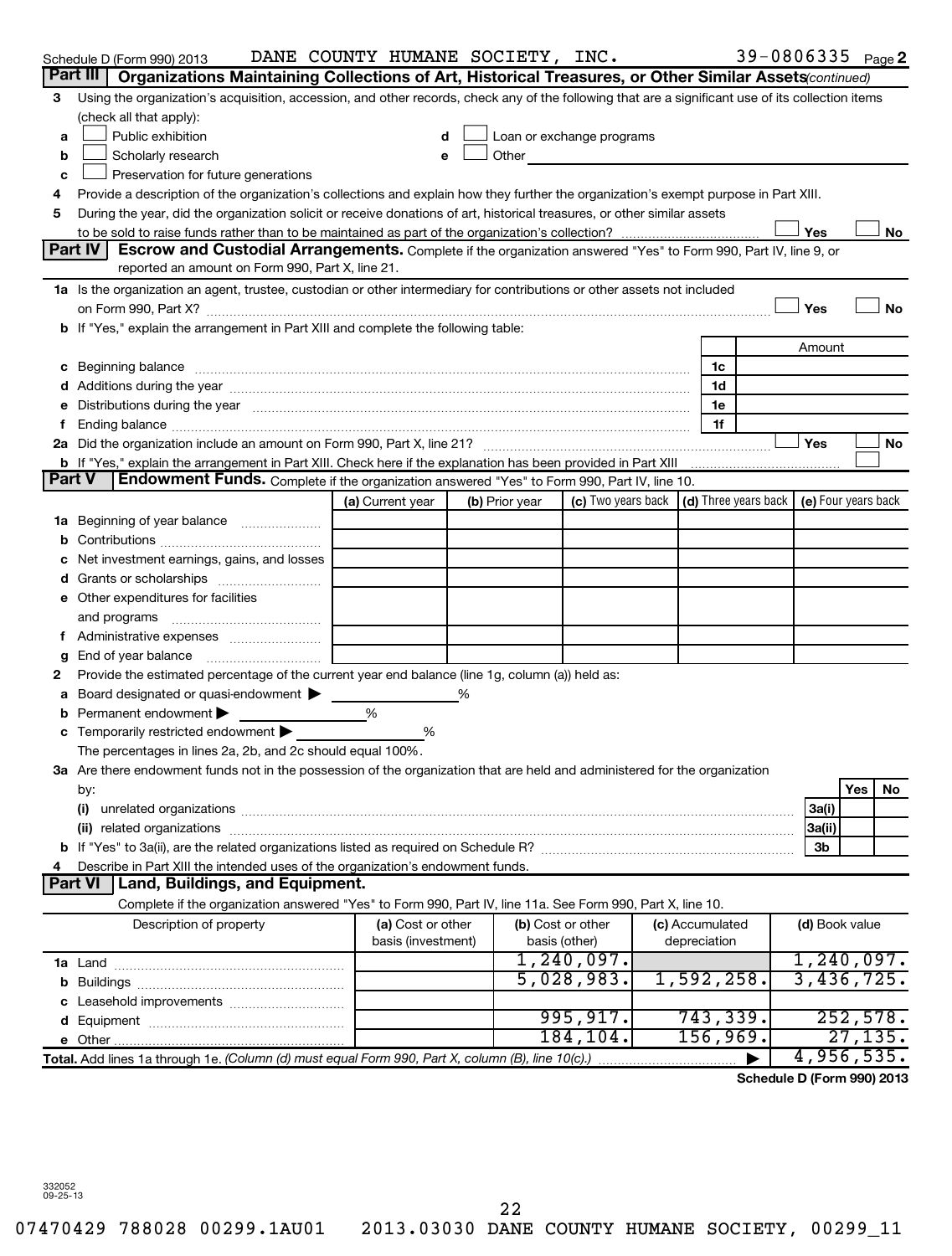|           | Part VII Investments - Other Securities.                                                                                                             |                 |                |                                                           |
|-----------|------------------------------------------------------------------------------------------------------------------------------------------------------|-----------------|----------------|-----------------------------------------------------------|
|           | Complete if the organization answered "Yes" to Form 990, Part IV, line 11b. See Form 990, Part X, line 12.                                           |                 |                |                                                           |
|           | (a) Description of security or category (including name of security)                                                                                 | (b) Book value  |                | (c) Method of valuation: Cost or end-of-year market value |
|           |                                                                                                                                                      |                 |                |                                                           |
|           |                                                                                                                                                      |                 |                |                                                           |
| (3) Other |                                                                                                                                                      |                 |                |                                                           |
| (A)       |                                                                                                                                                      |                 |                |                                                           |
| (B)       |                                                                                                                                                      |                 |                |                                                           |
| (C)       |                                                                                                                                                      |                 |                |                                                           |
| (D)       |                                                                                                                                                      |                 |                |                                                           |
| (E)       |                                                                                                                                                      |                 |                |                                                           |
| (F)       |                                                                                                                                                      |                 |                |                                                           |
| (G)       |                                                                                                                                                      |                 |                |                                                           |
| (H)       |                                                                                                                                                      |                 |                |                                                           |
|           | Total. (Col. (b) must equal Form 990, Part X, col. (B) line 12.) $\blacktriangleright$                                                               |                 |                |                                                           |
|           | Part VIII Investments - Program Related.                                                                                                             |                 |                |                                                           |
|           | Complete if the organization answered "Yes" to Form 990, Part IV, line 11c. See Form 990, Part X, line 13.                                           |                 |                |                                                           |
|           | (a) Description of investment                                                                                                                        | (b) Book value  |                | (c) Method of valuation: Cost or end-of-year market value |
| (1)       |                                                                                                                                                      |                 |                |                                                           |
| (2)       |                                                                                                                                                      |                 |                |                                                           |
| (3)       |                                                                                                                                                      |                 |                |                                                           |
| (4)       |                                                                                                                                                      |                 |                |                                                           |
| (5)       |                                                                                                                                                      |                 |                |                                                           |
| (6)       |                                                                                                                                                      |                 |                |                                                           |
| (7)       |                                                                                                                                                      |                 |                |                                                           |
| (8)       |                                                                                                                                                      |                 |                |                                                           |
| (9)       |                                                                                                                                                      |                 |                |                                                           |
|           | Total. (Col. (b) must equal Form 990, Part X, col. (B) line 13.)                                                                                     |                 |                |                                                           |
| Part IX   | <b>Other Assets.</b>                                                                                                                                 |                 |                |                                                           |
|           | Complete if the organization answered "Yes" to Form 990, Part IV, line 11d. See Form 990, Part X, line 15.                                           |                 |                |                                                           |
|           |                                                                                                                                                      | (a) Description |                | (b) Book value                                            |
| (1)       |                                                                                                                                                      |                 |                |                                                           |
| (2)       |                                                                                                                                                      |                 |                |                                                           |
| (3)       |                                                                                                                                                      |                 |                |                                                           |
| (4)       |                                                                                                                                                      |                 |                |                                                           |
| (5)       |                                                                                                                                                      |                 |                |                                                           |
| (6)       |                                                                                                                                                      |                 |                |                                                           |
| (7)       |                                                                                                                                                      |                 |                |                                                           |
| (8)       |                                                                                                                                                      |                 |                |                                                           |
| (9)       |                                                                                                                                                      |                 |                |                                                           |
| Part X    | Total. (Column (b) must equal Form 990, Part X, col. (B) line 15.)<br><b>Other Liabilities.</b>                                                      |                 |                |                                                           |
|           | Complete if the organization answered "Yes" to Form 990, Part IV, line 11e or 11f. See Form 990, Part X, line 25.                                    |                 |                |                                                           |
|           | (a) Description of liability                                                                                                                         |                 | (b) Book value |                                                           |
| 1.        |                                                                                                                                                      |                 |                |                                                           |
| (1)       | Federal income taxes<br>ADVANCES ON CONDITIONAL GRANT                                                                                                |                 | 89,719.        |                                                           |
| (2)       | CONDITIONAL PROMISE<br>ADVANCE ON                                                                                                                    | TО              |                |                                                           |
| (3)       | GIVE                                                                                                                                                 |                 | 334,562.       |                                                           |
| (4)       |                                                                                                                                                      |                 |                |                                                           |
| (5)       |                                                                                                                                                      |                 |                |                                                           |
| (6)       |                                                                                                                                                      |                 |                |                                                           |
| (7)       |                                                                                                                                                      |                 |                |                                                           |
| (8)       |                                                                                                                                                      |                 |                |                                                           |
| (9)       |                                                                                                                                                      |                 | 424,281.       |                                                           |
|           | Total. (Column (b) must equal Form 990, Part X, col. (B) line 25.)                                                                                   |                 |                |                                                           |
|           | 2. Liability for uncertain tax positions. In Part XIII, provide the text of the footnote to the organization's financial statements that reports the |                 |                |                                                           |
|           | organization's liability for uncertain tax positions under FIN 48 (ASC 740). Check here if the text of the footnote has been provided in Part XIII   |                 |                |                                                           |
|           |                                                                                                                                                      |                 |                | Schedule D (Form 990) 2013                                |

Schedule D (Form 990) 2013 **DANE COUNTY HUMANE SOCIETY, INC .** 39-0806335 <sub>Page</sub> 3

332053 09-25-13

23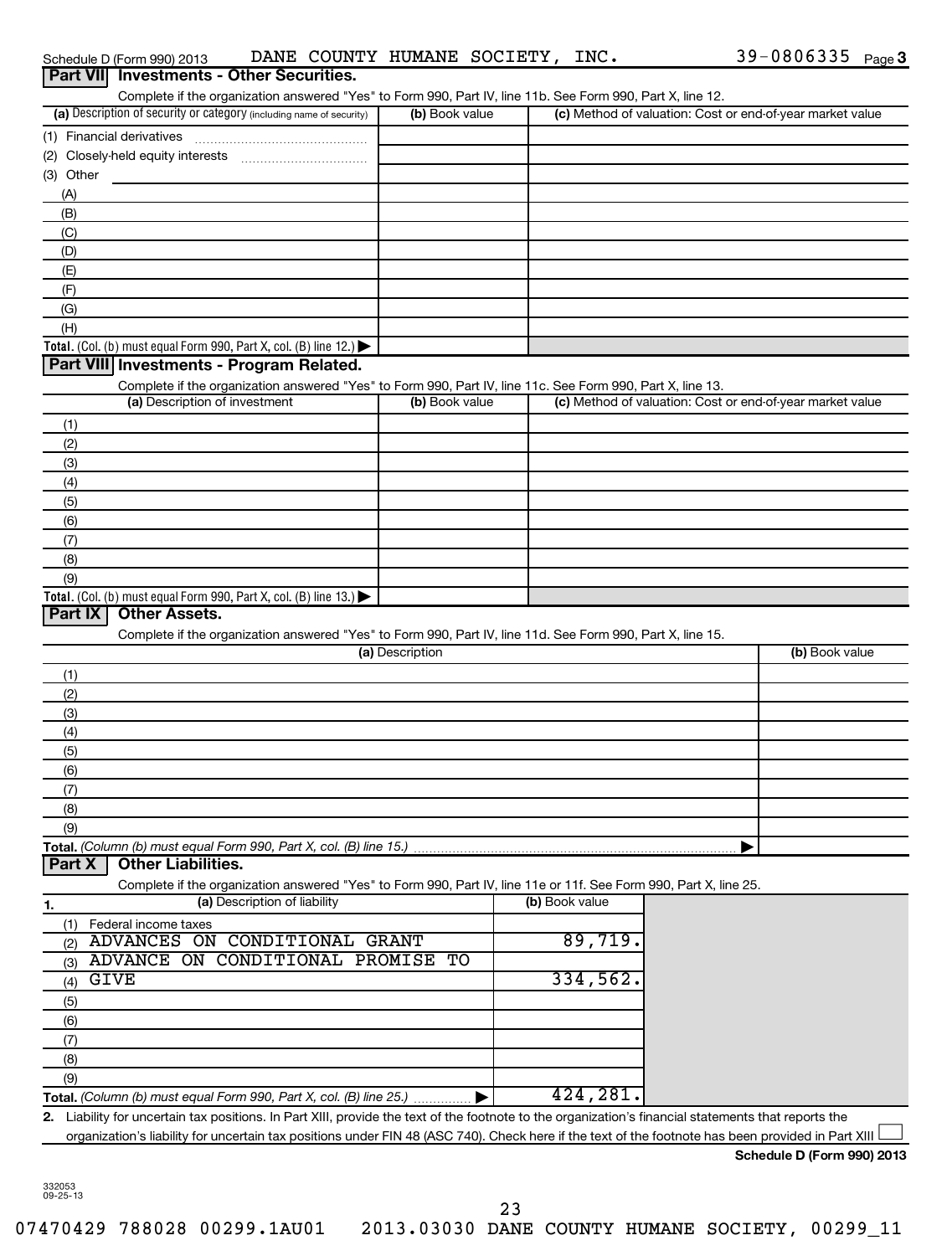|     | DANE COUNTY HUMANE SOCIETY, INC.<br>Schedule D (Form 990) 2013                                                                                                 |                |            |              | 39-0806335 Page 4 |
|-----|----------------------------------------------------------------------------------------------------------------------------------------------------------------|----------------|------------|--------------|-------------------|
|     | Reconciliation of Revenue per Audited Financial Statements With Revenue per Return.<br>Part XI                                                                 |                |            |              |                   |
|     | Complete if the organization answered "Yes" to Form 990, Part IV, line 12a.                                                                                    |                |            |              |                   |
| 1   |                                                                                                                                                                |                |            | $\mathbf{1}$ | 3,304,477.        |
| 2   | Amounts included on line 1 but not on Form 990, Part VIII, line 12:                                                                                            |                |            |              |                   |
| а   |                                                                                                                                                                | 2a             | 76,972.    |              |                   |
| b   |                                                                                                                                                                | 2 <sub>b</sub> | 48,869.    |              |                   |
| c   |                                                                                                                                                                | 2c             |            |              |                   |
| d   |                                                                                                                                                                | 2d             |            |              |                   |
| е   | Add lines 2a through 2d                                                                                                                                        |                |            | <b>2e</b>    | 125,841.          |
| з   |                                                                                                                                                                |                |            | 3            | 3, 178, 636.      |
| 4   | Amounts included on Form 990, Part VIII, line 12, but not on line 1:                                                                                           |                |            |              |                   |
| а   |                                                                                                                                                                | 4a             |            |              |                   |
| b   |                                                                                                                                                                | 4 <sub>b</sub> | $-76,682.$ |              |                   |
|     | c Add lines 4a and 4b                                                                                                                                          |                |            | 4с           | $-76,682.$        |
| 5   |                                                                                                                                                                |                |            | 5            | 3, 101, 954.      |
|     | Part XII   Reconciliation of Expenses per Audited Financial Statements With Expenses per Return.                                                               |                |            |              |                   |
|     | Complete if the organization answered "Yes" to Form 990, Part IV, line 12a.                                                                                    |                |            |              | 3,901,061.        |
| 1.  |                                                                                                                                                                |                |            | $\mathbf{1}$ |                   |
| 2   | Amounts included on line 1 but not on Form 990, Part IX, line 25:                                                                                              |                | 48,869.    |              |                   |
| а   |                                                                                                                                                                | 2a             |            |              |                   |
| b   |                                                                                                                                                                | 2 <sub>b</sub> |            |              |                   |
| c   |                                                                                                                                                                | 2 <sub>c</sub> | 76,682.    |              |                   |
| d   |                                                                                                                                                                | 2d             |            |              | 125,551.          |
| 3   |                                                                                                                                                                |                |            | 2e<br>3      | 3,775,510.        |
| 4   | Amounts included on Form 990, Part IX, line 25, but not on line 1:                                                                                             |                |            |              |                   |
| а   |                                                                                                                                                                | 4a             |            |              |                   |
|     |                                                                                                                                                                | 4b             |            |              |                   |
|     | c Add lines 4a and 4b                                                                                                                                          |                |            | 4с           | υ.                |
| 5.  |                                                                                                                                                                |                |            | 5            | 3,775,510.        |
|     | Part XIII Supplemental Information.                                                                                                                            |                |            |              |                   |
|     | Provide the descriptions required for Part II, lines 3, 5, and 9; Part III, lines 1a and 4; Part IV, lines 1b and 2b; Part V, line 4; Part X, line 2; Part XI, |                |            |              |                   |
|     | lines 2d and 4b; and Part XII, lines 2d and 4b. Also complete this part to provide any additional information.                                                 |                |            |              |                   |
|     | PART XI, LINE 4B - OTHER ADJUSTMENTS:                                                                                                                          |                |            |              |                   |
|     | DIRECT EXPENSES REPORTED ON FORM 990, PART VIII, LINE 8B                                                                                                       |                |            |              | $-35,385.$        |
|     | COST OF GOODS SOLD REPORTED ON FORM 990, PART VIII, LINE                                                                                                       |                |            |              |                   |
| 10B |                                                                                                                                                                |                |            |              | $-41,297.$        |
|     | TOTAL TO SCHEDULE D, PART XI, LINE 4B                                                                                                                          |                |            |              | $-76,682.$        |
|     | PART XII, LINE 2D - OTHER ADJUSTMENTS:                                                                                                                         |                |            |              |                   |

# DIRECT EXPENSES REPORTED ON FORM 990, PART VIII, LINE 8B 35,385.

# COST OF GOODS SOLD REPORTED ON FORM 990, PART VIII, LINE

332054 09-25-13 **Schedule D (Form 990) 2013**  $10B$   $41,297$ . TOTAL TO SCHEDULE D, PART XII, LINE 2D 76,682.

24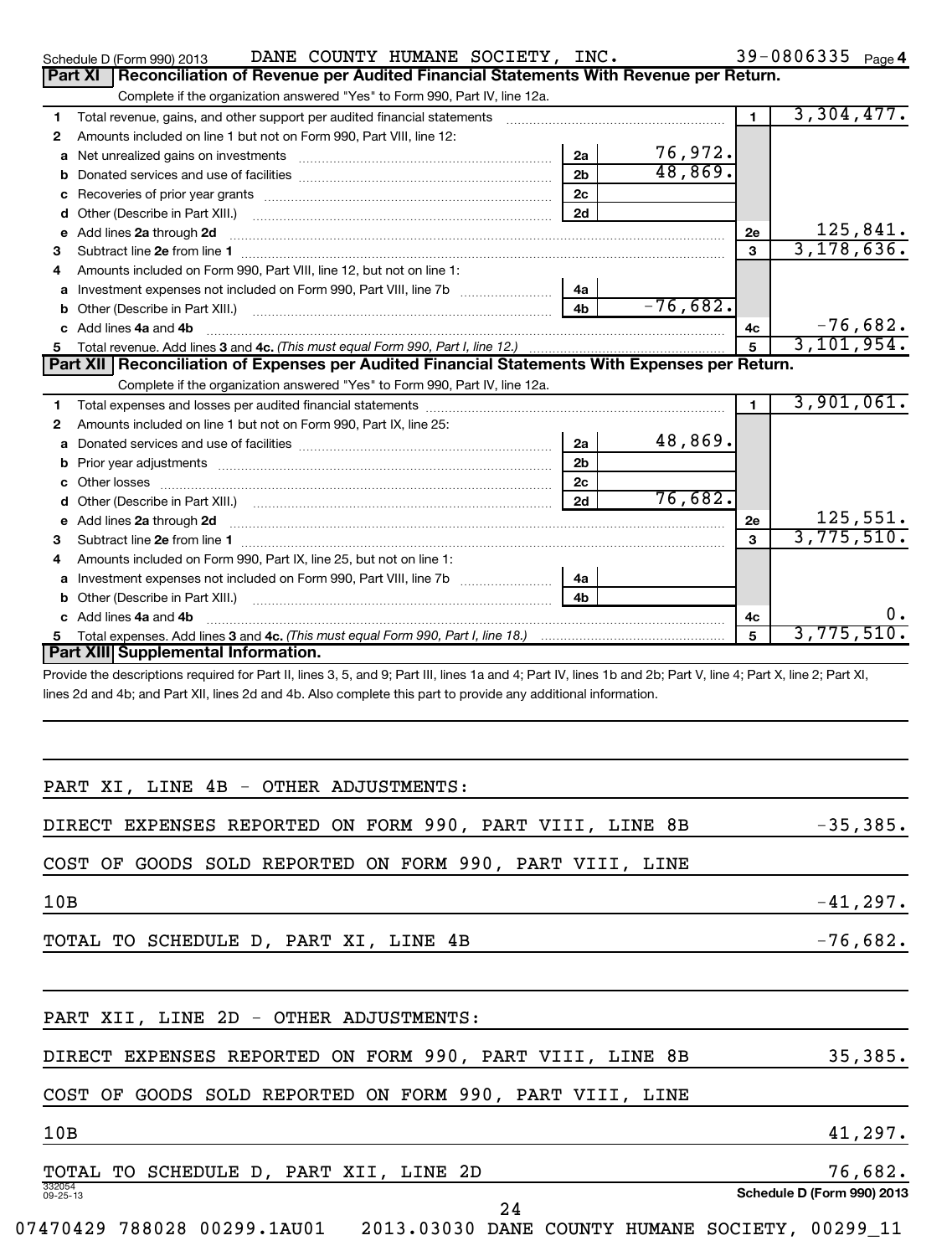|                    | Schedule D (Form 990) 2013 DANE COUNT<br>Part XIII Supplemental Information (continued) |  | DANE COUNTY HUMANE SOCIETY, INC. |    |  |                                                                             | 39-0806335 Page 5          |
|--------------------|-----------------------------------------------------------------------------------------|--|----------------------------------|----|--|-----------------------------------------------------------------------------|----------------------------|
|                    |                                                                                         |  |                                  |    |  |                                                                             |                            |
|                    |                                                                                         |  |                                  |    |  |                                                                             |                            |
|                    |                                                                                         |  |                                  |    |  |                                                                             |                            |
|                    |                                                                                         |  |                                  |    |  |                                                                             |                            |
|                    |                                                                                         |  |                                  |    |  |                                                                             |                            |
|                    |                                                                                         |  |                                  |    |  |                                                                             |                            |
|                    |                                                                                         |  |                                  |    |  |                                                                             |                            |
|                    |                                                                                         |  |                                  |    |  |                                                                             |                            |
|                    |                                                                                         |  |                                  |    |  |                                                                             |                            |
|                    |                                                                                         |  |                                  |    |  |                                                                             |                            |
|                    |                                                                                         |  |                                  |    |  |                                                                             |                            |
|                    |                                                                                         |  |                                  |    |  |                                                                             |                            |
|                    |                                                                                         |  |                                  |    |  |                                                                             |                            |
|                    |                                                                                         |  |                                  |    |  |                                                                             |                            |
|                    |                                                                                         |  |                                  |    |  |                                                                             |                            |
|                    |                                                                                         |  |                                  |    |  |                                                                             |                            |
|                    |                                                                                         |  |                                  |    |  |                                                                             |                            |
|                    |                                                                                         |  |                                  |    |  |                                                                             |                            |
|                    |                                                                                         |  |                                  |    |  |                                                                             |                            |
|                    |                                                                                         |  |                                  |    |  |                                                                             |                            |
|                    |                                                                                         |  |                                  |    |  |                                                                             |                            |
|                    |                                                                                         |  |                                  |    |  |                                                                             |                            |
|                    |                                                                                         |  |                                  |    |  |                                                                             |                            |
|                    |                                                                                         |  |                                  |    |  |                                                                             |                            |
|                    |                                                                                         |  |                                  |    |  |                                                                             |                            |
|                    |                                                                                         |  |                                  |    |  |                                                                             |                            |
|                    |                                                                                         |  |                                  |    |  |                                                                             |                            |
|                    |                                                                                         |  |                                  |    |  |                                                                             |                            |
|                    |                                                                                         |  |                                  |    |  |                                                                             |                            |
|                    |                                                                                         |  |                                  |    |  |                                                                             |                            |
|                    |                                                                                         |  |                                  |    |  |                                                                             |                            |
|                    |                                                                                         |  |                                  |    |  |                                                                             |                            |
|                    |                                                                                         |  |                                  |    |  |                                                                             |                            |
|                    |                                                                                         |  |                                  |    |  |                                                                             |                            |
|                    |                                                                                         |  |                                  |    |  |                                                                             |                            |
|                    |                                                                                         |  |                                  |    |  |                                                                             |                            |
|                    |                                                                                         |  |                                  |    |  |                                                                             |                            |
|                    |                                                                                         |  |                                  |    |  |                                                                             |                            |
|                    |                                                                                         |  |                                  |    |  |                                                                             |                            |
|                    |                                                                                         |  |                                  |    |  |                                                                             |                            |
|                    |                                                                                         |  |                                  |    |  |                                                                             | Schedule D (Form 990) 2013 |
| 332055<br>09-25-13 |                                                                                         |  |                                  | 25 |  |                                                                             |                            |
|                    |                                                                                         |  |                                  |    |  | 07470429 788028 00299.1AU01 2013.03030 DANE COUNTY HUMANE SOCIETY, 00299_11 |                            |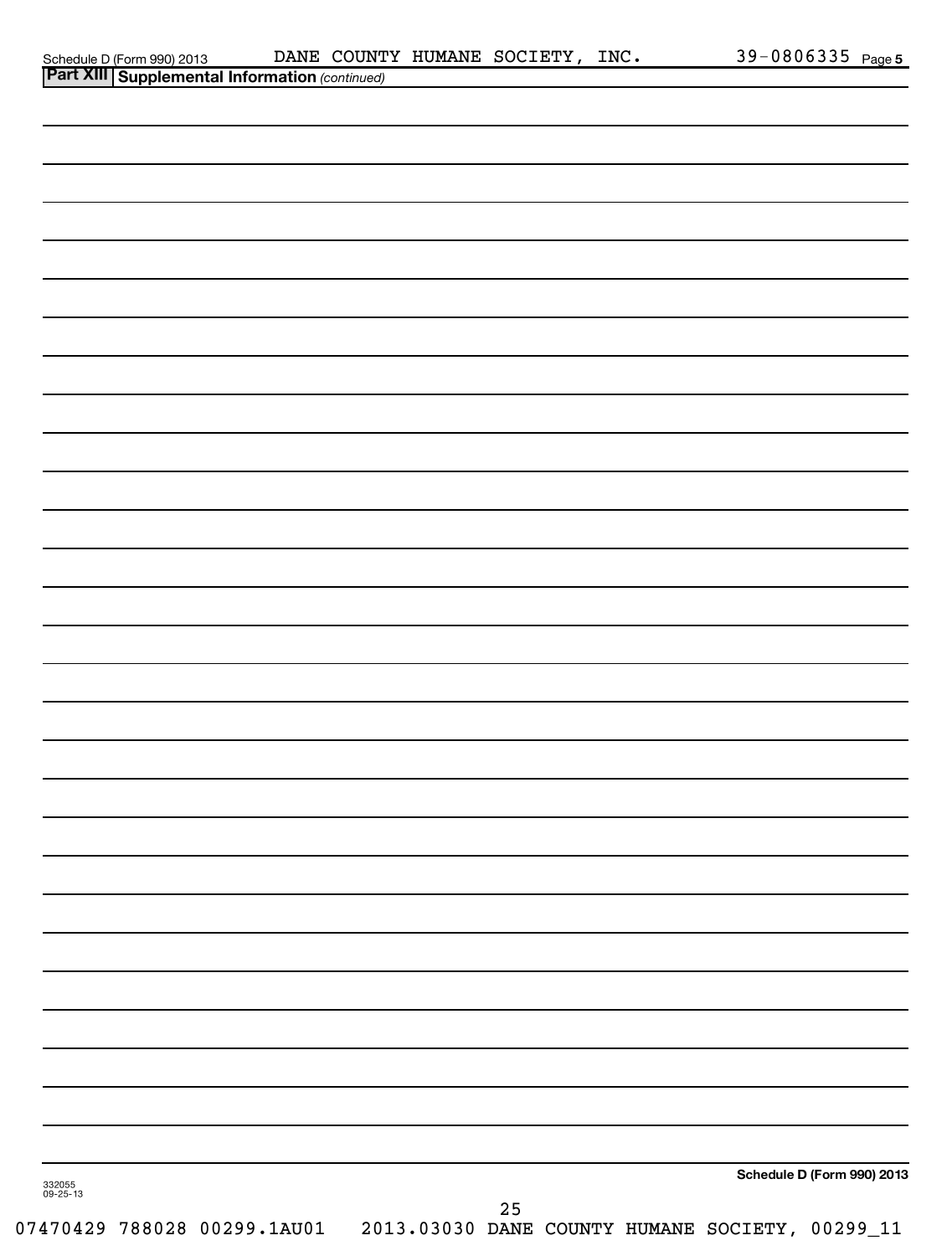| <b>SCHEDULE G</b><br>(Form 990 or 990-EZ)<br>Department of the Treasury<br>Internal Revenue Service                                           |                                                                     | <b>Supplemental Information Regarding Fundraising or Gaming Activities</b><br>Complete if the organization answered "Yes" to Form 990, Part IV, lines 17, 18, or 19, or if the<br>organization entered more than \$15,000 on Form 990-EZ, line 6a.<br>Attach to Form 990 or Form 990-EZ.<br>Information about Schedule G (Form 990 or 990-EZ) and its instructions is at www irs gov/form 990                                                                                                                               |                            |                                                                            |                                                                            |                                                         |            | OMB No. 1545-0047<br><b>Open To Public</b><br>Inspection |
|-----------------------------------------------------------------------------------------------------------------------------------------------|---------------------------------------------------------------------|-----------------------------------------------------------------------------------------------------------------------------------------------------------------------------------------------------------------------------------------------------------------------------------------------------------------------------------------------------------------------------------------------------------------------------------------------------------------------------------------------------------------------------|----------------------------|----------------------------------------------------------------------------|----------------------------------------------------------------------------|---------------------------------------------------------|------------|----------------------------------------------------------|
| Name of the organization                                                                                                                      |                                                                     | DANE COUNTY HUMANE SOCIETY, INC.                                                                                                                                                                                                                                                                                                                                                                                                                                                                                            |                            |                                                                            |                                                                            |                                                         | 39-0806335 | <b>Employer identification number</b>                    |
| Part I                                                                                                                                        |                                                                     | Fundraising Activities. Complete if the organization answered "Yes" to Form 990, Part IV, line 17. Form 990-EZ filers are not                                                                                                                                                                                                                                                                                                                                                                                               |                            |                                                                            |                                                                            |                                                         |            |                                                          |
| Mail solicitations<br>a<br>b<br>Phone solicitations<br>c<br>In-person solicitations<br>d<br>compensated at least \$5,000 by the organization. | required to complete this part.<br>Internet and email solicitations | 1 Indicate whether the organization raised funds through any of the following activities. Check all that apply.<br>е<br>f<br>q<br>2 a Did the organization have a written or oral agreement with any individual (including officers, directors, trustees or<br>key employees listed in Form 990, Part VII) or entity in connection with professional fundraising services?<br><b>b</b> If "Yes," list the ten highest paid individuals or entities (fundraisers) pursuant to agreements under which the fundraiser is to be | Special fundraising events |                                                                            | Solicitation of non-government grants<br>Solicitation of government grants |                                                         | Yes        | No                                                       |
| (i) Name and address of individual<br>or entity (fundraiser)                                                                                  |                                                                     | (iii) Did<br>fundraiser<br>(iv) Gross receipts<br>(ii) Activity<br>have custody<br>from activity<br>or control of<br>contributions?                                                                                                                                                                                                                                                                                                                                                                                         |                            | (v) Amount paid<br>to (or retained by)<br>fundraiser<br>listed in col. (i) |                                                                            | (vi) Amount paid<br>to (or retained by)<br>organization |            |                                                          |
|                                                                                                                                               |                                                                     |                                                                                                                                                                                                                                                                                                                                                                                                                                                                                                                             | Yes                        | No                                                                         |                                                                            |                                                         |            |                                                          |
|                                                                                                                                               |                                                                     |                                                                                                                                                                                                                                                                                                                                                                                                                                                                                                                             |                            |                                                                            |                                                                            |                                                         |            |                                                          |
|                                                                                                                                               |                                                                     |                                                                                                                                                                                                                                                                                                                                                                                                                                                                                                                             |                            |                                                                            |                                                                            |                                                         |            |                                                          |
|                                                                                                                                               |                                                                     |                                                                                                                                                                                                                                                                                                                                                                                                                                                                                                                             |                            |                                                                            |                                                                            |                                                         |            |                                                          |
|                                                                                                                                               |                                                                     |                                                                                                                                                                                                                                                                                                                                                                                                                                                                                                                             |                            |                                                                            |                                                                            |                                                         |            |                                                          |
|                                                                                                                                               |                                                                     |                                                                                                                                                                                                                                                                                                                                                                                                                                                                                                                             |                            |                                                                            |                                                                            |                                                         |            |                                                          |
|                                                                                                                                               |                                                                     |                                                                                                                                                                                                                                                                                                                                                                                                                                                                                                                             |                            |                                                                            |                                                                            |                                                         |            |                                                          |
|                                                                                                                                               |                                                                     |                                                                                                                                                                                                                                                                                                                                                                                                                                                                                                                             |                            |                                                                            |                                                                            |                                                         |            |                                                          |
|                                                                                                                                               |                                                                     |                                                                                                                                                                                                                                                                                                                                                                                                                                                                                                                             |                            |                                                                            |                                                                            |                                                         |            |                                                          |
|                                                                                                                                               |                                                                     |                                                                                                                                                                                                                                                                                                                                                                                                                                                                                                                             |                            |                                                                            |                                                                            |                                                         |            |                                                          |
|                                                                                                                                               |                                                                     |                                                                                                                                                                                                                                                                                                                                                                                                                                                                                                                             |                            |                                                                            |                                                                            |                                                         |            |                                                          |
|                                                                                                                                               |                                                                     |                                                                                                                                                                                                                                                                                                                                                                                                                                                                                                                             |                            |                                                                            |                                                                            |                                                         |            |                                                          |
| Total                                                                                                                                         |                                                                     |                                                                                                                                                                                                                                                                                                                                                                                                                                                                                                                             |                            |                                                                            |                                                                            |                                                         |            |                                                          |
| or licensing.                                                                                                                                 |                                                                     | 3 List all states in which the organization is registered or licensed to solicit contributions or has been notified it is exempt from registration                                                                                                                                                                                                                                                                                                                                                                          |                            |                                                                            |                                                                            |                                                         |            |                                                          |
|                                                                                                                                               |                                                                     |                                                                                                                                                                                                                                                                                                                                                                                                                                                                                                                             |                            |                                                                            |                                                                            |                                                         |            |                                                          |
|                                                                                                                                               |                                                                     |                                                                                                                                                                                                                                                                                                                                                                                                                                                                                                                             |                            |                                                                            |                                                                            |                                                         |            |                                                          |
|                                                                                                                                               |                                                                     |                                                                                                                                                                                                                                                                                                                                                                                                                                                                                                                             |                            |                                                                            |                                                                            |                                                         |            |                                                          |
|                                                                                                                                               |                                                                     |                                                                                                                                                                                                                                                                                                                                                                                                                                                                                                                             |                            |                                                                            |                                                                            |                                                         |            |                                                          |
|                                                                                                                                               |                                                                     |                                                                                                                                                                                                                                                                                                                                                                                                                                                                                                                             |                            |                                                                            |                                                                            |                                                         |            |                                                          |
|                                                                                                                                               |                                                                     |                                                                                                                                                                                                                                                                                                                                                                                                                                                                                                                             |                            |                                                                            |                                                                            |                                                         |            |                                                          |
|                                                                                                                                               |                                                                     | LHA For Paperwork Reduction Act Notice, see the Instructions for Form 990 or 990-EZ.                                                                                                                                                                                                                                                                                                                                                                                                                                        |                            |                                                                            |                                                                            |                                                         |            | Schedule G (Form 990 or 990-EZ) 2013                     |
| 332081<br>09-12-13                                                                                                                            |                                                                     |                                                                                                                                                                                                                                                                                                                                                                                                                                                                                                                             |                            |                                                                            |                                                                            |                                                         |            |                                                          |

07470429 788028 00299.1AU01 2013.03030 DANE COUNTY HUMANE SOCIETY, 00299\_11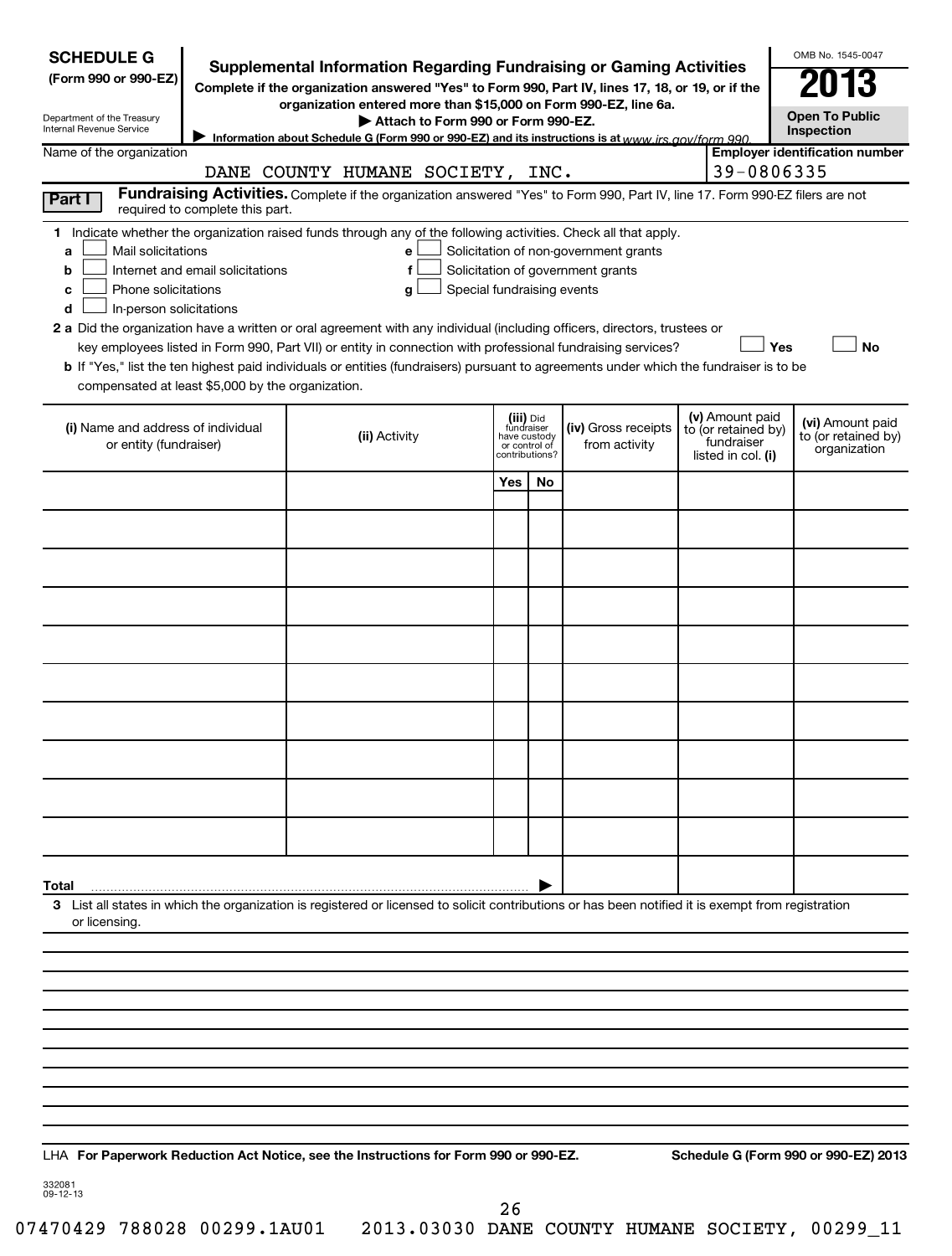Part II | Fundraising Events. Complete if the organization answered "Yes" to Form 990, Part IV, line 18, or reported more than \$15,000

|                 |                                                                 | of fundraising event contributions and gross income on Form 990-EZ, lines 1 and 6b. List events with gross receipts greater than \$5,000. |                        |                                                  |                    |                                                     |
|-----------------|-----------------------------------------------------------------|-------------------------------------------------------------------------------------------------------------------------------------------|------------------------|--------------------------------------------------|--------------------|-----------------------------------------------------|
|                 |                                                                 |                                                                                                                                           | $(a)$ Event #1         | $(b)$ Event #2                                   | (c) Other events   | (d) Total events                                    |
|                 |                                                                 |                                                                                                                                           |                        | UNLEASHED &                                      |                    | (add col. (a) through                               |
|                 |                                                                 |                                                                                                                                           | <b>BARK &amp; WINE</b> | <b>UNCORKED</b>                                  | 1                  | col. (c)                                            |
|                 |                                                                 |                                                                                                                                           | (event type)           | (event type)                                     | (total number)     |                                                     |
| Revenue         | $\mathbf{1}$                                                    |                                                                                                                                           | 52,882.                | 22,021.                                          | 8,231.             | 83,134.                                             |
|                 |                                                                 |                                                                                                                                           | 51,837.                | 18, 219.                                         | 8,231.             | 78,287.                                             |
|                 | 3                                                               | Gross income (line 1 minus line 2)                                                                                                        | 1,045.                 | 3,802.                                           |                    | 4,847.                                              |
|                 | 4                                                               |                                                                                                                                           |                        |                                                  |                    |                                                     |
|                 | 5                                                               |                                                                                                                                           |                        |                                                  |                    |                                                     |
|                 | 6                                                               |                                                                                                                                           |                        | 450.                                             |                    | 450.                                                |
| Direct Expenses | 7 <sup>7</sup>                                                  |                                                                                                                                           | 16,882.                | 5,523.                                           | б.                 | 22,411.                                             |
|                 | 8                                                               |                                                                                                                                           | 450.                   | 500.                                             | 500.               |                                                     |
|                 | 9                                                               |                                                                                                                                           | 8,042.                 | 1,495.                                           | $\overline{37}$ .  | $\frac{1,450}{9,574}$                               |
|                 | 10                                                              | Direct expense summary. Add lines 4 through 9 in column (d)                                                                               |                        |                                                  |                    | 33,885.                                             |
|                 | 11 Net income summary. Subtract line 10 from line 3, column (d) | $-29,038.$                                                                                                                                |                        |                                                  |                    |                                                     |
| <b>Part III</b> |                                                                 | Gaming. Complete if the organization answered "Yes" to Form 990, Part IV, line 19, or reported more than                                  |                        |                                                  |                    |                                                     |
|                 |                                                                 | \$15,000 on Form 990-EZ, line 6a.                                                                                                         |                        |                                                  |                    |                                                     |
| Revenue         |                                                                 |                                                                                                                                           | (a) Bingo              | (b) Pull tabs/instant<br>bingo/progressive bingo | (c) Other gaming   | (d) Total gaming (add<br>col. (a) through col. (c)) |
|                 |                                                                 |                                                                                                                                           |                        |                                                  | 16,903.            | 16,903.                                             |
|                 |                                                                 |                                                                                                                                           |                        |                                                  |                    |                                                     |
|                 |                                                                 |                                                                                                                                           |                        |                                                  | 1,500.             | 1,500.                                              |
| Direct Expenses | 3                                                               |                                                                                                                                           |                        |                                                  |                    |                                                     |
|                 | 4                                                               |                                                                                                                                           |                        |                                                  |                    |                                                     |
|                 | 5                                                               | Other direct expenses                                                                                                                     |                        |                                                  |                    |                                                     |
|                 |                                                                 |                                                                                                                                           | Yes<br>%               | <b>Yes</b><br>%                                  | $X \times 85.00$ % |                                                     |
|                 | 6                                                               | Volunteer labor<br>and a strategic contract of the contract of the contract of the contract of the contract of the contract of th         | No                     | No                                               | <b>No</b>          |                                                     |
|                 | 7                                                               | Direct expense summary. Add lines 2 through 5 in column (d)                                                                               |                        |                                                  |                    | 1,500.                                              |
|                 | 8                                                               |                                                                                                                                           |                        |                                                  |                    | 15,403.                                             |
|                 |                                                                 |                                                                                                                                           |                        |                                                  |                    |                                                     |
| 9               |                                                                 | Enter the state(s) in which the organization operates gaming activities: $WI$                                                             |                        |                                                  |                    |                                                     |
|                 |                                                                 |                                                                                                                                           |                        |                                                  |                    | $\boxed{\text{X}}$ Yes<br><b>No</b>                 |
|                 |                                                                 | <b>b</b> If "No," explain:                                                                                                                |                        |                                                  |                    |                                                     |
|                 |                                                                 |                                                                                                                                           |                        |                                                  |                    |                                                     |
|                 |                                                                 |                                                                                                                                           |                        |                                                  |                    | $X_{0}$<br><b>Yes</b>                               |
|                 |                                                                 | <b>b</b> If "Yes," explain:                                                                                                               |                        |                                                  |                    |                                                     |
|                 |                                                                 |                                                                                                                                           |                        |                                                  |                    |                                                     |
|                 |                                                                 |                                                                                                                                           |                        |                                                  |                    |                                                     |
|                 |                                                                 | 332082 09-12-13                                                                                                                           |                        |                                                  |                    | Schedule G (Form 990 or 990-EZ) 2013                |
|                 |                                                                 |                                                                                                                                           |                        |                                                  |                    |                                                     |
|                 |                                                                 |                                                                                                                                           |                        |                                                  |                    |                                                     |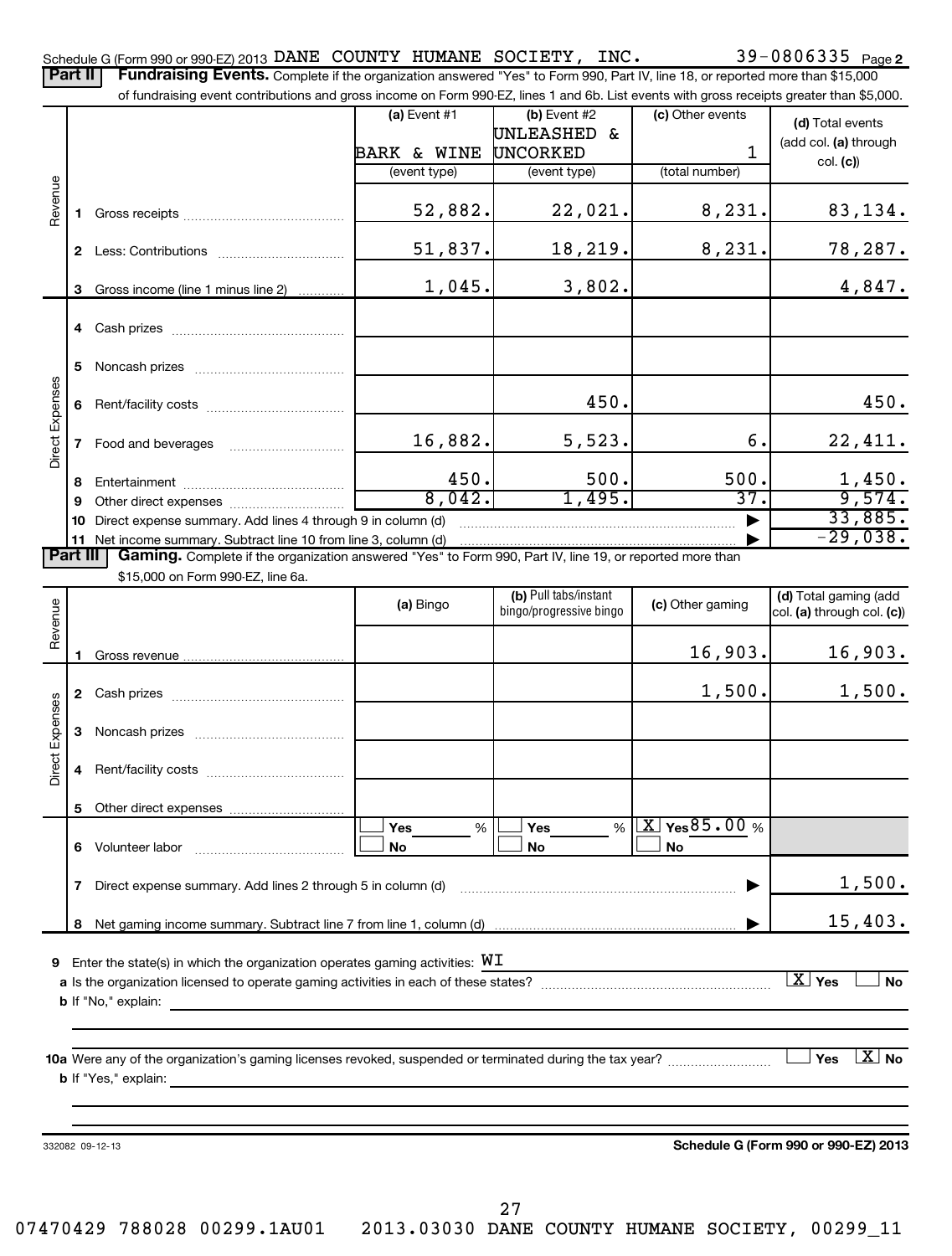| 39-0806335 Page 3<br>Schedule G (Form 990 or 990-EZ) 2013 DANE COUNTY HUMANE SOCIETY, INC.<br>12 Is the organization a grantor, beneficiary or trustee of a trust or a member of a partnership or other entity formed<br>13 Indicate the percentage of gaming activity operated in:<br><b>b</b> An outside facility <i>www.communicality www.communicality.communicality www.communicality www.communicality.communicality www.communicality.com</i><br>14 Enter the name and address of the person who prepares the organization's gaming/special events books and records:<br>Name SARA HOVEN<br>Address $\triangleright$ 5132 VOGES RD - MADISON, WI 53718-6941<br>of gaming revenue retained by the third party $\triangleright$ \$ __________________.<br>c If "Yes," enter name and address of the third party:<br>Address $\blacktriangleright$<br><u> 1989 - Johann Stoff, deutscher Stoff, der Stoff, der Stoff, der Stoff, der Stoff, der Stoff, der Stoff, der S</u> | $X \vert Y$ es<br>13 <sub>b</sub> | $\Box$ Yes $\boxed{\text{X}}$ No<br>13a   100.00 % |
|---------------------------------------------------------------------------------------------------------------------------------------------------------------------------------------------------------------------------------------------------------------------------------------------------------------------------------------------------------------------------------------------------------------------------------------------------------------------------------------------------------------------------------------------------------------------------------------------------------------------------------------------------------------------------------------------------------------------------------------------------------------------------------------------------------------------------------------------------------------------------------------------------------------------------------------------------------------------------------|-----------------------------------|----------------------------------------------------|
|                                                                                                                                                                                                                                                                                                                                                                                                                                                                                                                                                                                                                                                                                                                                                                                                                                                                                                                                                                                 |                                   |                                                    |
|                                                                                                                                                                                                                                                                                                                                                                                                                                                                                                                                                                                                                                                                                                                                                                                                                                                                                                                                                                                 |                                   |                                                    |
|                                                                                                                                                                                                                                                                                                                                                                                                                                                                                                                                                                                                                                                                                                                                                                                                                                                                                                                                                                                 |                                   |                                                    |
|                                                                                                                                                                                                                                                                                                                                                                                                                                                                                                                                                                                                                                                                                                                                                                                                                                                                                                                                                                                 |                                   |                                                    |
|                                                                                                                                                                                                                                                                                                                                                                                                                                                                                                                                                                                                                                                                                                                                                                                                                                                                                                                                                                                 |                                   |                                                    |
|                                                                                                                                                                                                                                                                                                                                                                                                                                                                                                                                                                                                                                                                                                                                                                                                                                                                                                                                                                                 |                                   |                                                    |
|                                                                                                                                                                                                                                                                                                                                                                                                                                                                                                                                                                                                                                                                                                                                                                                                                                                                                                                                                                                 |                                   |                                                    |
|                                                                                                                                                                                                                                                                                                                                                                                                                                                                                                                                                                                                                                                                                                                                                                                                                                                                                                                                                                                 |                                   |                                                    |
|                                                                                                                                                                                                                                                                                                                                                                                                                                                                                                                                                                                                                                                                                                                                                                                                                                                                                                                                                                                 |                                   |                                                    |
|                                                                                                                                                                                                                                                                                                                                                                                                                                                                                                                                                                                                                                                                                                                                                                                                                                                                                                                                                                                 |                                   |                                                    |
|                                                                                                                                                                                                                                                                                                                                                                                                                                                                                                                                                                                                                                                                                                                                                                                                                                                                                                                                                                                 |                                   |                                                    |
|                                                                                                                                                                                                                                                                                                                                                                                                                                                                                                                                                                                                                                                                                                                                                                                                                                                                                                                                                                                 |                                   |                                                    |
|                                                                                                                                                                                                                                                                                                                                                                                                                                                                                                                                                                                                                                                                                                                                                                                                                                                                                                                                                                                 |                                   |                                                    |
|                                                                                                                                                                                                                                                                                                                                                                                                                                                                                                                                                                                                                                                                                                                                                                                                                                                                                                                                                                                 |                                   |                                                    |
|                                                                                                                                                                                                                                                                                                                                                                                                                                                                                                                                                                                                                                                                                                                                                                                                                                                                                                                                                                                 |                                   |                                                    |
| <b>16</b> Gaming manager information:                                                                                                                                                                                                                                                                                                                                                                                                                                                                                                                                                                                                                                                                                                                                                                                                                                                                                                                                           |                                   |                                                    |
| Name SARA HOVEN                                                                                                                                                                                                                                                                                                                                                                                                                                                                                                                                                                                                                                                                                                                                                                                                                                                                                                                                                                 |                                   |                                                    |
| 0.<br>Gaming manager compensation $\triangleright$ \$                                                                                                                                                                                                                                                                                                                                                                                                                                                                                                                                                                                                                                                                                                                                                                                                                                                                                                                           |                                   |                                                    |
|                                                                                                                                                                                                                                                                                                                                                                                                                                                                                                                                                                                                                                                                                                                                                                                                                                                                                                                                                                                 |                                   |                                                    |
| Description of services provided > ACCOUNTANT                                                                                                                                                                                                                                                                                                                                                                                                                                                                                                                                                                                                                                                                                                                                                                                                                                                                                                                                   |                                   |                                                    |
|                                                                                                                                                                                                                                                                                                                                                                                                                                                                                                                                                                                                                                                                                                                                                                                                                                                                                                                                                                                 |                                   |                                                    |
|                                                                                                                                                                                                                                                                                                                                                                                                                                                                                                                                                                                                                                                                                                                                                                                                                                                                                                                                                                                 |                                   |                                                    |
| $\boxed{\textbf{X}}$ Employee<br>Director/officer<br>Independent contractor                                                                                                                                                                                                                                                                                                                                                                                                                                                                                                                                                                                                                                                                                                                                                                                                                                                                                                     |                                   |                                                    |
|                                                                                                                                                                                                                                                                                                                                                                                                                                                                                                                                                                                                                                                                                                                                                                                                                                                                                                                                                                                 |                                   |                                                    |
| <b>17</b> Mandatory distributions:                                                                                                                                                                                                                                                                                                                                                                                                                                                                                                                                                                                                                                                                                                                                                                                                                                                                                                                                              |                                   |                                                    |
| a Is the organization required under state law to make charitable distributions from the gaming proceeds to                                                                                                                                                                                                                                                                                                                                                                                                                                                                                                                                                                                                                                                                                                                                                                                                                                                                     |                                   |                                                    |
|                                                                                                                                                                                                                                                                                                                                                                                                                                                                                                                                                                                                                                                                                                                                                                                                                                                                                                                                                                                 |                                   | $\Box$ Yes $\Box$ No                               |
| <b>b</b> Enter the amount of distributions required under state law to be distributed to other exempt organizations or spent in the                                                                                                                                                                                                                                                                                                                                                                                                                                                                                                                                                                                                                                                                                                                                                                                                                                             |                                   |                                                    |
| organization's own exempt activities during the tax year $\triangleright$ \$                                                                                                                                                                                                                                                                                                                                                                                                                                                                                                                                                                                                                                                                                                                                                                                                                                                                                                    |                                   |                                                    |
| Part IV <br>Supplemental Information. Provide the explanations required by Part I, line 2b, columns (iii) and (v), and Part III, lines 9, 9b, 10b, 15b,                                                                                                                                                                                                                                                                                                                                                                                                                                                                                                                                                                                                                                                                                                                                                                                                                         |                                   |                                                    |
| 15c, 16, and 17b, as applicable. Also complete this part to provide any additional information (see instructions).                                                                                                                                                                                                                                                                                                                                                                                                                                                                                                                                                                                                                                                                                                                                                                                                                                                              |                                   |                                                    |
|                                                                                                                                                                                                                                                                                                                                                                                                                                                                                                                                                                                                                                                                                                                                                                                                                                                                                                                                                                                 |                                   |                                                    |
|                                                                                                                                                                                                                                                                                                                                                                                                                                                                                                                                                                                                                                                                                                                                                                                                                                                                                                                                                                                 |                                   |                                                    |
|                                                                                                                                                                                                                                                                                                                                                                                                                                                                                                                                                                                                                                                                                                                                                                                                                                                                                                                                                                                 |                                   |                                                    |
|                                                                                                                                                                                                                                                                                                                                                                                                                                                                                                                                                                                                                                                                                                                                                                                                                                                                                                                                                                                 |                                   |                                                    |
|                                                                                                                                                                                                                                                                                                                                                                                                                                                                                                                                                                                                                                                                                                                                                                                                                                                                                                                                                                                 |                                   |                                                    |
|                                                                                                                                                                                                                                                                                                                                                                                                                                                                                                                                                                                                                                                                                                                                                                                                                                                                                                                                                                                 |                                   |                                                    |
|                                                                                                                                                                                                                                                                                                                                                                                                                                                                                                                                                                                                                                                                                                                                                                                                                                                                                                                                                                                 |                                   |                                                    |
|                                                                                                                                                                                                                                                                                                                                                                                                                                                                                                                                                                                                                                                                                                                                                                                                                                                                                                                                                                                 |                                   |                                                    |
|                                                                                                                                                                                                                                                                                                                                                                                                                                                                                                                                                                                                                                                                                                                                                                                                                                                                                                                                                                                 |                                   |                                                    |
|                                                                                                                                                                                                                                                                                                                                                                                                                                                                                                                                                                                                                                                                                                                                                                                                                                                                                                                                                                                 |                                   |                                                    |
|                                                                                                                                                                                                                                                                                                                                                                                                                                                                                                                                                                                                                                                                                                                                                                                                                                                                                                                                                                                 |                                   |                                                    |
|                                                                                                                                                                                                                                                                                                                                                                                                                                                                                                                                                                                                                                                                                                                                                                                                                                                                                                                                                                                 |                                   |                                                    |
|                                                                                                                                                                                                                                                                                                                                                                                                                                                                                                                                                                                                                                                                                                                                                                                                                                                                                                                                                                                 |                                   |                                                    |
|                                                                                                                                                                                                                                                                                                                                                                                                                                                                                                                                                                                                                                                                                                                                                                                                                                                                                                                                                                                 |                                   |                                                    |
|                                                                                                                                                                                                                                                                                                                                                                                                                                                                                                                                                                                                                                                                                                                                                                                                                                                                                                                                                                                 |                                   |                                                    |
|                                                                                                                                                                                                                                                                                                                                                                                                                                                                                                                                                                                                                                                                                                                                                                                                                                                                                                                                                                                 |                                   |                                                    |
| Schedule G (Form 990 or 990-EZ) 2013<br>332083 09-12-13                                                                                                                                                                                                                                                                                                                                                                                                                                                                                                                                                                                                                                                                                                                                                                                                                                                                                                                         |                                   |                                                    |
| 28<br>07470429 788028 00299.1AU01<br>2013.03030 DANE COUNTY HUMANE SOCIETY, 00299_11                                                                                                                                                                                                                                                                                                                                                                                                                                                                                                                                                                                                                                                                                                                                                                                                                                                                                            |                                   |                                                    |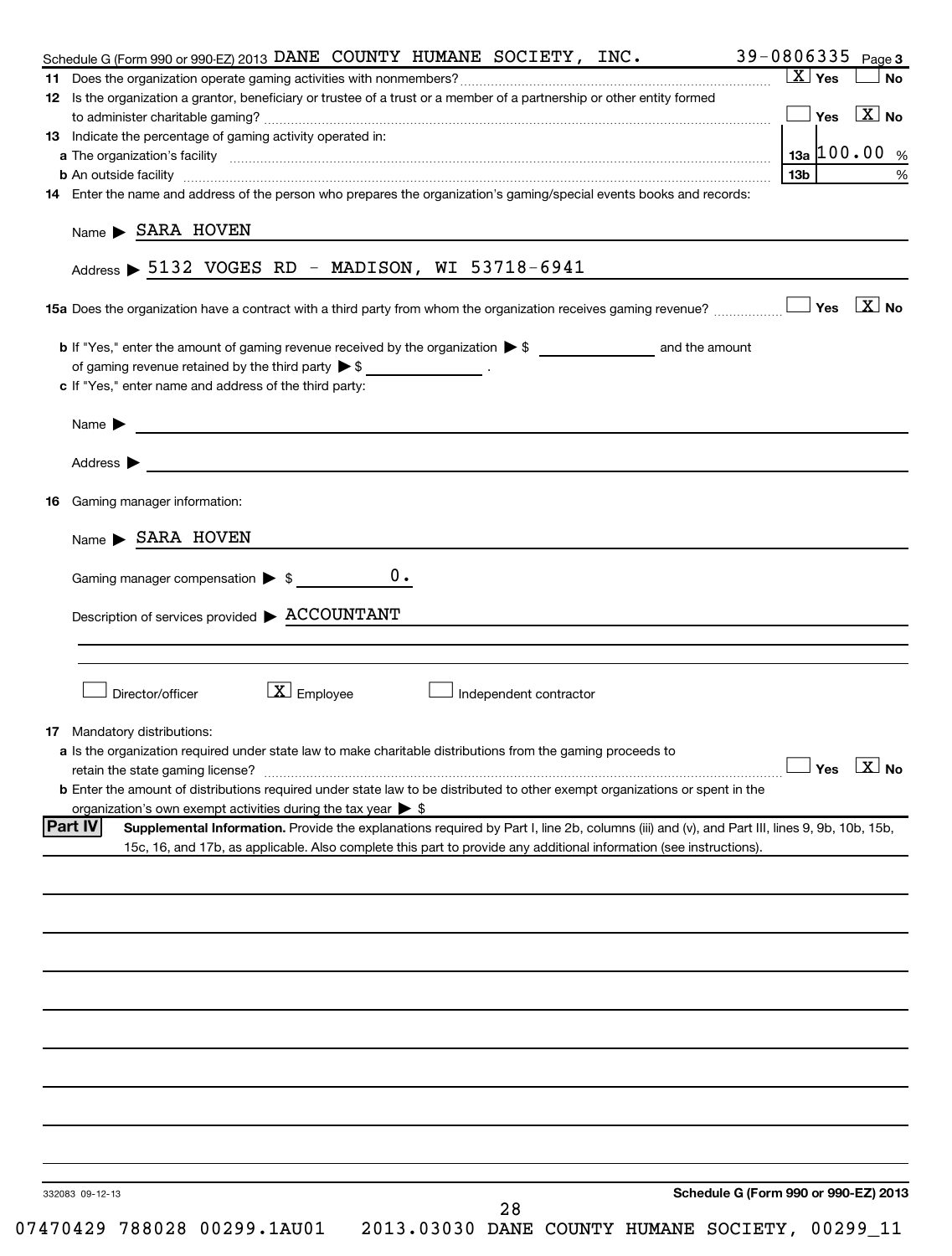|                    | Schedule G (Form 990 or 990-EZ) DANE COUNT<br><b>Part IV   Supplemental Information</b> (continued) |  | DANE COUNTY HUMANE SOCIETY, INC. |    |  |                                                 | 39-0806335 Page 4 |
|--------------------|-----------------------------------------------------------------------------------------------------|--|----------------------------------|----|--|-------------------------------------------------|-------------------|
|                    |                                                                                                     |  |                                  |    |  |                                                 |                   |
|                    |                                                                                                     |  |                                  |    |  |                                                 |                   |
|                    |                                                                                                     |  |                                  |    |  |                                                 |                   |
|                    |                                                                                                     |  |                                  |    |  |                                                 |                   |
|                    |                                                                                                     |  |                                  |    |  |                                                 |                   |
|                    |                                                                                                     |  |                                  |    |  |                                                 |                   |
|                    |                                                                                                     |  |                                  |    |  |                                                 |                   |
|                    |                                                                                                     |  |                                  |    |  |                                                 |                   |
|                    |                                                                                                     |  |                                  |    |  |                                                 |                   |
|                    |                                                                                                     |  |                                  |    |  |                                                 |                   |
|                    |                                                                                                     |  |                                  |    |  |                                                 |                   |
|                    |                                                                                                     |  |                                  |    |  |                                                 |                   |
|                    |                                                                                                     |  |                                  |    |  |                                                 |                   |
|                    |                                                                                                     |  |                                  |    |  |                                                 |                   |
|                    |                                                                                                     |  |                                  |    |  |                                                 |                   |
|                    |                                                                                                     |  |                                  |    |  |                                                 |                   |
|                    |                                                                                                     |  |                                  |    |  |                                                 |                   |
|                    |                                                                                                     |  |                                  |    |  |                                                 |                   |
|                    |                                                                                                     |  |                                  |    |  |                                                 |                   |
|                    |                                                                                                     |  |                                  |    |  |                                                 |                   |
|                    |                                                                                                     |  |                                  |    |  |                                                 |                   |
|                    |                                                                                                     |  |                                  |    |  |                                                 |                   |
|                    |                                                                                                     |  |                                  |    |  |                                                 |                   |
|                    |                                                                                                     |  |                                  |    |  |                                                 |                   |
|                    |                                                                                                     |  |                                  |    |  |                                                 |                   |
|                    |                                                                                                     |  |                                  |    |  |                                                 |                   |
|                    |                                                                                                     |  |                                  |    |  |                                                 |                   |
|                    |                                                                                                     |  |                                  |    |  |                                                 |                   |
|                    |                                                                                                     |  |                                  |    |  |                                                 |                   |
|                    |                                                                                                     |  |                                  |    |  |                                                 |                   |
|                    |                                                                                                     |  |                                  |    |  |                                                 |                   |
|                    |                                                                                                     |  |                                  |    |  |                                                 |                   |
|                    |                                                                                                     |  |                                  |    |  |                                                 |                   |
|                    |                                                                                                     |  |                                  |    |  |                                                 |                   |
|                    |                                                                                                     |  |                                  |    |  |                                                 |                   |
|                    |                                                                                                     |  |                                  |    |  |                                                 |                   |
|                    |                                                                                                     |  |                                  |    |  | Schedule G (Form 990 or 990-EZ)                 |                   |
| 332084<br>05-01-13 |                                                                                                     |  |                                  |    |  |                                                 |                   |
|                    | 07470429 788028 00299.1AU01                                                                         |  |                                  | 29 |  | 2013.03030 DANE COUNTY HUMANE SOCIETY, 00299_11 |                   |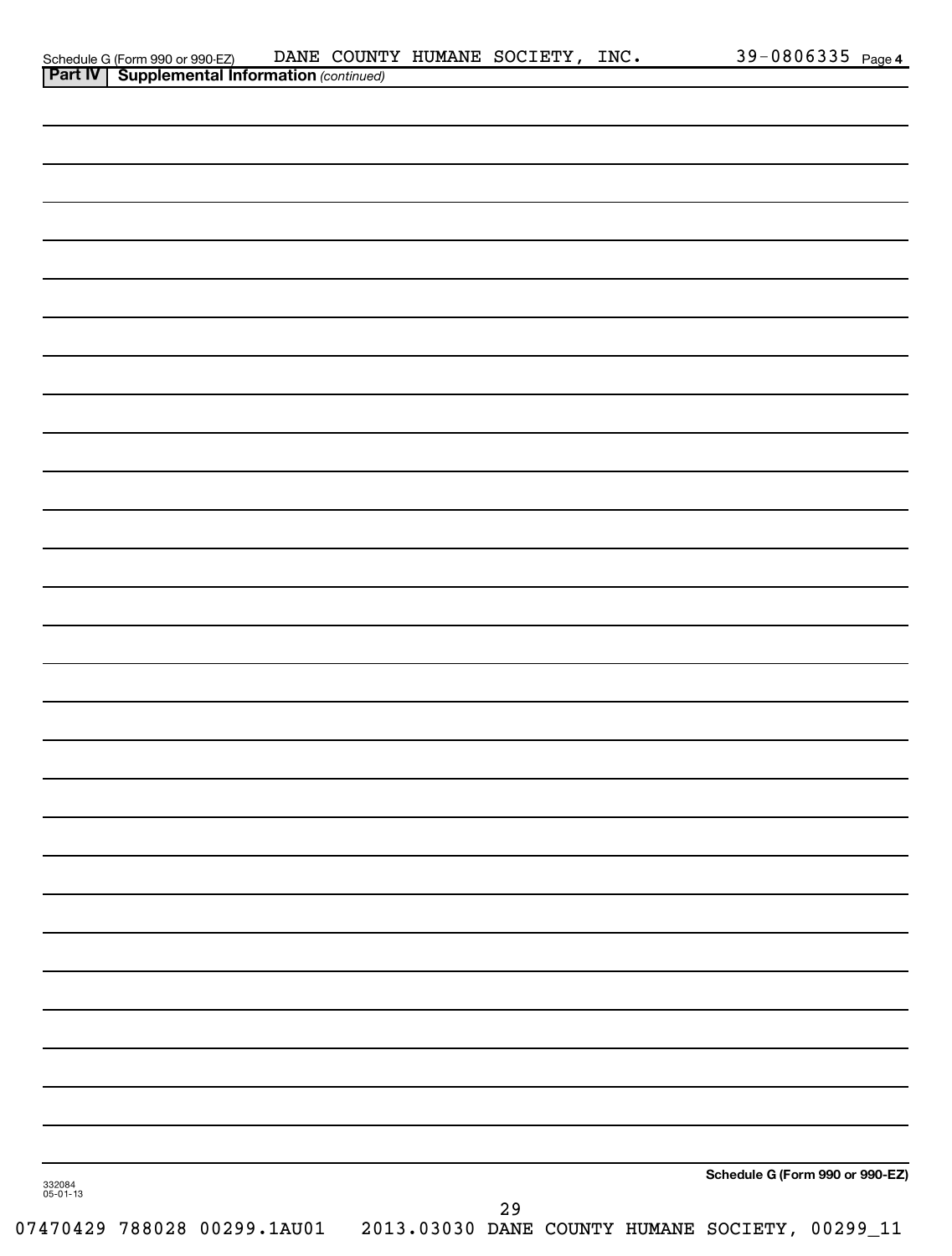| <b>SCHEDULE I</b><br>(Form 990)<br>Department of the Treasury<br>Internal Revenue Service                                                                                                                                                                                                                   |                                                                                                                  | <b>Grants and Other Assistance to Organizations,</b><br>Governments, and Individuals in the United States<br>Complete if the organization answered "Yes" to Form 990, Part IV, line 21 or 22.<br>Information about Schedule I (Form 990) and its instructions is at www irs gov/form990 | Attach to Form 990.         |                                         |                                                                |                                           | OMB No. 1545-0047<br>2013<br><b>Open to Public</b><br>Inspection |
|-------------------------------------------------------------------------------------------------------------------------------------------------------------------------------------------------------------------------------------------------------------------------------------------------------------|------------------------------------------------------------------------------------------------------------------|-----------------------------------------------------------------------------------------------------------------------------------------------------------------------------------------------------------------------------------------------------------------------------------------|-----------------------------|-----------------------------------------|----------------------------------------------------------------|-------------------------------------------|------------------------------------------------------------------|
| Name of the organization                                                                                                                                                                                                                                                                                    |                                                                                                                  |                                                                                                                                                                                                                                                                                         |                             |                                         |                                                                |                                           | <b>Employer identification number</b>                            |
| Part I<br><b>General Information on Grants and Assistance</b>                                                                                                                                                                                                                                               | DANE COUNTY HUMANE SOCIETY, INC.                                                                                 |                                                                                                                                                                                                                                                                                         |                             |                                         |                                                                |                                           | 39-0806335                                                       |
| 1 Does the organization maintain records to substantiate the amount of the grants or assistance, the grantees' eligibility for the grants or assistance, and the selection<br>Describe in Part IV the organization's procedures for monitoring the use of grant funds in the United States.<br>$\mathbf{2}$ |                                                                                                                  |                                                                                                                                                                                                                                                                                         |                             |                                         |                                                                |                                           | $\boxed{\text{X}}$ Yes<br>l No                                   |
| Part II<br>Grants and Other Assistance to Governments and Organizations in the United States. Complete if the organization answered "Yes" to Form 990, Part IV, line 21, for any                                                                                                                            |                                                                                                                  |                                                                                                                                                                                                                                                                                         |                             |                                         |                                                                |                                           |                                                                  |
| 1 (a) Name and address of organization<br>or government                                                                                                                                                                                                                                                     | recipient that received more than \$5,000. Part II can be duplicated if additional space is needed.<br>$(b)$ EIN | (c) IRC section<br>if applicable                                                                                                                                                                                                                                                        | (d) Amount of<br>cash grant | (e) Amount of<br>non-cash<br>assistance | (f) Method of<br>valuation (book,<br>FMV, appraisal,<br>other) | (g) Description of<br>non-cash assistance | (h) Purpose of grant<br>or assistance                            |
| HAPPILY EVER AFTER ANIMAL<br>SANCTUARY, INC. - E5714 BORK RD -<br>MARION, WI 54950-9602                                                                                                                                                                                                                     | 20-4031006                                                                                                       | 501(C)(3)                                                                                                                                                                                                                                                                               | $\mathbf{0}$ .              | 7.000.COST                              |                                                                | <b>DOG KENNELS</b>                        | GENERAL SUPPORT                                                  |
|                                                                                                                                                                                                                                                                                                             |                                                                                                                  |                                                                                                                                                                                                                                                                                         |                             |                                         |                                                                |                                           |                                                                  |
| 3                                                                                                                                                                                                                                                                                                           |                                                                                                                  |                                                                                                                                                                                                                                                                                         |                             |                                         |                                                                |                                           | 1.                                                               |

**For Paperwork Reduction Act Notice, see the Instructions for Form 990. Schedule I (Form 990) (2013)** LHA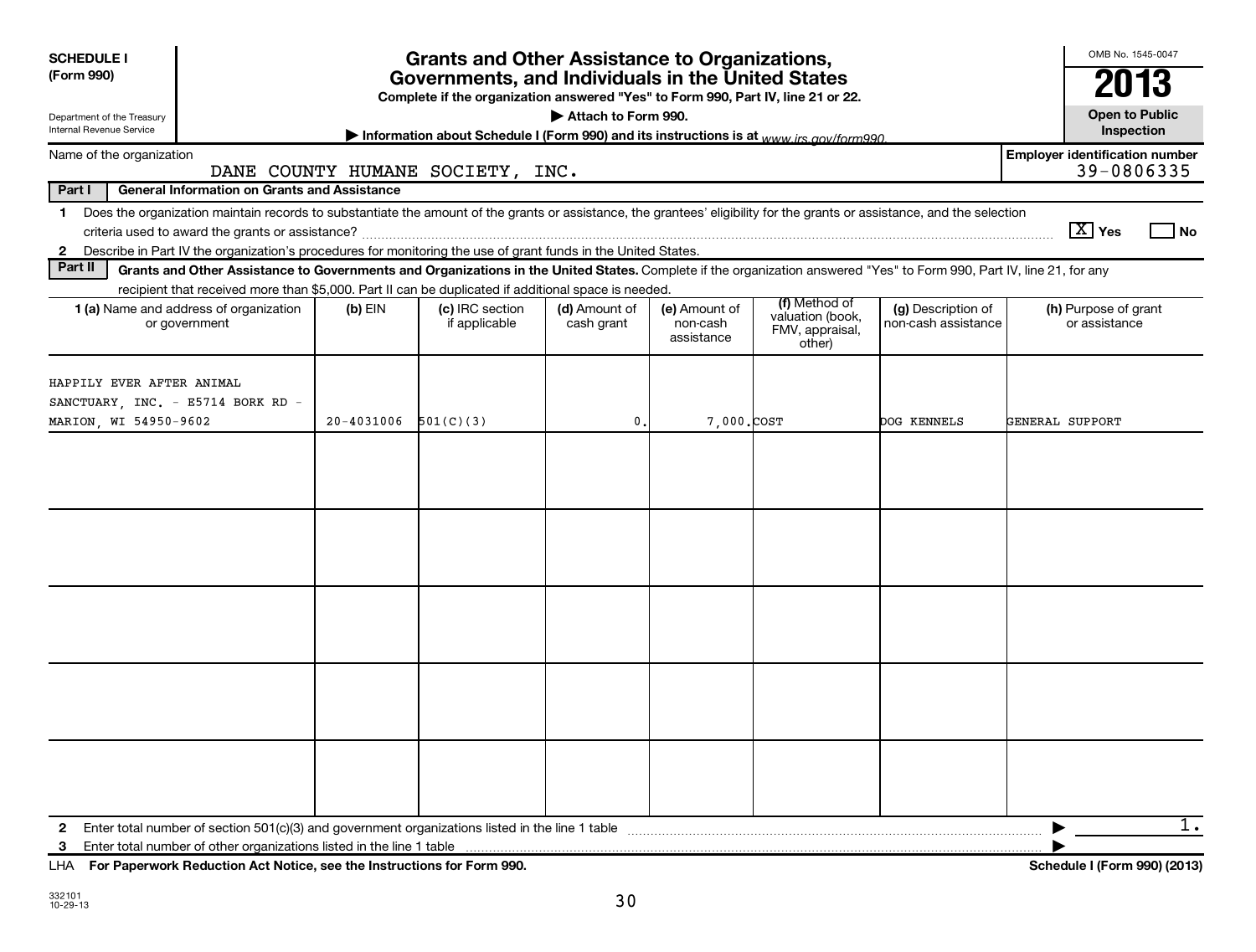332102 10-29-13

# Schedule I (Form 990) (2013) DANE COUNTY HUMANE SOCIETY, INC. 39-0806335 Page

Part III | Grants and Other Assistance to Individuals in the United States. Complete if the organization answered "Yes" to Form 990, Part IV, line 22. Part III can be duplicated if additional space is needed.

| (a) Type of grant or assistance | (b) Number of<br>recipients | (c) Amount of<br>cash grant | (d) Amount of non-<br>cash assistance | (e) Method of valuation<br>(book, FMV, appraisal, other) | (f) Description of non-cash assistance |
|---------------------------------|-----------------------------|-----------------------------|---------------------------------------|----------------------------------------------------------|----------------------------------------|
|                                 |                             |                             |                                       |                                                          |                                        |
|                                 |                             |                             |                                       |                                                          |                                        |
|                                 |                             |                             |                                       |                                                          |                                        |
|                                 |                             |                             |                                       |                                                          |                                        |
|                                 |                             |                             |                                       |                                                          |                                        |
|                                 |                             |                             |                                       |                                                          |                                        |
|                                 |                             |                             |                                       |                                                          |                                        |
|                                 |                             |                             |                                       |                                                          |                                        |
|                                 |                             |                             |                                       |                                                          |                                        |
|                                 |                             |                             |                                       |                                                          |                                        |

Part IV | Supplemental Information. Provide the information required in Part I, line 2, Part III, column (b), and any other additional information.

PART I, LINE 2:

EXPLANATION: DCHS MAKES GRANTS TO ASSIST PARTNER ANIMAL SHELTERS AND

SANCTUARIES. DCHS WORKS CLOSELY WITH THE DIRECTORS OF THE RESPECTIVE

ORGANIZATIONS THAT RECEIVE FUNDING TO ENSURE GRANT FUNDS ARE USED FOR THE

INTENDED PURPOSES.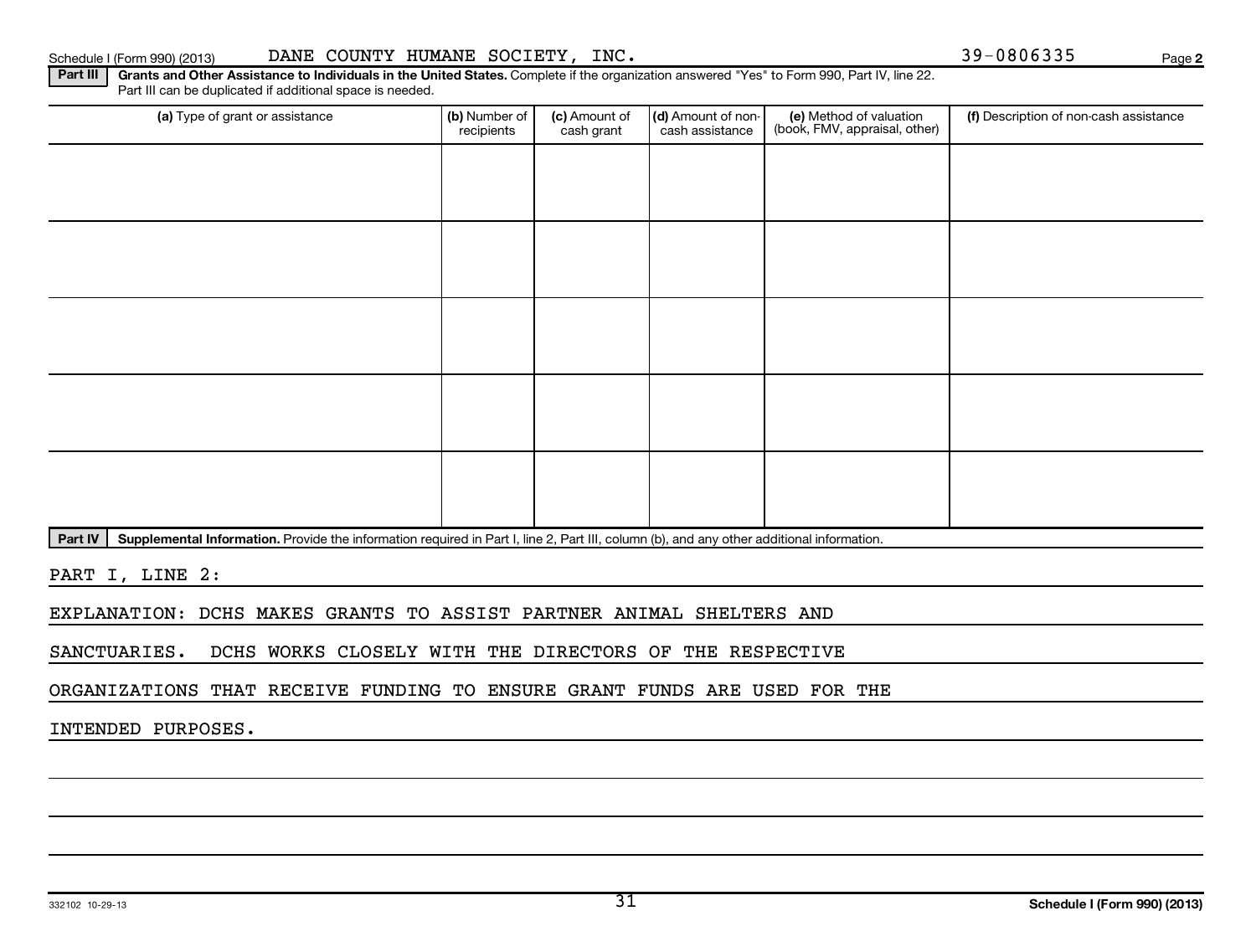## **SCHEDULE M (Form 990)**

# ◆ Complete if the organizations answered "Yes" on Form 990, Part IV, lines 29 or 30.<br>▶ Complete if the organizations answered "Yes" on Form 990, Part IV, lines 29 or 30. **Noncash Contributions**

OMB No. 1545-0047

| Open to Public    |  |
|-------------------|--|
| <b>Inspection</b> |  |

**Employer identification number**

Department of the Treasury Internal Revenue Service

**Attach to Form 990.** J

**Information about Schedule M (Form 990) and its instructions is at www irs gov/form990.** 

Name of the organization

## DANE COUNTY HUMANE SOCIETY, INC. 199-0806335

|    | <b>Types of Property</b><br>Part I                                                      |                               |                                      |                                                                                                      |                                                              |
|----|-----------------------------------------------------------------------------------------|-------------------------------|--------------------------------------|------------------------------------------------------------------------------------------------------|--------------------------------------------------------------|
|    |                                                                                         | (a)<br>Check if<br>applicable | (b)<br>Number of<br>contributions or | (c)<br>Noncash contribution<br>amounts reported on<br>items contributed Form 990, Part VIII, line 1g | (d)<br>Method of determining<br>noncash contribution amounts |
| 1. |                                                                                         |                               |                                      |                                                                                                      |                                                              |
| 2  |                                                                                         |                               |                                      |                                                                                                      |                                                              |
| 3  | Art - Fractional interests                                                              |                               |                                      |                                                                                                      |                                                              |
| 4  | Books and publications                                                                  |                               |                                      |                                                                                                      |                                                              |
| 5  | Clothing and household goods                                                            |                               |                                      |                                                                                                      |                                                              |
| 6  |                                                                                         |                               |                                      |                                                                                                      |                                                              |
| 7  |                                                                                         |                               |                                      |                                                                                                      |                                                              |
| 8  |                                                                                         |                               |                                      |                                                                                                      |                                                              |
| 9  |                                                                                         | $\overline{\text{x}}$         | 1                                    | 15,678.                                                                                              | <b>AVERAGE MARKET PRICE</b>                                  |
| 10 | Securities - Closely held stock                                                         |                               |                                      |                                                                                                      |                                                              |
| 11 | Securities - Partnership, LLC, or<br>trust interests                                    |                               |                                      |                                                                                                      |                                                              |
| 12 | Securities - Miscellaneous                                                              |                               |                                      |                                                                                                      |                                                              |
| 13 | Qualified conservation contribution -                                                   |                               |                                      |                                                                                                      |                                                              |
|    | Historic structures                                                                     |                               |                                      |                                                                                                      |                                                              |
| 14 | Qualified conservation contribution - Other                                             |                               |                                      |                                                                                                      |                                                              |
| 15 | Real estate - Residential                                                               |                               |                                      |                                                                                                      |                                                              |
| 16 |                                                                                         |                               |                                      |                                                                                                      |                                                              |
| 17 |                                                                                         |                               |                                      |                                                                                                      |                                                              |
| 18 |                                                                                         |                               |                                      |                                                                                                      |                                                              |
| 19 |                                                                                         | $\overline{\text{x}}$         | $\overline{26}$                      | 57,696.                                                                                              | COST/SELLING PRICE                                           |
| 20 | Drugs and medical supplies                                                              | $\overline{\text{x}}$         |                                      | 200.                                                                                                 | COST/SELLING PRICE                                           |
| 21 |                                                                                         |                               |                                      |                                                                                                      |                                                              |
| 22 | <b>Historical artifacts</b>                                                             |                               |                                      |                                                                                                      |                                                              |
| 23 |                                                                                         |                               |                                      |                                                                                                      |                                                              |
| 24 |                                                                                         |                               |                                      |                                                                                                      |                                                              |
| 25 | (SUPPLIES<br>Other $\blacktriangleright$                                                | $\overline{\textbf{x}}$       | 3                                    | 905.                                                                                                 | COST/SELLING PRICE                                           |
| 26 | $($ PLANTS AND FL $)$<br>$\blacktriangleright$<br>Other                                 | $\overline{\textnormal{x}}$   | 2                                    | 900.                                                                                                 | COST/SELLING PRICE                                           |
| 27 | $($ TENT<br>Other<br>▶                                                                  | $\overline{\texttt{x}}$       | 1                                    | 600.                                                                                                 | COST/SELLING PRICE                                           |
| 28 | <b>MICROWAVE</b><br>Other $\blacktriangleright$                                         | $\overline{\text{x}}$         | 1                                    | $\overline{72.}$                                                                                     | COST/SELLING PRICE                                           |
| 29 | Number of Forms 8283 received by the organization during the tax year for contributions |                               |                                      |                                                                                                      |                                                              |
|    | for which the organization completed Form 8283, Part IV, Donee Acknowledgement          |                               |                                      | 29                                                                                                   |                                                              |
|    |                                                                                         |                               |                                      |                                                                                                      | Yes  <br>No                                                  |

**30 a** During the year, did the organization receive by contribution any property reported in Part I, lines 1 - 28, that it must hold for **31** Does the organization have a gift acceptance policy that requires the review of any non-standard contributions?  $\ldots$ **32 a** Does the organization hire or use third parties or related organizations to solicit, process, or sell noncash **b** If "Yes," describe the arrangement in Part II. **30a 31** at least three years from the date of the initial contribution, and which is not required to be used for exempt purposes for the entire holding period? ~~~~~~~~~~~~~~~~~~~~~~~~~~~~~~~~~~~~~~~~~~~~~~~~~ X X

**b** If "Yes," describe in Part II. contributions? ~~~~~~~~~~~~~~~~~~~~~~~~~~~~~~~~~~~~~~~~~~~~~~~~~~~~~~

**33** If the organization did not report an amount in column (c) for a type of property for which column (a) is checked, describe in Part II.

**For Paperwork Reduction Act Notice, see the Instructions for Form 990. Schedule M (Form 990) (2013)** LHA

**32a**

X

332141 09-03-13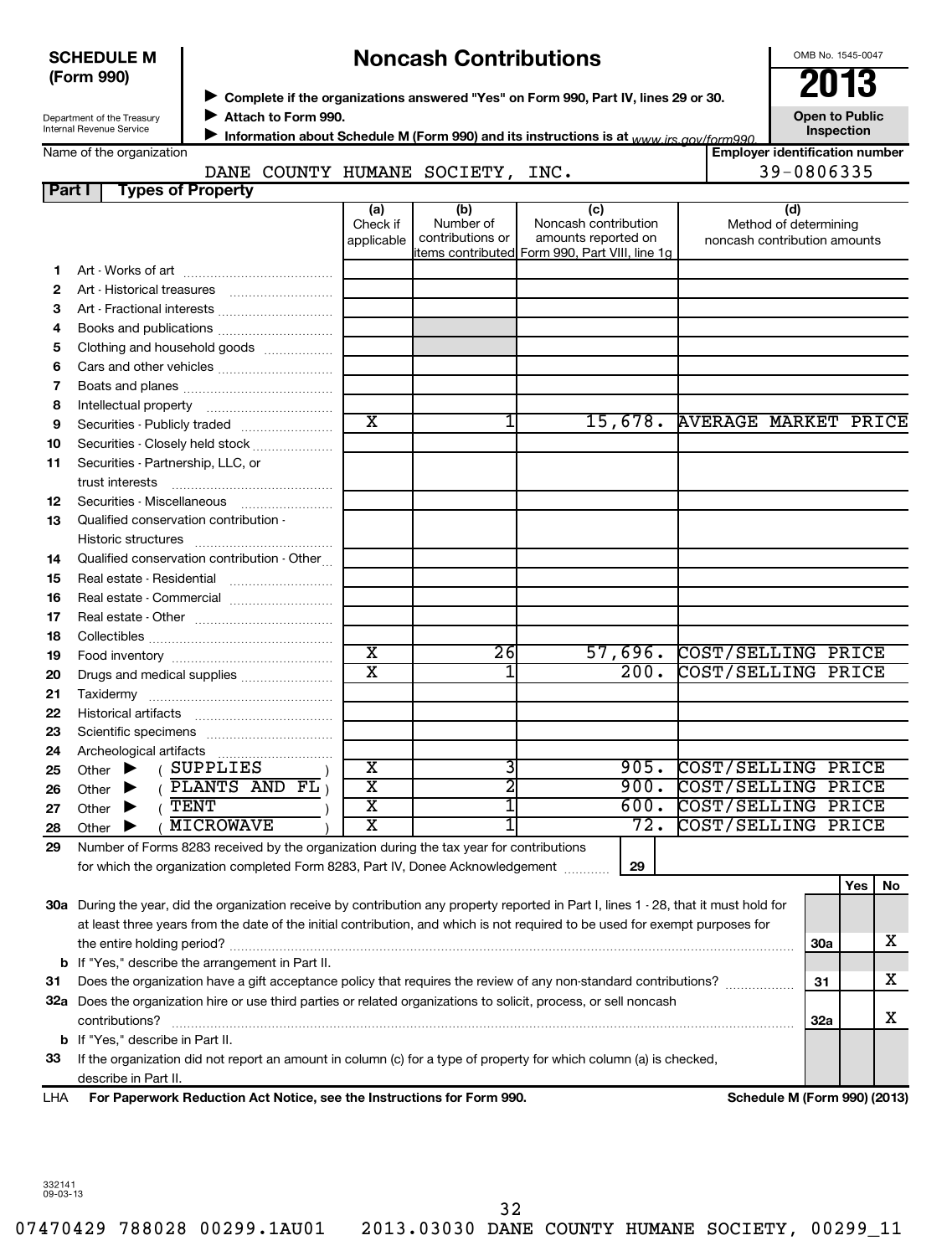| FROM ONE CONTRIBUTOR.<br>SHIPMENTS OF THIS FOOD ARE RECEIVED PERIODICALLY<br>THROUGHOUT THE YEAR.<br>Schedule M (Form 990) (2013)<br>332142 09-03-13<br>33<br>07470429 788028 00299.1AU01  2013.03030 DANE COUNTY HUMANE SOCIETY, 00299_11 |  | COLUMN (B). DCHS ANNUALLY RECEIVES APPROXIMATELY \$40,000 OF PET FOOD |  |  |  |  |
|--------------------------------------------------------------------------------------------------------------------------------------------------------------------------------------------------------------------------------------------|--|-----------------------------------------------------------------------|--|--|--|--|
|                                                                                                                                                                                                                                            |  |                                                                       |  |  |  |  |
|                                                                                                                                                                                                                                            |  |                                                                       |  |  |  |  |
|                                                                                                                                                                                                                                            |  |                                                                       |  |  |  |  |
|                                                                                                                                                                                                                                            |  |                                                                       |  |  |  |  |
|                                                                                                                                                                                                                                            |  |                                                                       |  |  |  |  |
|                                                                                                                                                                                                                                            |  |                                                                       |  |  |  |  |
|                                                                                                                                                                                                                                            |  |                                                                       |  |  |  |  |
|                                                                                                                                                                                                                                            |  |                                                                       |  |  |  |  |
|                                                                                                                                                                                                                                            |  |                                                                       |  |  |  |  |
|                                                                                                                                                                                                                                            |  |                                                                       |  |  |  |  |
|                                                                                                                                                                                                                                            |  |                                                                       |  |  |  |  |
|                                                                                                                                                                                                                                            |  |                                                                       |  |  |  |  |
|                                                                                                                                                                                                                                            |  |                                                                       |  |  |  |  |
|                                                                                                                                                                                                                                            |  |                                                                       |  |  |  |  |
|                                                                                                                                                                                                                                            |  |                                                                       |  |  |  |  |
|                                                                                                                                                                                                                                            |  |                                                                       |  |  |  |  |
|                                                                                                                                                                                                                                            |  |                                                                       |  |  |  |  |
|                                                                                                                                                                                                                                            |  |                                                                       |  |  |  |  |
|                                                                                                                                                                                                                                            |  |                                                                       |  |  |  |  |
|                                                                                                                                                                                                                                            |  |                                                                       |  |  |  |  |
|                                                                                                                                                                                                                                            |  |                                                                       |  |  |  |  |
|                                                                                                                                                                                                                                            |  |                                                                       |  |  |  |  |
|                                                                                                                                                                                                                                            |  |                                                                       |  |  |  |  |
|                                                                                                                                                                                                                                            |  |                                                                       |  |  |  |  |
|                                                                                                                                                                                                                                            |  |                                                                       |  |  |  |  |
|                                                                                                                                                                                                                                            |  |                                                                       |  |  |  |  |
|                                                                                                                                                                                                                                            |  |                                                                       |  |  |  |  |

Part II | Supplemental Information. Provide the information required by Part I, lines 30b, 32b, and 33, and whether the organization

EXPLANATION: DCHS IS REPORTING THE NUMBER OF CONTRIBUTIONS IN PART I,

is reporting in Part I, column (b), the number of contributions, the number of items received, or a combination of both. Also complete

| Schedule M (Form 990) (2013) DANE COUNTY HUMANE SOCIETY, |  |  |  | INC. |  | Page |
|----------------------------------------------------------|--|--|--|------|--|------|
|----------------------------------------------------------|--|--|--|------|--|------|

this part for any additional information.

SCHEDULE M, PART I, COLUMN (B):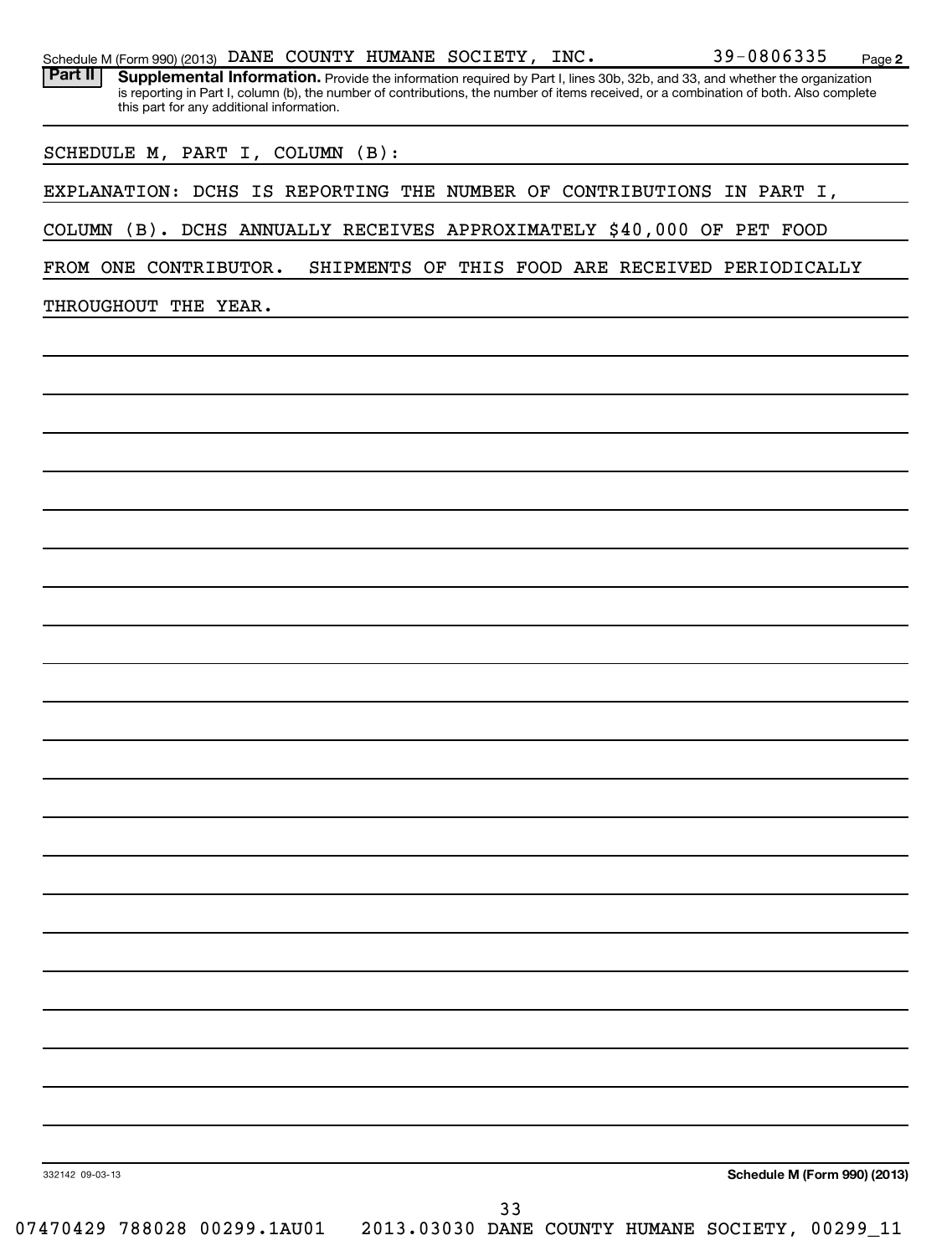| <b>SCHEDULE O</b><br>(Form 990 or 990-EZ)<br>Department of the Treasury | Supplemental Information to Form 990 or 990-EZ<br>Complete to provide information for responses to specific questions on<br>Form 990 or 990-EZ or to provide any additional information.<br>Attach to Form 990 or 990-EZ. | OMB No. 1545-0047<br><b>Open to Public</b>          |
|-------------------------------------------------------------------------|---------------------------------------------------------------------------------------------------------------------------------------------------------------------------------------------------------------------------|-----------------------------------------------------|
| Internal Revenue Service                                                | Information about Schedule O (Form 990 or 990-EZ) and its instructions is at www.jrs.gov/form990                                                                                                                          | Inspection                                          |
| Name of the organization                                                | DANE COUNTY HUMANE SOCIETY, INC.                                                                                                                                                                                          | <b>Employer identification number</b><br>39-0806335 |
|                                                                         | FORM 990, PART III, LINE 1, DESCRIPTION OF ORGANIZATION MISSION:                                                                                                                                                          |                                                     |
|                                                                         | FINANCIALLY STABLE AND SUSTAINABLE OPERATIONS WITH BALANCED REVENUE AND                                                                                                                                                   |                                                     |
| EXPENSES.                                                               | IN ADDITION, DCHS EDUCATES AND SUPPORTS THE PUBLIC REGARDING                                                                                                                                                              |                                                     |
|                                                                         | ANIMAL WELFARE AND COMPANION ANIMAL OWNERSHIP AND INSTILLS THE VALUE                                                                                                                                                      |                                                     |
|                                                                         | THAT A PET IS A LIFE-LONG COMMITMENT AND PRIVILEGE.                                                                                                                                                                       | DCHS'S WORK ALSO                                    |
|                                                                         | INCLUDES PROMOTING A LEGISLATIVE AGENDA IN SUPPORT OF CREATING A MORE                                                                                                                                                     |                                                     |
| HUMANE COMMUNITY.                                                       |                                                                                                                                                                                                                           |                                                     |
|                                                                         |                                                                                                                                                                                                                           |                                                     |
|                                                                         | FORM 990, PART III, LINE 4D, OTHER PROGRAM SERVICES:                                                                                                                                                                      |                                                     |
|                                                                         | IN 2013, DCHS'S WILDLIFE REHABILITATION PROGRAM, FOUR LAKES WILDLIFE                                                                                                                                                      |                                                     |
|                                                                         | CENTER, HELPED 3,116 WILD ANIMALS, INCLUDING SONGBIRDS, SMALL MAMMALS,                                                                                                                                                    |                                                     |
|                                                                         | RAPTORS, WATERFOWL, AND REPTILES.                                                                                                                                                                                         |                                                     |
| EXPENSES $$133,508$ .                                                   | INCLUDING GRANTS OF \$ 0.<br>REVENUE \$ 0.                                                                                                                                                                                |                                                     |
|                                                                         |                                                                                                                                                                                                                           |                                                     |
|                                                                         | DCHS'S VOLUNTEER PROGRAM INCLUDES RECRUITMENT, TRAINING, SUPERVISION,                                                                                                                                                     |                                                     |
|                                                                         | IN 2013, 1,608 VOLUNTEERS PROVIDED<br>AND RETENTION OF DCHS'S VOLUNTEERS.                                                                                                                                                 |                                                     |
|                                                                         | APPROXIMATELY 113,000 VOLUNTEER HOURS TO DCHS.                                                                                                                                                                            |                                                     |
| EXPENSES \$ 81,955.                                                     | REVENUE \$ 0.<br>INCLUDING GRANTS OF \$ 0.                                                                                                                                                                                |                                                     |
|                                                                         |                                                                                                                                                                                                                           |                                                     |
|                                                                         | FORM 990, PART VI, SECTION A, LINE 4:                                                                                                                                                                                     |                                                     |
|                                                                         | EXPLANATION: BYLAWS WERE AMENDED TO REFLECT CHANGES IN MEMBER VOTING                                                                                                                                                      |                                                     |
| RIGHTS.                                                                 |                                                                                                                                                                                                                           |                                                     |
|                                                                         |                                                                                                                                                                                                                           |                                                     |
|                                                                         | FORM 990, PART VI, SECTION A, LINE 6:                                                                                                                                                                                     |                                                     |
|                                                                         | EXPLANATION: DCHS HAS A SINGLE CATEGORY OF MEMBERSHIP FOR WHICH A MINIMUM                                                                                                                                                 |                                                     |
|                                                                         | AMOUNT OF DUES IS REQUIRED TO BE ENTITLED TO VOTING RIGHTS.                                                                                                                                                               | DCHS HAS FIVE                                       |
| 332211<br>09-04-13                                                      | LHA For Paperwork Reduction Act Notice, see the Instructions for Form 990 or 990-EZ.                                                                                                                                      | Schedule O (Form 990 or 990-EZ) (2013)              |
|                                                                         | 34<br>07470429 788028 00299.1AU01  2013.03030 DANE COUNTY HUMANE SOCIETY, 00299 11                                                                                                                                        |                                                     |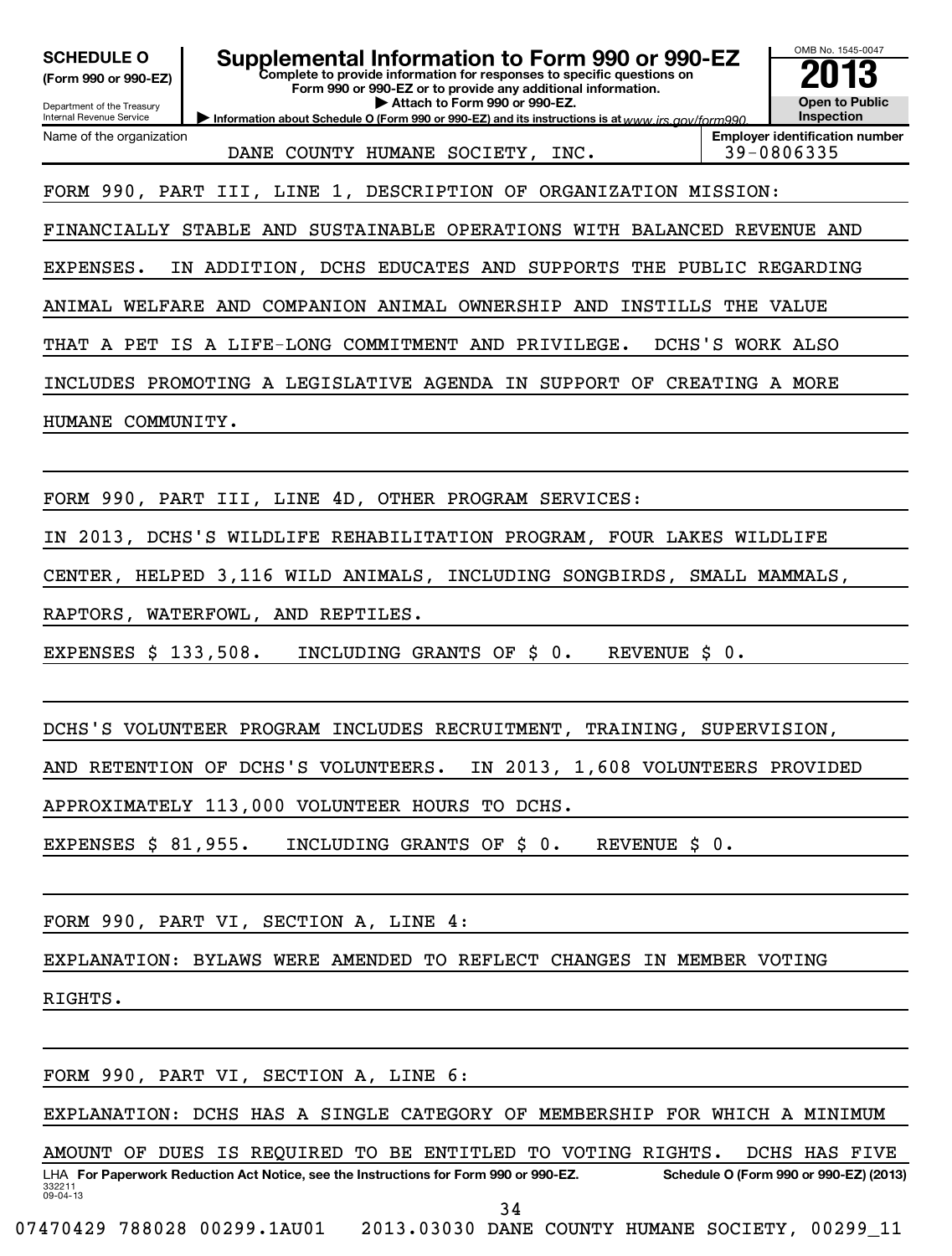| Schedule O (Form 990 or 990-EZ) (2013)<br>Page 2                            |                                                     |  |  |  |  |  |
|-----------------------------------------------------------------------------|-----------------------------------------------------|--|--|--|--|--|
| Name of the organization<br>COUNTY HUMANE SOCIETY,<br>DANE<br>INC.          | <b>Employer identification number</b><br>39-0806335 |  |  |  |  |  |
| ADDITIONAL GIVING LEVELS FOR THOSE PERSONS WHO CONTRIBUTE AMOUNTS ABOVE THE |                                                     |  |  |  |  |  |

MINIMUM REQUIRED DUES.

FORM 990, PART VI, SECTION A, LINE 7A:

EXPLANATION: THE MEMBERS ELECT THE DIRECTORS OF DCHS AT THE ANNUAL

MEMBERSHIP MEETING.

FORM 990, PART VI, SECTION A, LINE 7B:

EXPLANATION: ALL CURRENT MEMBERS, EXCEPT FOR YOUTH MEMBERS UNDER AGE 18, SHALL BE ENTITLED TO VOTE ON ALL MATTERS SUBMITTED TO A VOTE OF THE MEMBERS AND SUCH OTHER ADDITIONAL RIGHTS AND POWERS AS SET FORTH IN THESE BYLAWS OR CONFERRED UPON VOTING MEMBERS OF NON-STOCK CORPORATIONS UNDER APPLICABLE LAW; PROVIDED, HOWEVER, THAT NO MEMBER SHALL HAVE VOTING RIGHTS UNTIL HE OR SHE HAS BEEN A MEMBER OF DCHS FOR THREE (3) CONTINUOUS MONTHS IMMEDIATELY PRIOR TO THE DATE OF SUCH VOTE. A MAJORITY OF THE VOTES ENTITLED TO BE CAST BY THE MEMBERS AT A MEETING AT WHICH A QUORUM IS PRESENT SHALL BE NECESSARY FOR THE ADOPTION OF ANY MATTER VOTED UPON BY MEMBERS, UNLESS A GREATER PROPORTION IS REQUIRED BY LAW, THESE BYLAWS, OR THE ARTICLES OF INCORPORATION. AT ANY MEMBERSHIP MEETING, THOSE VOTING MEMBERS PRESENT, BUT NOT FEWER THAN TWENTY-FIVE (25), SHALL HAVE THE AUTHORITY TO TRANSACT ALL BUSINESS THAT MAY COME BEFORE THE MEMBERSHIP MEETING. AT ALL MEETINGS OF THE MEMBERS, A MEMBER MAY ONLY VOTE WHEN PRESENT AT THE MEETING.

| FORM 990, PART VI, SECTION B, LINE 11:                                         |
|--------------------------------------------------------------------------------|
| EXPLANATION: THE FORM 990 IS PREPARED BY AN INDEPENDENT CERTIFIED PUBLIC       |
| ACCOUNTANT AS PART OF THE ANNUAL FINANCIAL STATEMENT AUDIT ENGAGEMENT.         |
| WHEN COMPLETED, THE FORM 990 IS REVIEWED BY DCHS'S EXECUTIVE DIRECTOR AND      |
| THE GOVERNING BODY. UPON APPROVAL OF THE COMPLETED FORM 990 BY BOTH THE        |
| 332212<br>Schedule O (Form 990 or 990-EZ) (2013)<br>$09 - 04 - 13$<br>35       |
| 07470429 788028 00299.1AU01<br>2013.03030 DANE COUNTY HUMANE SOCIETY, 00299 11 |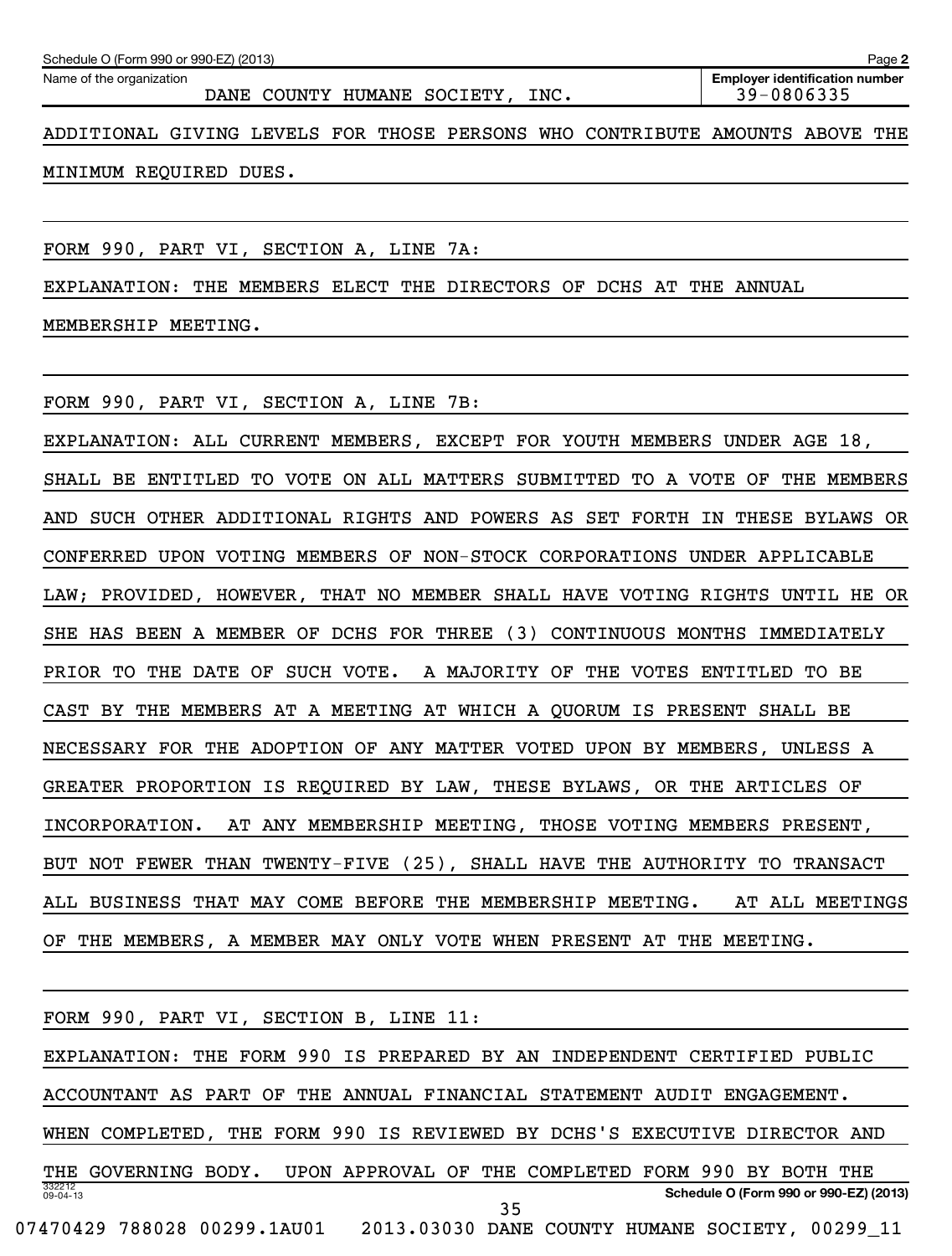| Schedule O (Form 990 or 990-EZ) (2013)                                           | Page 2                                              |
|----------------------------------------------------------------------------------|-----------------------------------------------------|
| Name of the organization<br>DANE COUNTY HUMANE SOCIETY, INC.                     | <b>Employer identification number</b><br>39-0806335 |
| EXECUTIVE DIRECTOR AND THE GOVERNING BODY, THE FORM 990 WILL BE FILED WITH       |                                                     |
| THE IRS.<br>EACH MEMBER OF THE GOVERNING BODY IS GIVEN ACCESS TO A SECURE        |                                                     |
| SECTION OF DCHS'S WEBSITE WHERE A DRAFT FORM 990 RESIDES.                        | NOTICE OF THE                                       |
| THE UPDATED DRAFT FORM 990 IS GIVEN TO EACH DIRECTOR AT THE<br>POSTING OF        |                                                     |
| MEETING FOLLOWING THE POSTING OF THE UPDATED DRAFT AND BY EMAIL FROM THE         |                                                     |
| THE CONTENT<br>THE UPDATED DRAFT FORM 990 IS APPROVED BY THE<br>PRESIDENT.<br>OF |                                                     |
| EXECUTIVE DIRECTOR AND THE<br>FINANCE COMMITTEE PRIOR TO POSTING.                | <b>EACH</b>                                         |
| DIRECTOR IS RESPONSIBLE FOR REVIEWING THE POSTED DRAFT PRIOR TO                  | THE NEXT                                            |
| MEETING.<br>THE MEETING OF THE GOVERNING BODY FOLLOWING THE POSTING AND<br>AT    |                                                     |
| THE UPDATED DRAFT FORM 990, AN AGENDA ITEM IS ADDED TO DISCUSS<br>REVIEW OF      |                                                     |
| QUESTIONS OR CONCERNS REGARDING THE INFORMATION CONTAINED                        | IN THE FORM 990.                                    |
| ONCE ALL ISSUES REGARDING THE FORM 990 HAVE BEEN RESOLVED, THE GOVERNING         |                                                     |
| BODY FORMALLY APPROVES THE COMPLETED FORM 990.                                   | UPON APPROVAL BY THE                                |
| GOVERNING BODY, THE FORM 990 IS FILED WITH THE IRS.<br>THE                       | SECTIONS OF THE                                     |
| APPROVED FORM 990 OPEN TO PUBLIC INSPECTION ARE POSTED ON DCHS'S WEBSITE         |                                                     |
| ONCE FILED.<br>THE PRESIDENT IS RESPONSIBLE FOR ENSURING THAT THIS PROCEDURE     |                                                     |
| IS FOLLOWED ANNUALLY.                                                            |                                                     |

332212 09-04-13 **Schedule O (Form 990 or 990-EZ) (2013)** FORM 990, PART VI, SECTION B, LINE 12C: EXPLANATION: ANY DIRECTOR, PRINCIPAL OFFICER, OR MEMBER OF A COMMITTEE WITH GOVERNING BODY DELEGATED POWERS AGREES TO BE BOUND BY DCHS'S CONFLICT OF INTEREST POLICY. THIS CONFLICT OF INTEREST POLICY REQUIRES SELF-REPORTING. IN CONNECTION WITH ANY ACTUAL OR POSSIBLE REPORTED CONFLICT OF INTEREST, AN INTERESTED PERSON MUST DISCLOSE THE EXISTENCE OF THE INTEREST AND BE GIVEN THE OPPORTUNITY TO DISCLOSE ALL MATERIAL FACTS TO THE DIRECTORS AND MEMBERS OF COMMITTEES WITH GOVERNING BODY DELEGATED POWERS. AFTER DISCLOSURE OF THE INTEREST AND ALL MATERIAL FACTS, THE INTERESTED PERSON SHALL LEAVE THE GOVERNING BODY OR COMMITTEE MEETING WHILE THE DETERMINATION OF A CONFLICT 07470429 788028 00299.1AU01 2013.03030 DANE COUNTY HUMANE SOCIETY, 00299\_11 36